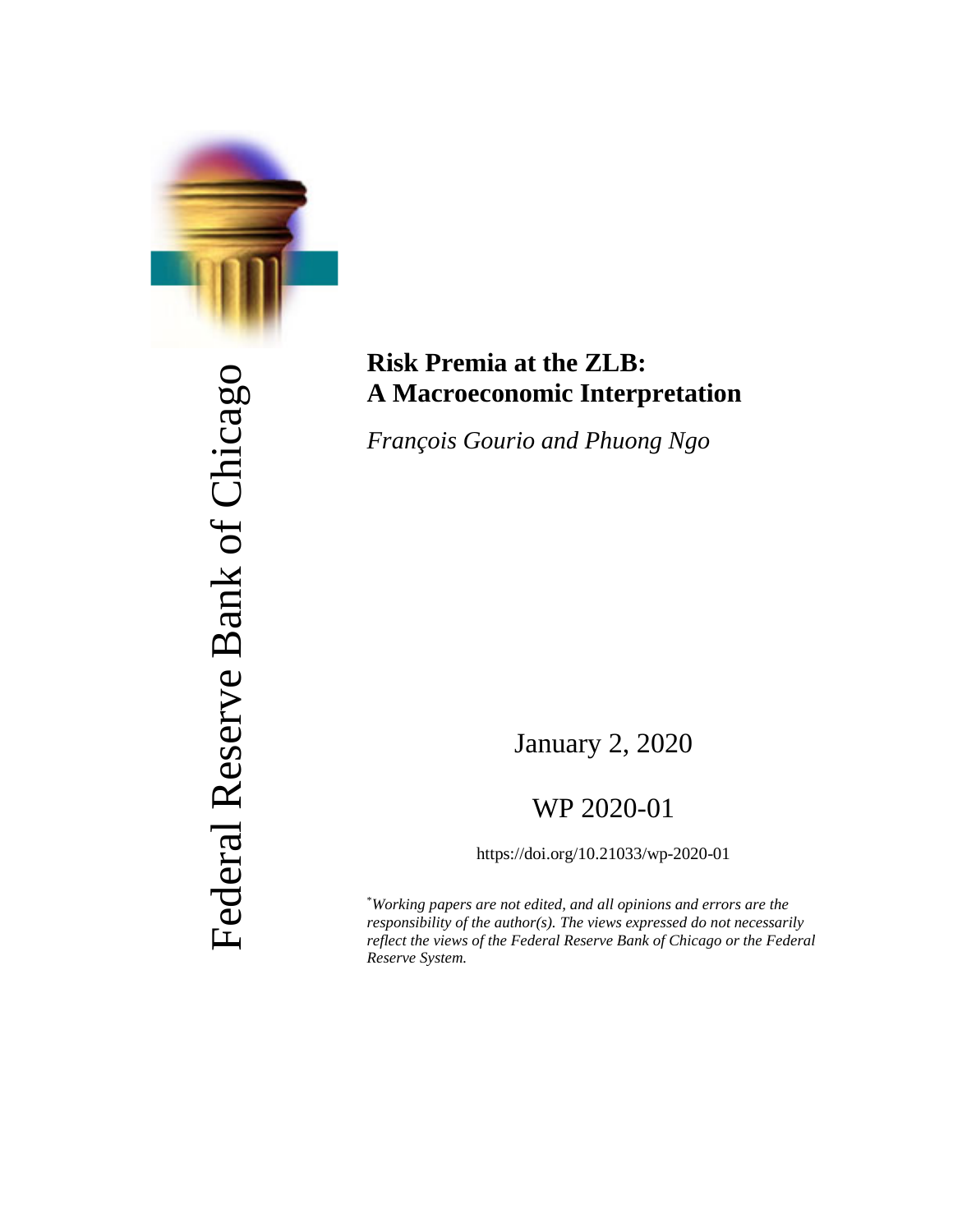# Risk Premia at the ZLB: A Macroeconomic Interpretation<sup>∗</sup>

François Gourio† and Phuong Ngo‡

January 2, 2020

#### Abstract

Historically, inflation is negatively correlated with stock returns, leading investors to fear inflation. We document using a variety of measures that this association became positive in the U.S. during the 2008-2015 period. We then show how an off-the-shelf New Keynesian model can reproduce this change of association due to the binding zero lower bound (ZLB) on short-term nominal interest rates during this period: in the model, demand shocks become more important when the ZLB binds because the central bank cannot respond as effectively as when interest rates are positive. This changing correlation in turn reduces the term premium, and hence contributes to explaining the decline in long-term interest rates. We use the model to evaluate this mechanism quantitatively. Our results shed light on the validity of the New Keynesian ZLB model, a cornerstone of modern macroeconomic theory.

JEL classification: C61, E31, E52, E62.

Keywords: zero lower bound, liquidity trap, stock market, inflation premia, term premia, risk premia.

<sup>∗</sup>We are grateful to Fernando Alvarez, Stefania D'Amico, Gadi Barlevy, Robert Barsky, Marco Bassetto, Jeff Campbell, Jesus Fernandez-Villaverde, Jon Steinsson, Andrea Tambalotti, Pietro Veronesi, many other colleagues, and seminar or conference participants at the Federal Reserve Banks of Boston, Chicago, Cleveland, and the Board of Governors, Duke University, University of Southern California, University of Montreal, the University of British Columbia, Chicago Booth, the Ohio State University, Ohio University, Vanderbilt University, London School of Economics, International Monetary Fund, the 2016 NBER Summer Institute, the 2016 NEOEW, 2016 SED Annual Meeting, the 2017 WFA and MFA Annual Meetings, and especially to our discussants Jordi Gali, Carolin Pflueger, Dongho Song and Oreste Tristani for helpful comments and suggestions. In addition, Phuong Ngo gratefully acknowledges the supports from the Office of Research at Cleveland State University and the Ohio Supercomputer Center (1987). The views expressed here are those of the authors and do not necessarily represent those of the Federal Reserve Bank of Chicago or the Federal Reserve System.

<sup>†</sup>Federal Reserve Bank of Chicago; Email: francois.gourio@chi.frb.org.

<sup>‡</sup>Cleveland State University; Email p.ngo@csuohio.edu.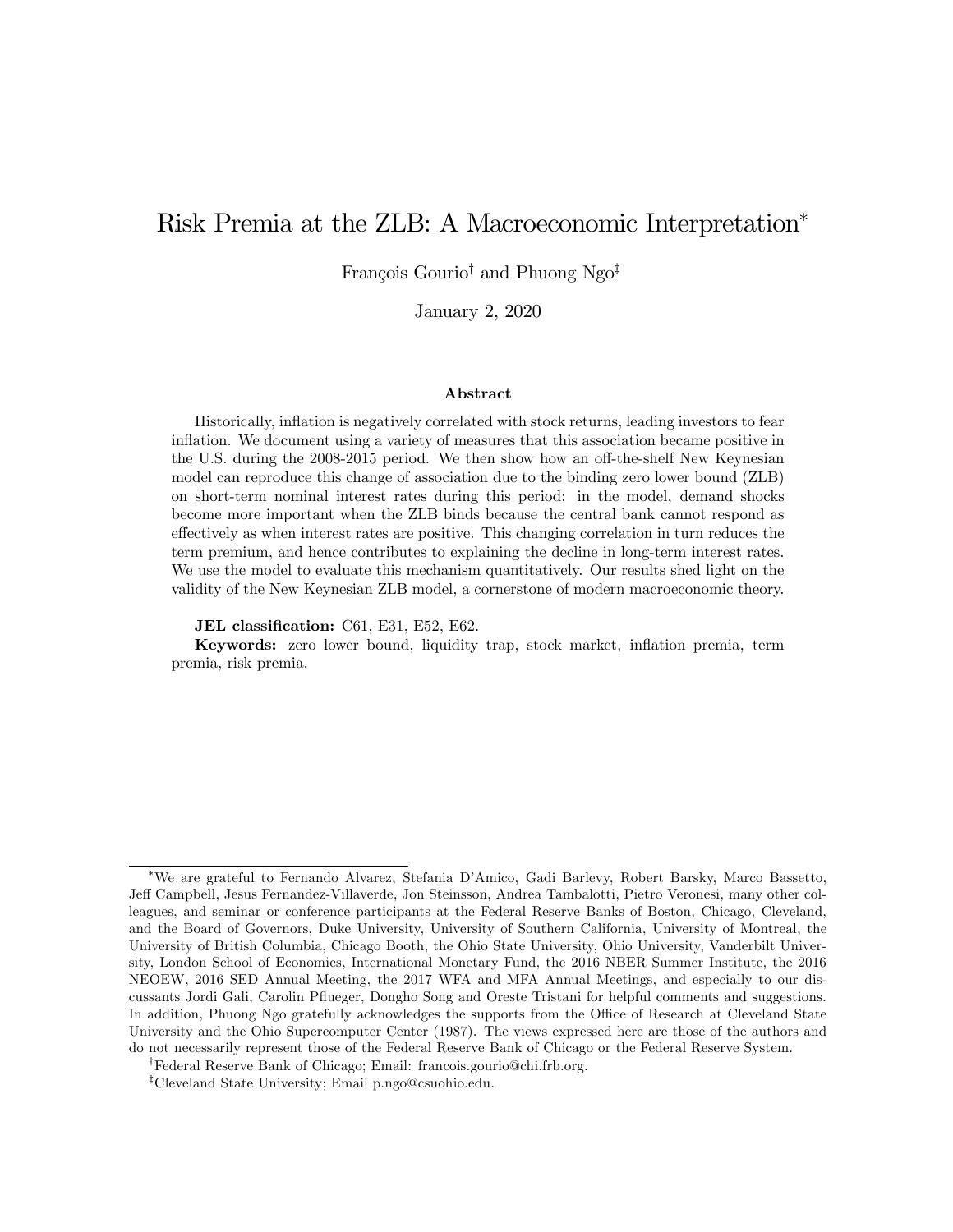## 1 Introduction

The relation between inflation and economic activity is controversial, as illustrated by the debate about the empirical relevance of the Phillips curve. The purpose of this paper is to use financial markets data to shed light on this relation, and in particular to document and understand the changes in the association of inflation and stock returns, to use this as a test of the standard New Keynesian model, and to study the implications for asset pricing.

Our starting point is the observation that there has been a significant change in the association of inflation and the market return after 2008. Historically, high inflation is associated with low stock returns, as documented in a long literature dating back at least to Fama and Schwert (1977) and Modigliani and Cohn (1979). We provide a variety of evidence that this association changed during the period 2008-2015, during which inflation and stock returns are positively, rather than negatively, associated. As a simple illustration, figure 1 depicts the strong positive correlation between the S&P 500 index and the 10-year breakeven (the difference between the yield of a 10-year Treasury bond and a 10-year Treasury inflation-indexed bonds, which is often used as a proxy for expected inflation) between 2009 and 2013. During this period, movements in stock prices - which often reflected news about the economic recovery - were associated with movements in inflation breakevens. Hence, it appears that financial markets viewed signals about the economy and about future inflation as positively correlated - a significant deviation from the historical record.

Why is the association of stock returns and inflation of interest? First, from an asset pricing perspective, this association measures whether investors should be averse to inflation. When inflation is countercyclical, $1$  investors require a premium to hold nominal assets. This premium is then embedded in nominal interest rates. If inflation becomes less countercyclical, or even procyclical, this premium is reduced or can even become negative, reducing the level of longterm interest rates, which might in turn affect the economy. Second, from a macroeconomic perspective, it is tempting to read the association of stock returns and inflation depicted above as a vindication of sorts for the Phillips curve. Even though the association of inflation and economic activity is weak in the data, financial markets reveal that expectations of future inflation (as proxied by the breakeven) are strongly correlated with expectations of future output (as proxied by the stock market). This would seem to be an informative data point for macroeconomists.

 ${}^{1}$ By countercyclical, we mean here that inflation is high in "bad times", i.e. states with high discount factor, e.g. a low market return in a CAPM model, or a high marginal utility of consumption (low consumption) in a consumption-based model.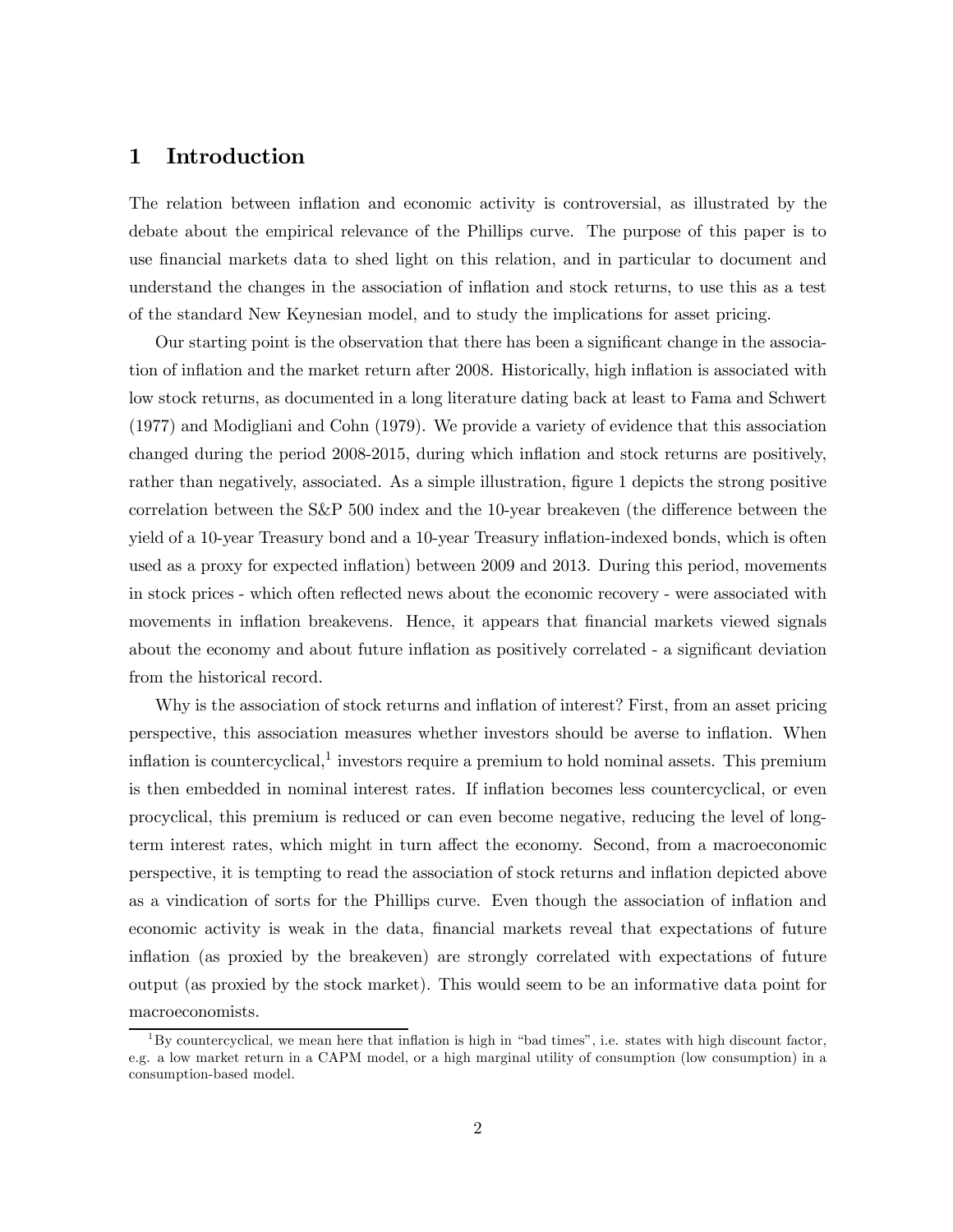

Figure 1: S&P 500 index level (left scale) and 10-year inflation breakeven (right scale), from July 2009 to December 2012.

Our aim in this paper is to explain the changing association and to draw out its implications for asset pricing and for macroeconomics and in particular for the standard New Keynesian model, a cornerstone of modern macroeconomic theory. We first show how this off-the-shelf model can explain the changing correlation owing to the zero lower bound (ZLB) constraint on monetary policy. The ZLB constraint creates a significant nonlinearity which can generate precisely such a change in correlation. This result stands in stark contrast with standard macroeconomic models that are typically log-linear, and hence have a constant covariance structure. The key economic mechanism driving this change in correlation is that the response to a macroeconomic shock depends on whether the ZLB binds. In our model, the economy is subject to both supply (productivity) and demand (liquidity preference) shocks. In normal times (e.g. in steady-state, far from the ZLB), positive supply shocks lead to high output and stock returns, and low inflation, while positive demand shocks lead to high output, stock returns, and inflation. This pattern is consistent with simple aggregate supply - aggregate demand framework (AS/AD) and also emerges in almost all New Keynesian models. Quantitatively, in normal times, supply shocks dominate, generating an overall negative covariance of inflation and stock returns, and hence a positive inflation risk premium, and a positive term premium, in line with the data pre-2008.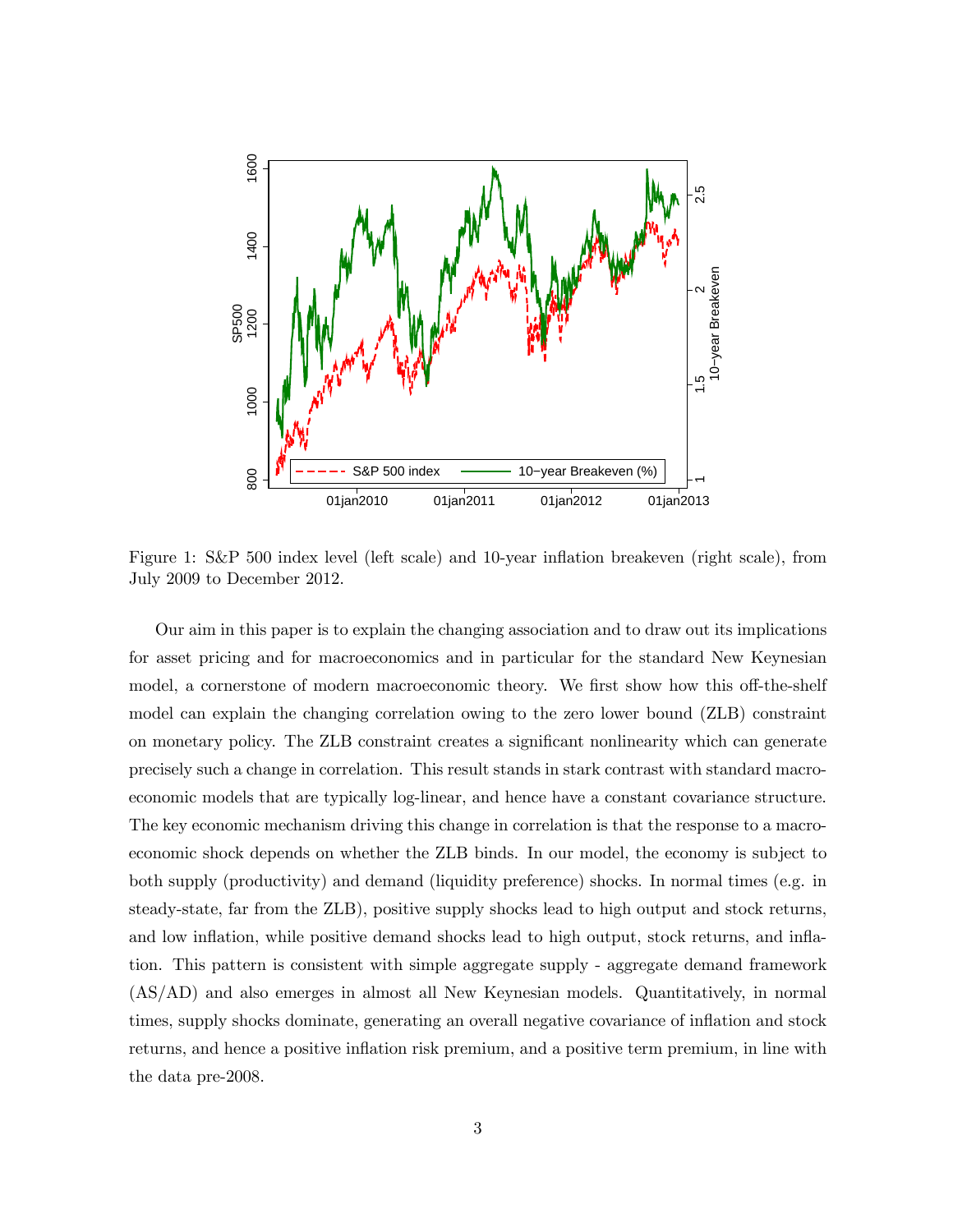However, the propagation of shocks becomes notably different once the ZLB binds. Focus for simplicity here on demand shocks. Such a shock has relatively little effect on inflation or economic activity if the ZLB does not bind, because the central bank can offset demand fluctuations by adjusting the short-term nominal interest rate. But the same demand shocks may have large effects if the ZLB binds and the central bank cannot respond. As a result, the importance of demand shocks for stock returns and inflation increases, increasing their covariance and shifting it from negative to less negative, or even positive. This in turn implies a lowering of inflation risk premia as the economy becomes closer to the ZLB, which is consistent with evidence from affine term structure models.<sup>2</sup>

This lowering of term premia has a number of implications. First, lower term premia imply lower long-term interest rates, hence the model helps explain why long-term interest rates have remained so low since 2008. However, it turns out that in our model, this effect is quantitatively limited, explaining only about 10% of the change in interest rates. Second, economists and policymakers often use inflation breakevens as a measure of expected inflation. It is well understood that inflation compensation may differ from expected inflation due to risk or liquidity premia; but the magnitude and even the sign of this adjustment are controversial. Our model argues that breakevens *underestimate* expected inflation when the economy operates close to the ZLB, but overestimate expected inflation when the economy is far from the ZLB. Third, our model suggests that an upturn in the economy or in inflation may lead to a significant increase in interest rates because these risk premia might increase as the ZLB becomes less of a constraint.

Finally, our analysis is a test of the widely-used ZLB New Keynesian macroeconomic model. In our simulations, we find that while the model does well qualitatively, its quantitative performance is more mixed. On the positive side, the model easily replicates the magnitude of the changing association of inflation and stock returns. On the negative side, term premia remain too small due to the relatively transitory nature of shocks in the model. Moreover, the model implies too large a deflation during the ZLB period - a well-known limitation of this framework. As a result, the implications for real interest rates are also at odds with the data. Overall, our results outline some important challenges for the New Keynesian ZLB model, which result from the novel evidence that we use to confront the model.

To sum up, the paper makes three main contributions. First, we document the change in the association between inflation and stock returns during the 2008-2015 period where the ZLB

<sup>&</sup>lt;sup>2</sup>For some prominent models, see Kim and Wright (2005), Adrian et al. (2013), DAmico et al. (2018), Ajello et al. (2014).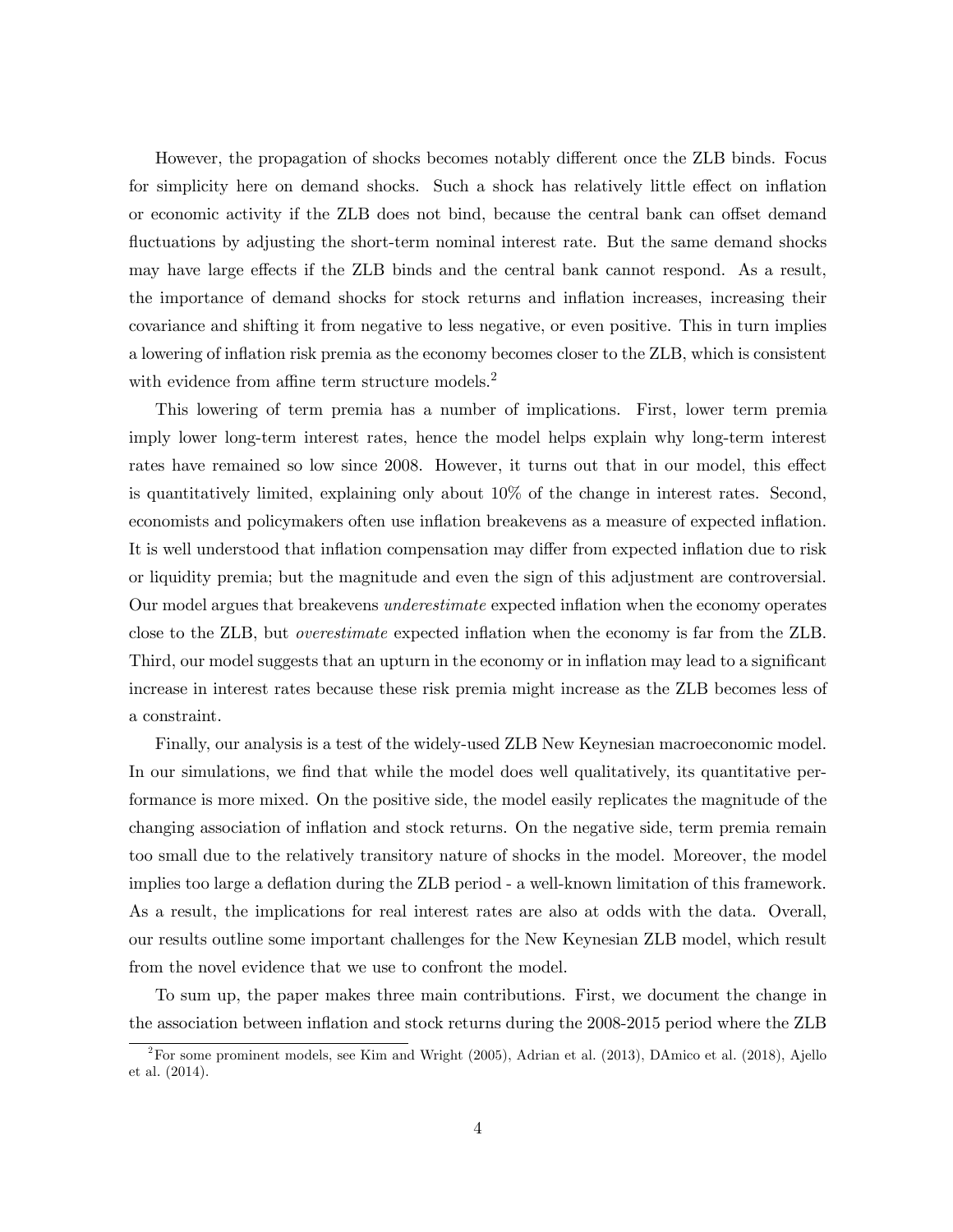was binding in the United States. Second, we show how a standard macroeconomic model can be at least qualitatively consistent both with the negative association pre-2008 and the positive association post-2008, as explained above, i.e. the model generates endogenously a time-varying covariance that matches the data. Third, we study the implications of this model for asset prices and for macroeconomics, and discuss the successes but also the limitations of this framework.

The paper is organized as follows. The rest of the introduction reviews briefly the related literature. Section 2 studies a simple example that illustrates what determines the covariance of inflation and stock returns and why this covariance matters for asset prices. Section 3 presents empirical evidence that the link between the inflation and stock returns changed after 2008. Section 4 introduces a stylized DSGE model and Section 5 studies it quantitatively. Section 6 concludes. An online appendix describes additional empirical results and our numerical method.

#### Related Literature

Our paper is related to several strands of literature. First, there is a large macro-finance literature that studies the term structure of interest rates and in particular the inflation risk premium, including affine models and their extensions such as Ang et al. (2008), Hordahl and Tristani (2014), or Roussellet (2018). The estimates of risk premia from these models are corroborated by survey measures in Wright (2011) or Breach et al. (2016). Most term structure models also find that the inflation risk premium has been low post 2008. Fleckenstein et al. (2014) and Fleckenstein et al. (2017) also study the pricing of TIPS and deflation risk. Representative agent endowment economy models have also been proposed, notably Piazzesi and Schneider (2006) and Bansal and Shaliastovich (2013). The underlying logic of how risk premia are determined is similar to our paper (and is discussed in section 2), but our contribution relative to these papers is to study the sources of the correlations between inflation and growth that are taken as primitives in these studies. David and Veronesi (2013) also study the changes in regimes with different correlations of inflation and asset prices.

Second, several authors have proposed DSGE production models with nominal rigidities that attempt to replicate various features of asset prices. Key contributions include Rudebusch and Swanson (2008), Rudebusch and Swanson (2008), Li and Palomino (2014), Christiano et al. (2010), Palomino (2012), and Swanson (2015a). Especially close to our work are the recent papers by Campbell et al. (2014), Campbell et al. (2009), Song (2017), and Branger et al. (2016)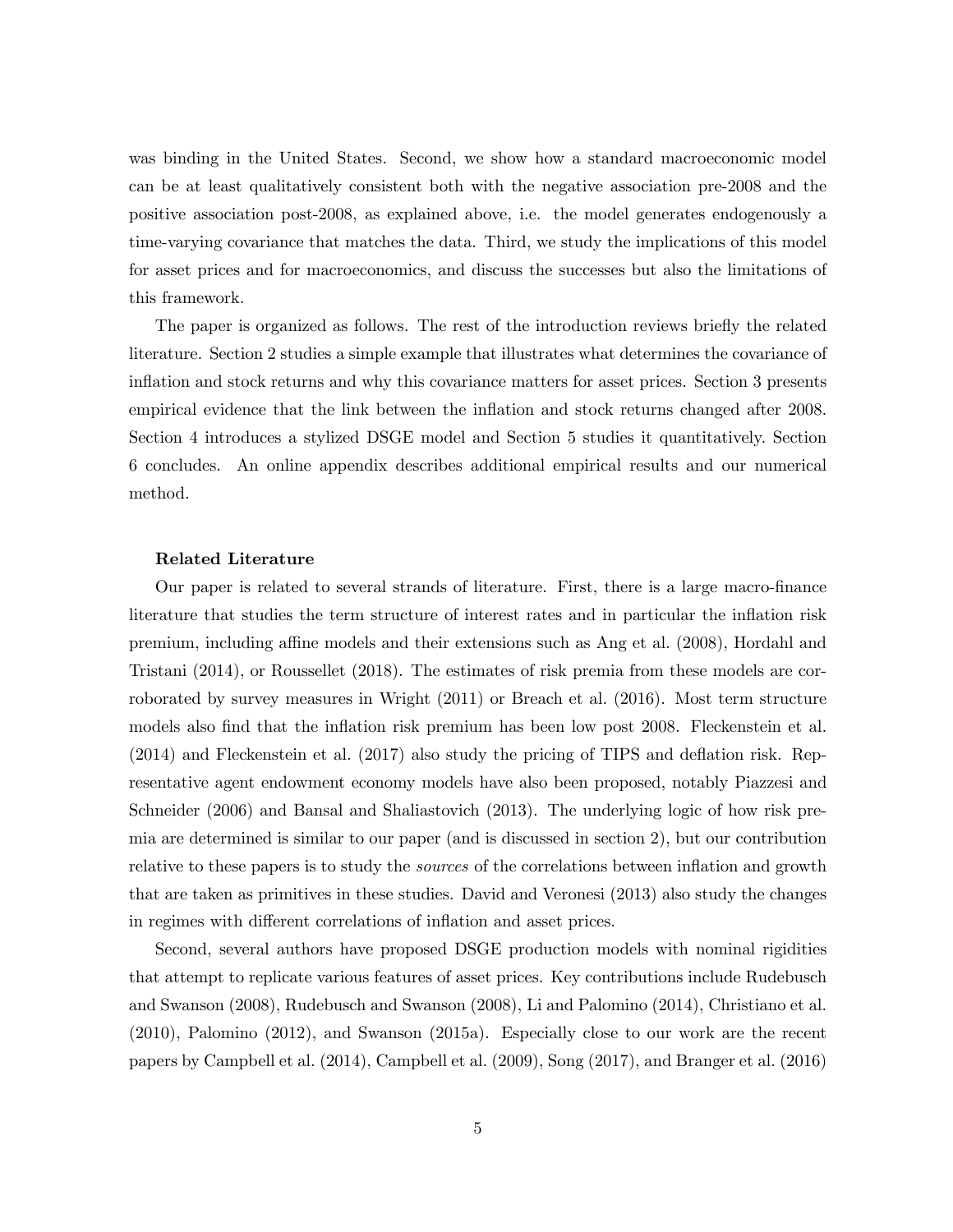which emphasize structural breaks in monetary policy rules and how these affect asset prices and their correlations since the late 1990s and early 2000s. Our contribution relative to all these papers is to introduce the ZLB and to focus on the recent changes since the Great Recession started. The contemporaneous studies by Nakata and Tanaka (2016), Datta et al. (2018), and Bilal (2017) are also closely related, with a somewhat similar message but differences in empirical work and theoretical model.

Third, our paper relates to the vast macroeconomic literature on the effects of the zero lower bound. Seminal contributions include Krugman (1998) and Eggertsson and Woodford  $(2003)$  as well as Eggertsson and Krugman  $(2012)$  and Nakata  $(2017).<sup>3</sup>$  While the relevance of the ZLB is largely acknowledged by macroeconomists and policymakers, the importance of New Keynesian model mechanisms remains in dispute (see Wieland (2014) for a powerful critique). Our paper adds novel data to test the New Keynesian model mechanism. Debortoli et al. (2019) in follow-up work study structural breaks in macroeconomic dynamics post ZLB, and finds little evidence of a change. In contrast, our paper uses financial markets data which may be more informative, as we discuss below in more detail. Another critique of the ZLB analysis is the lack of response of inflation during the Great Recession (e.g. Del Negro et al. (2015), Bianchi and Melosi (2017), Gilchrist et al. (2017)), which will also feature in our results.

Finally, the broader question of the relation between stock prices and inflation has long a long history dating back at least to Fama and Schwert (1977) who showed that stocks appeared to be affected negatively by inflation, a result widely viewed as "puzzling" since stocks are claims to real assets. Modigliani and Cohn (1979) argued that investors suffered from money illusion. Boudoukh and Richardson (1993) and Campbell and Vuolteenaho (2004) revisited the empirical correlation. Marshall (1992) is an early structural model of the relationship between inflation and stock returns. Duarte (2013) also emphasizes the change in correlation over time and studies how inflation affects the cross-section of stock returns.<sup>4</sup> Our empirical analysis uses high-frequency data on the response of stock prices to macroeconomic data releases, as in Boyd et al. (2005), Faust et al. (2007), Law et al. (2018), and Ai and Bansal (2018).

 ${}^{3}$ In particular, our nonlinear method is related to the contributions of Fernandez-Villaverde et al. (2015), Ngo (2014), Gust et al. (2017), and Miao and Ngo (2014).

<sup>&</sup>lt;sup>4</sup>Also related is the research on the effect of monetary policy on stock prices. Bernanke and Kuttner (2005) and Rigobon and Sack (2004) showed that monetary policy shocks have a large positive effect on stock prices. Gorodnichenko and Weber (2016) and Weber (2015) study cross-sectional differences in the heterogeneity in price flexibility and demonstrate that it affects the responses of individual stocks to monetary policy shocks.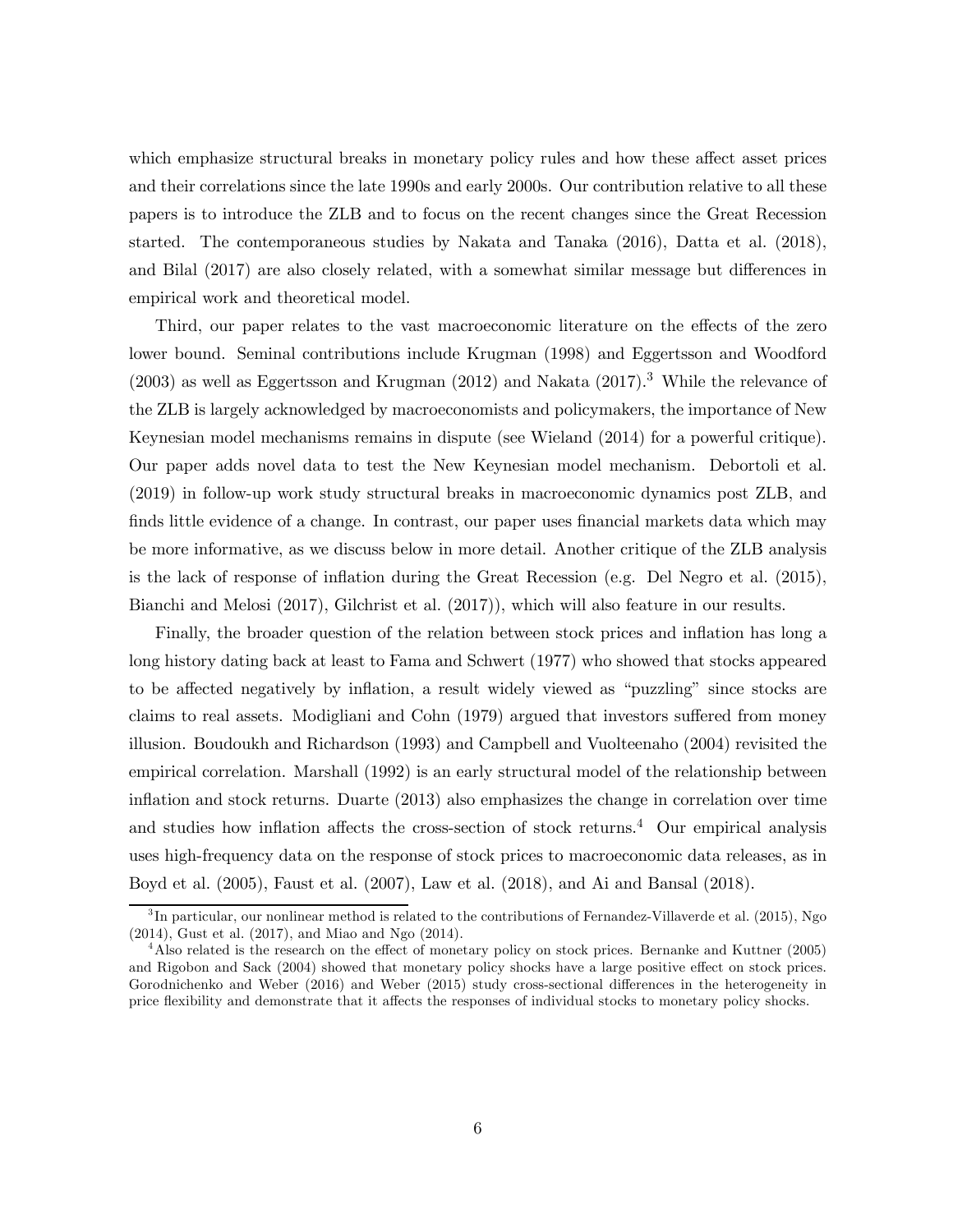# 2 Sources and implications of the inflation-stock return covariance

This section uses a simple representative agent, endowment economy model to explain why the inflation-stock return covariance might change, and why it affects asset prices. Suppose that the representative consumer has expected utility with constant relative risk aversion:

$$
E\sum_{t=0}^{\infty}\beta^t\frac{C_t^{1-\gamma}}{1-\gamma},
$$

and that consumption growth and inflation are jointly log-normally distributed and *iid*, that is

$$
\left(\begin{array}{c}\Delta c_{t+1}\\ \pi_{t+1}\end{array}\right)\sim N\left(\left(\begin{array}{c}\mu_c\\ \mu_p\end{array}\right),\left(\begin{array}{cc}\sigma_c^2 & \rho_{c,p} \\ \rho_{c,p} & \sigma_p^2\end{array}\right)\right),\,
$$

where lowercase letters denote logs, so that  $\Delta c_{t+1} = \Delta \log C_{t+1}$  is (log) consumption growth, and log inflation is  $\pi_{t+1} = \Delta \log P_{t+1}$ , where  $P_t$  is the consumer price index. Here the parameters  $\mu_c, \mu_p$  and  $\sigma_c, \sigma_p, \rho_{cc,p}$  describe the equilibrium stochastic process followed by consumption growth and inflation. (In section 5, we will endogenize the process for consumption and inflation using a dynamic stochastic general equilibrium model, but for now it is easiest to take this as given.)

The stochastic discount factor used to price real assets is, in log:

$$
m_{t+1} = \log M_{t+1} = \log \beta - \gamma \Delta c_{t+1},
$$

and the stochastic discount factor used to price nominal assets is:

$$
m_{t+1}^{\$} = \log M_{t+1}^{\$} = m_{t+1} - \pi_{t+1}.
$$

We model the stock as a claim to levered consumption, that is the log dividend is proportional to log consumption,

$$
d_t = \xi c_t,
$$

where  $\xi$  captures financial or operating leverage, as in Abel (1999). It is easy to solve for the stock price and obtain that the log gross stock return is, up to an unimportant constant,

$$
\log R_t^s = \xi \Delta c_t.
$$

Hence, the covariance of stock return and inflation is simply proportional to  $\rho_{c,p}$ :

$$
Cov_t \left( \log R_{t+1}^s, \pi_{t+1} \right) = \xi \rho_{c,p}.
$$

We first explain why the covariance of stock returns and inflation matters, before explaining why it might change.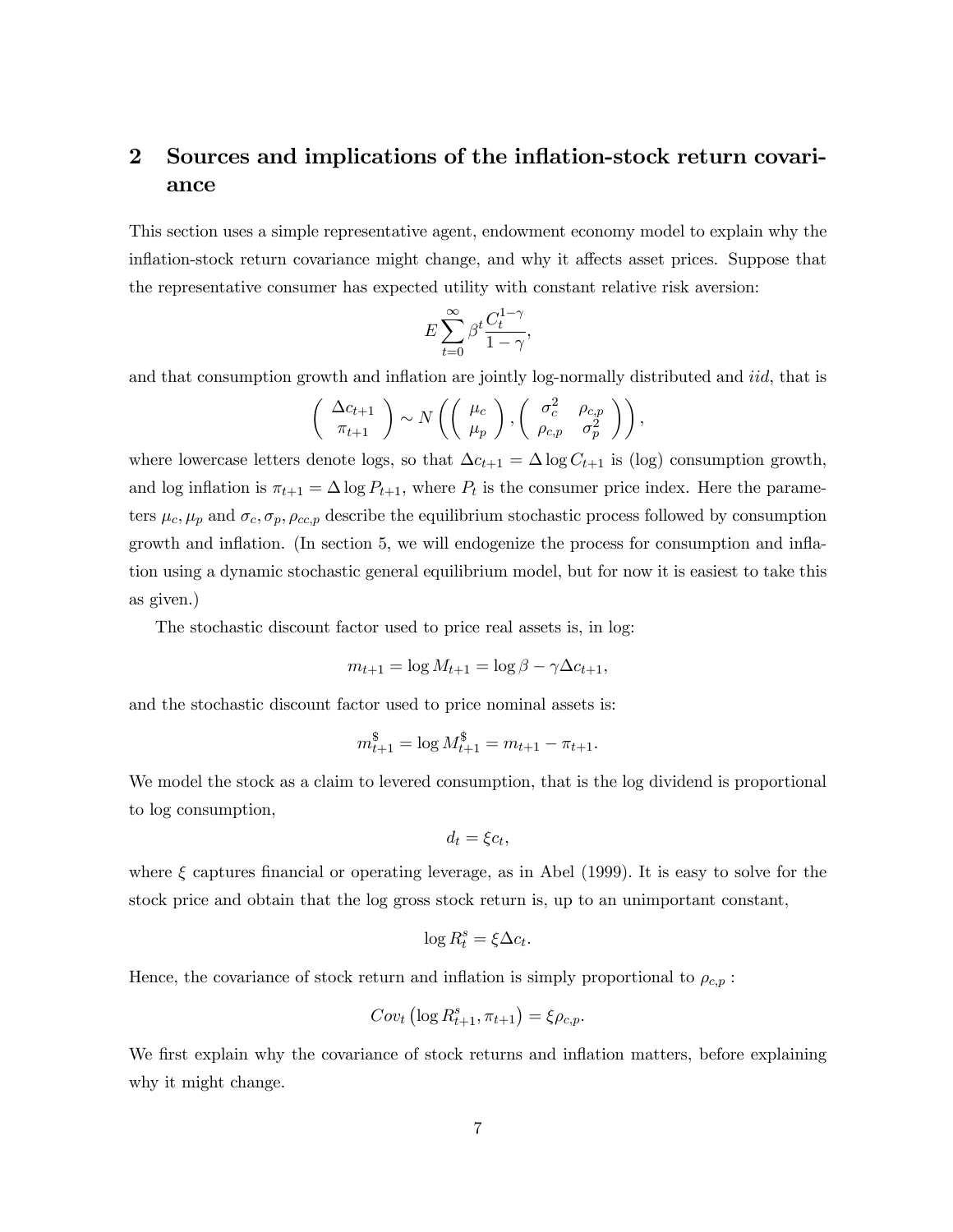#### 2.1 Implications

The covariance of stock returns and inflation is important because it reflects the parameter  $\rho_{c,p}$ , which is a determinant of the inflation risk premium. The covariance  $\rho_{c,p}$ , which may be positive or negative, measures the association of inflation and marginal utility (which is consumption growth in this simple example). Intuitively, a positive  $\rho_{c,p}$  corresponds to the case where "demand shocks" dominate: low consumption (high marginal utility) is associated with low inflation, while a negative  $\rho_{c,p}$  corresponds to the case where "supply shocks" dominate: low consumption (high marginal utility) is associated with high inflation.

To see the connection to the inflation risk premium, we now calculate the yield on nominal and real bonds. For simplicity, we will focus on one-period bonds; one may think of the time period as being long, for instance a few years. The log of the gross real risk-free rate is

$$
\log R_{t+1}^f = -\log E_t \left( M_{t+1} \right),
$$
  
= 
$$
-\log \beta + \gamma \mu_c - \frac{\gamma^2 \sigma_c^2}{2}.
$$

This familiar formula decomposes the riskless rate into impatience, intertemporal substitution, and precautionary savings. The log nominal risk-free rate is, on the other hand,

$$
\log R_{t+1}^{f,\$} = -\log E_t \left( M_{t+1}^{\$} \right),
$$
  
=  $\log R_{t+1}^f + \mu_p - \frac{1}{2} \sigma_p^2 - \gamma \rho_{c,p}$ 

The nominal rate equals the real rate plus an inflation compensation term that reflects expected inflation and inflation risk. It is useful to separate this inflation compensation and define the breakeven rate, i.e. the difference in the (log) yields of these two bonds:

$$
\log BE_t \equiv \log R_{t+1}^{\$} - \log R_{t+1}
$$

$$
= \mu_p - \frac{1}{2}\sigma_p^2 - \gamma \rho_{c,p}.
$$

This shows that the breakeven rate is the sum of expected (log) inflation, a Jensen adjustment,<sup>5</sup> and a risk premium term which equals risk aversion  $\gamma$  multiplied by the covariance  $\rho_{c,p}$ . (This term will be large provided risk aversion is large, which is necessary to replicate asset prices.)

Intuitively, if the covariance  $\rho_{c,p} < 0$ , supply shocks dominate, and breakevens overestimate expected inflation. Nominal bonds are risky assets, since their real payoff is low in states of

 $5$ The source of this term is that the real payoff of a nominal bond depends inversely on inflation. Consequently, higher uncertainty about inflation leads to higher expected payoffs. This term is typically small.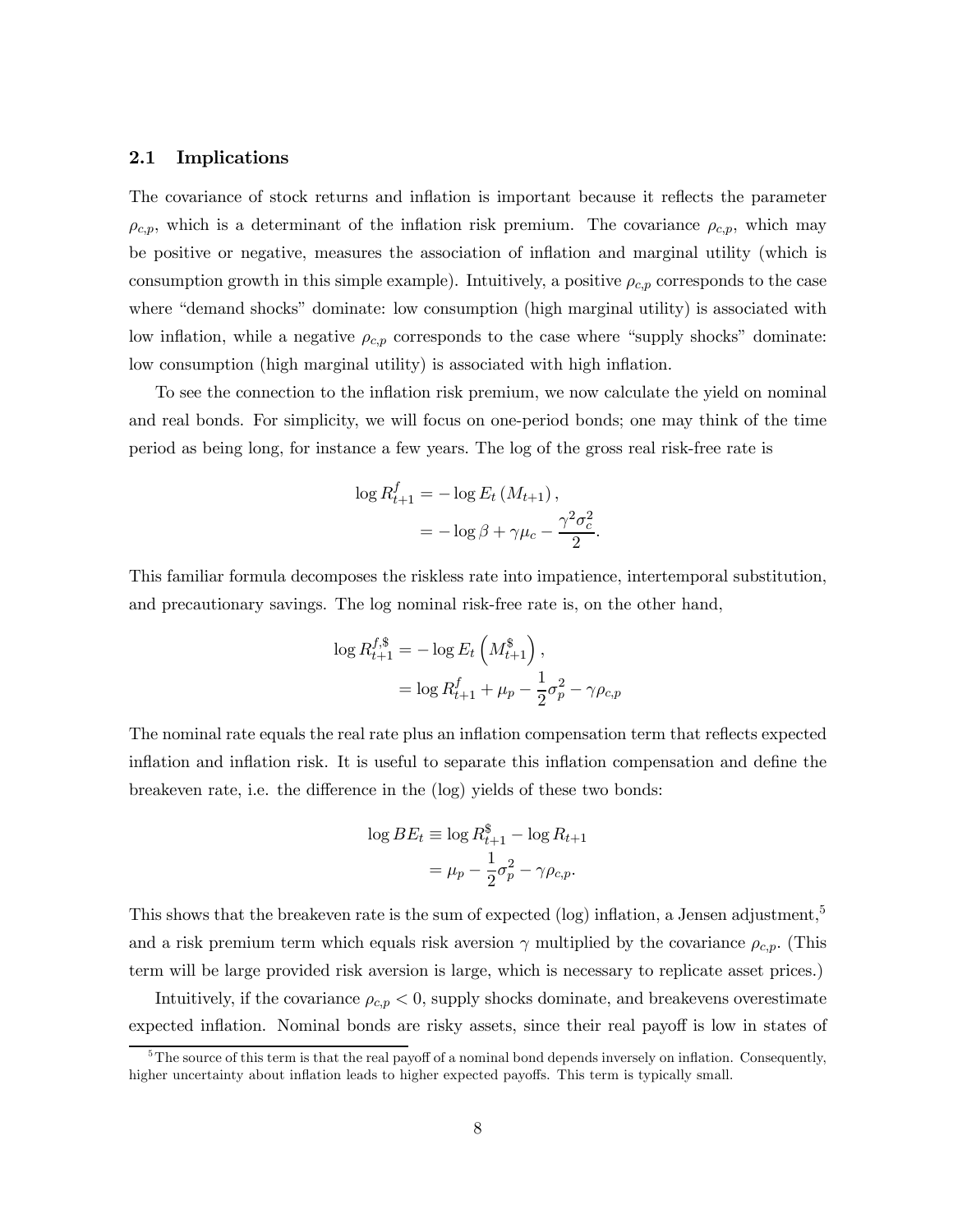the world where inflation is high, which on average coincide with low consumption growth and high marginal utility. Hence, agents require a premium to hold nominal bonds, so the nominal yield is higher than it would be under risk-neutrality. On the other hand, if  $\rho_{c,p} > 0$ , demand shocks dominate, inflation is a hedge, breakevens underestimate inflation, and nominal yields are lower.

These formulas explains why the covariance term  $\rho_{c,p}$  plays a crucial role, and why it can be calculated using the covariance of stock returns and inflation. We will argue that  $\rho_{c,p}$  was negative in the pre-2008 "regime" and became less negative, and perhaps even positive, in the 2008-2015 ZLB "regime".

In this simple model, this term can be calculated using the covariance of consumption growth and inflation as well as stock returns and inflation. We believe there are several good reasons to focus on the later. First, from a measurement perspective, consumption is noisy, and measured only at a relatively slow frequency, whereas stock returns can be measured quickly without error. This is especially useful when considering short time series and looking for a regime shift. Second, in most asset pricing models, stock returns reflect shocks that affect marginal utility, even if aggregate nondurable consumption is not the main factor affecting marginal utility (i.e. the consumption CAPM is wrong). But we will also discuss the measurement of the covariance of economic activity and inflation later.

#### 2.2 Sources

We have discussed why the covariance of stock returns and inflation matters; now we discuss what determines this covariance. To do so requires going one step further and decomposing stock returns and inflation into their responses to fundamental macroeconomic shocks. For simplicity, suppose there are two fundamental shocks, "demand" and "supply", and that inflation goes up with the "demand" shock, but down with the "supply" shock. We can write this as:

$$
R_{t+1}^s = \lambda_{r,d} \varepsilon_{d,t+1} + \lambda_{r,s} \varepsilon_{s,t+1},
$$
  

$$
\pi_{t+1} = \lambda_{\pi,d} \varepsilon_{d,t+1} + \lambda_{\pi,s} \varepsilon_{s,t+1},
$$

where  $\varepsilon_{d,t+1}, \varepsilon_{s,t+1}$  are independent shocks with variances  $\sigma_d^2, \sigma_s^2$  respectively, and the parameters  $\lambda_{c,d}, \lambda_{c,s}, \lambda_{\pi,d}, \lambda_{\pi,s}$  reflect the responses to these shocks (which depend on structural parameters in the DSGE model, but here are written as reduced form parameters). We have  $\lambda_{r,d} > 0$ , and  $\lambda_{r,s} > 0$  (a normalization) and  $\lambda_{\pi,d} > 0$ ,  $\lambda_{\pi,s} < 0$  from the discussion above. The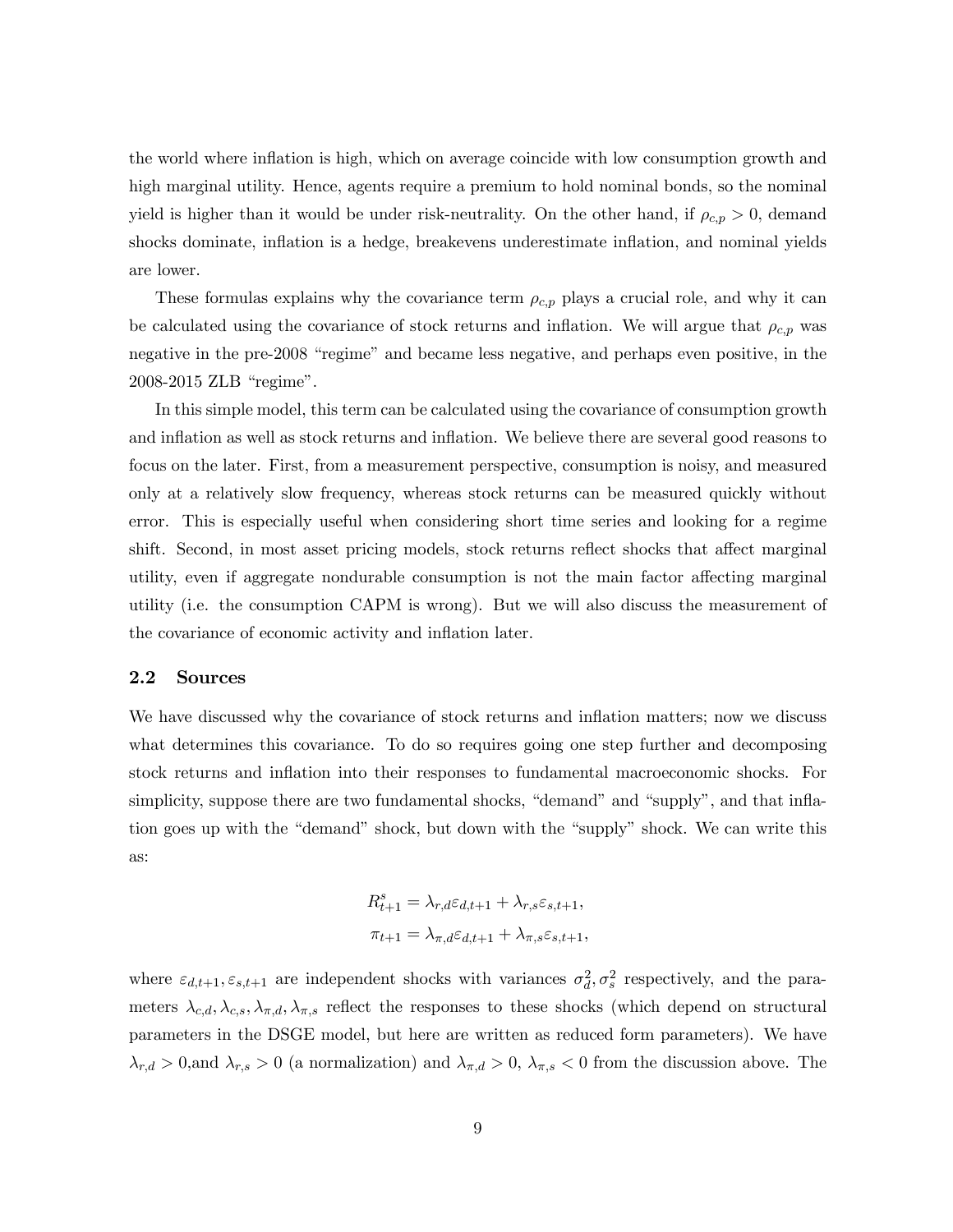covariance can be easily calculated as

$$
Cov_t(R_{t+1}^s, \pi_{t+1}) = \underbrace{\lambda_{r,d} \lambda_{\pi,d}}_{>0} \sigma_d^2 + \underbrace{\lambda_{r,s} \lambda_{\pi,s}}_{<0} \sigma_s^2.
$$

The first term, which is positive, reflects that demand shocks move stock returns and inflation in the same direction, while the second term reflects that supply shocks move them in opposite direction. The overall covariance, then, depends on the variance of the shocks, as well as the coefficients  $\lambda$ 's which reflect precisely how much do stock returns and inflation respond to a shock. In the next paper, we will argue that the zero lower bound leads to an increase in  $\lambda_{r,d}$ and  $\lambda_{\pi,d}$ , leading the covariance to increase.<sup>6</sup>

## 3 Changes in the relation between stock prices and inflation

This section documents that the association between inflation and stock returns became more positive around 2008. We use four different approaches to measure the association: first, we use high-frequency financial markets data on inflation compensation, i.e. measures of inflation expectations embedded in asset prices; second, we review the response of stock returns to inflation data releases; third, we construct from the cross-section of U.S. stocks a portfolio that "mimics" inflation and study its correlation with the aggregate stock market; and fourth, we look at the simple correlation between realized monthly inflation and stock returns. We also present briefly some evidence on the association of economic activity and inflation.

When exactly does the association of stock returns and inflation change? This is a complicated question as there are secular changes in this relation (as argued for instance in Campbell et al. (2014)), as well as business-cycle frequency changes, such as the one we focus on. For transparency and simplicity, all our measures use the same cutoff date, namely July 2008. This cutoff date is the one that is most often selected by formal statistical break tests, as we show in a last subsection. It is also suggested by intuitive rolling regressions, as we show in the online appendix. Moreover, it approximately corresponds to the start of the most serious phase of the financial crisis, during which the Federal Reserve quickly lowered the interest rate to hit the "zero lower bound". We end the sample in December 2015, when the Federal Funds rate eventually "lifts off" from zero.<sup>7</sup>

 $6A$ nother possibility would be that agents revised their estimates of the variances of the fundamental shocks. <sup>7</sup>One could argue for an earlier end of sample if the Fed was effectively keeping interest rates lower than normal for longer (as in Eggertsson and Woodford (2003)). Ending the sample in 2013 or 2014 has no material effect on our results. Changing the start date to some other date in 2008 or even early 2009 has relatively little effect on our results as well, except for the results of section 3.2.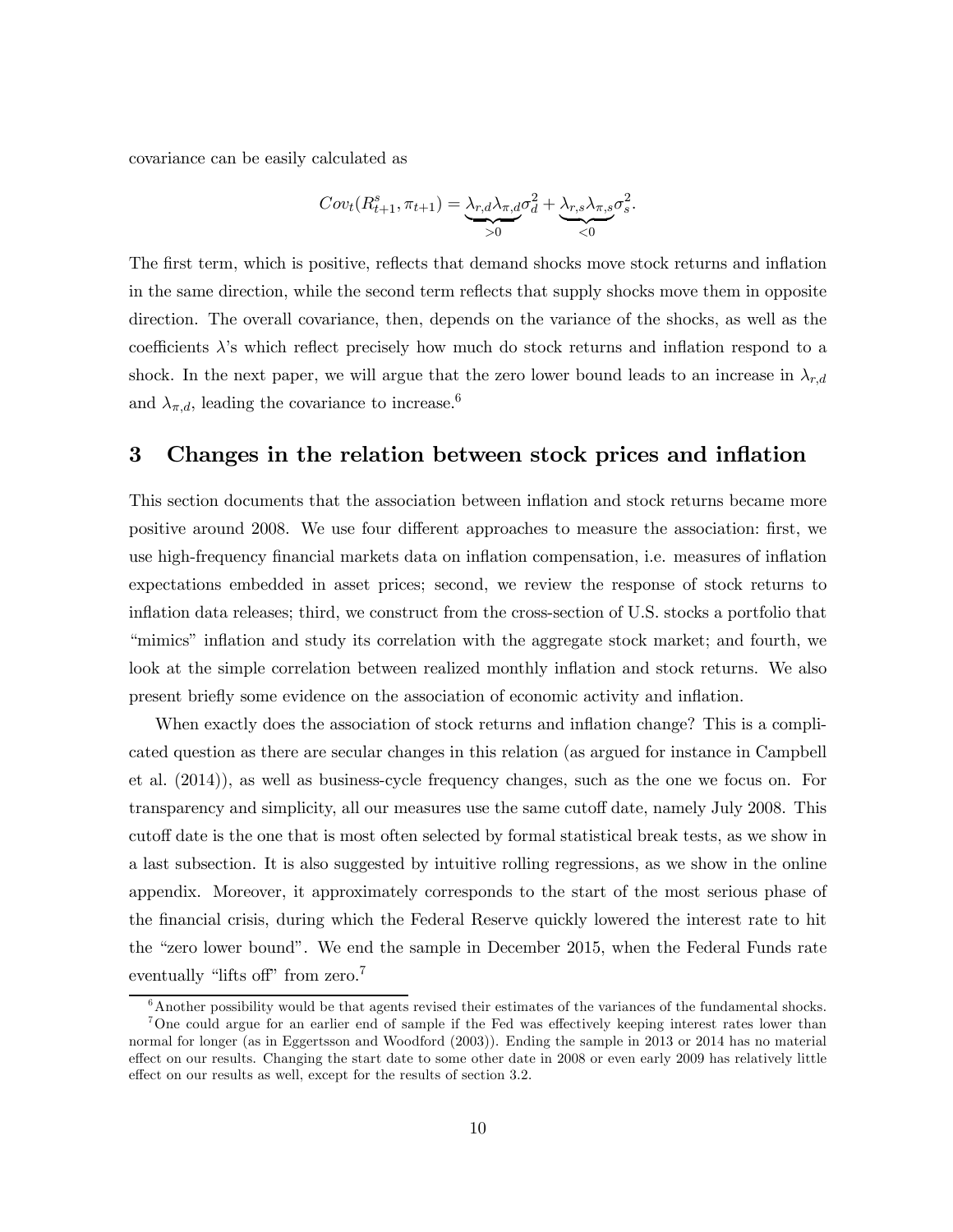#### 3.1 Inflation compensation

Generally, inflation compensation refers to the extra price required by the buyer of an asset that is exposed to inflation over one that is not. The most common measure (the "breakeven inflation") is the difference between the yield on a nominal Treasury security and the yield on an identical maturity inflation-protected security (TIPS). We start by illustrating graphically how the correlation of inflation compensation and stock prices changes after 2008, before presenting statistical evidence.

Figure 2 depicts the daily return on the S&P 500 index against the daily changes in the 10-year breakeven. (For easier visualization, we present our data in ventiles (20 groups) using a standard bin-scatter; the fitted lines, as well as the regressions reported below use the underlying daily data.) The left panel (A) shows a weak correlation in the  $2003-2008$  sample,<sup>8</sup> while in the right panel (B) the correlation becomes quite strong after 2008.

One might think that these daily swings reflect changing demand for nominal Treasury securities, which have a special liquidity. To assess this, in panels  $(C)$  and  $(D)$  we replace the breakeven with inflation swaps, which are derivatives with (nearly) identical payoffs as breakevens, but which do not have the specific liquidity attributes of Treasuries. The patterns (estimated starting in January 2004 when our inflation swap data become available) are qualitatively and quantitatively very similar. Panels  $(E)$  and  $(F)$  show the result when we use an "inflation portfolio" instead as measure of inflation compensation; we discuss the construction of this portfolio in section 3.4 below.

Another possible interpretation is that daily data reflects "market sentiment" rather than real news. There is indeed some evidence that the response of financial markets to macroeconomic news is stronger when cumulated over a few weeks (Altavilla et al. (2017)). Figure 2 in the appendix depicts the correlation between 20-day returns in the S&P 500 index against 20-day changes in 10-year breakeven and inflation swaps. The change in the relation between the two subsamples is even more pronounced using this slightly lower frequency.

To measure the association and establish its statistical significance, we run the following daily regression:

$$
\Delta IC_t = \beta_0 + \beta_1 D_{t \ge 2008:7} + \beta_2 R_t^s + \beta_3 D_{t \ge 2008:7} \times R_t^s + \varepsilon_t,
$$

where  $\Delta IC_t$  is the change in the measure of inflation compensation;  $D_{t\geq 2008:7}$  is a dummy equal to 1 after July 1st, 2008;  $R_t^s$  is the S&P5 00 return; and we estimate the relation over the sample

 $8$ TIPS were introduced in 1997 but liquidity remained limited until the early 2000s. We follow most of the literature and start our analysis in January 2003.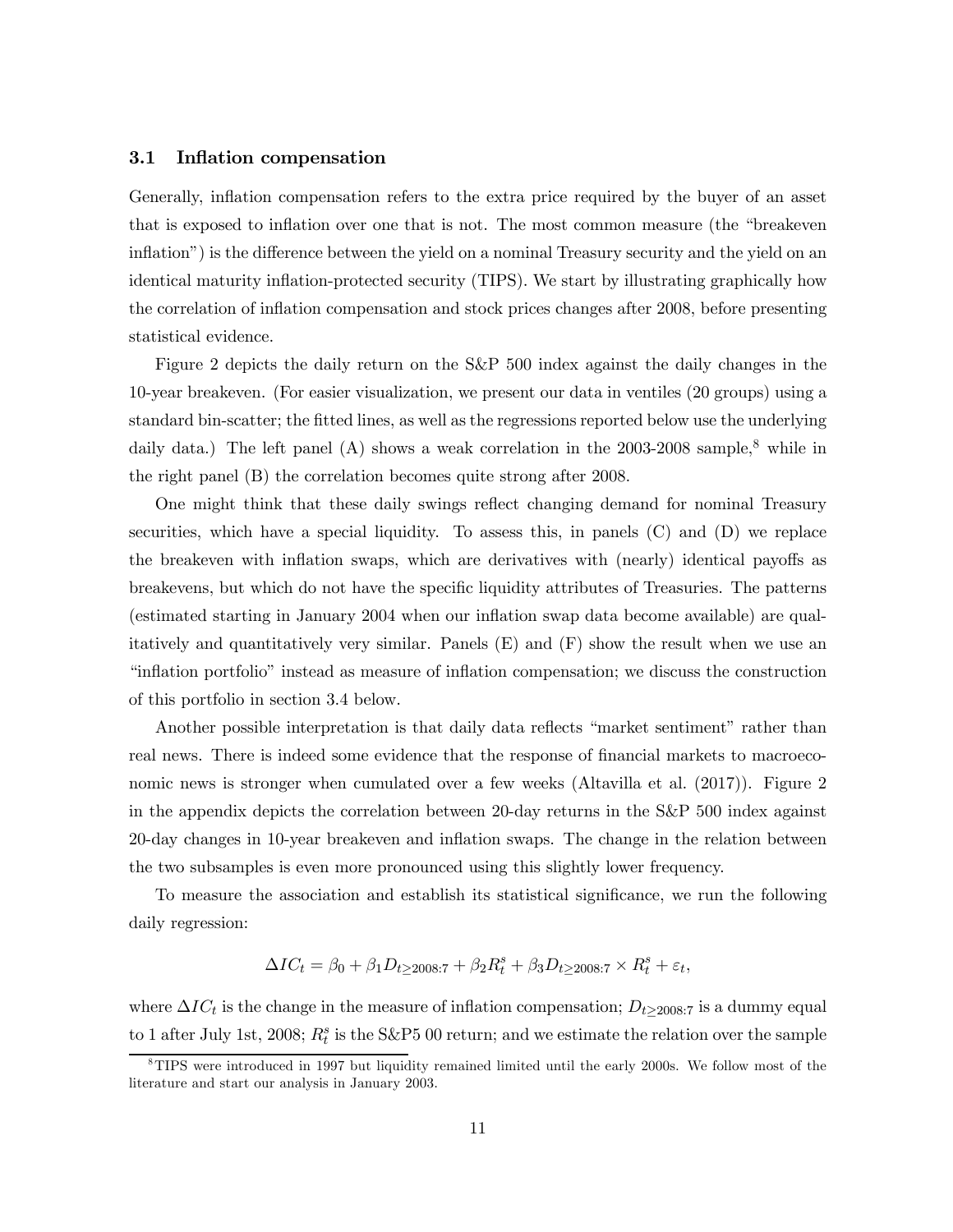

Figure 2: Binned scatter plot of daily changes in S&P 500 (x-axis) vs. daily changes in inflation compensation (y-axis) for two subsamples (left column: before July 2008; right column: July 2008 to December 2015), with regression lines superimposed. The inflation compensation is measured by 10-year breakevens in the top row, 10-year inflation swaps in the center row, and the inflation portfolio in the bottom row. See section 3.3 for details on the construction of the inflation portfolio.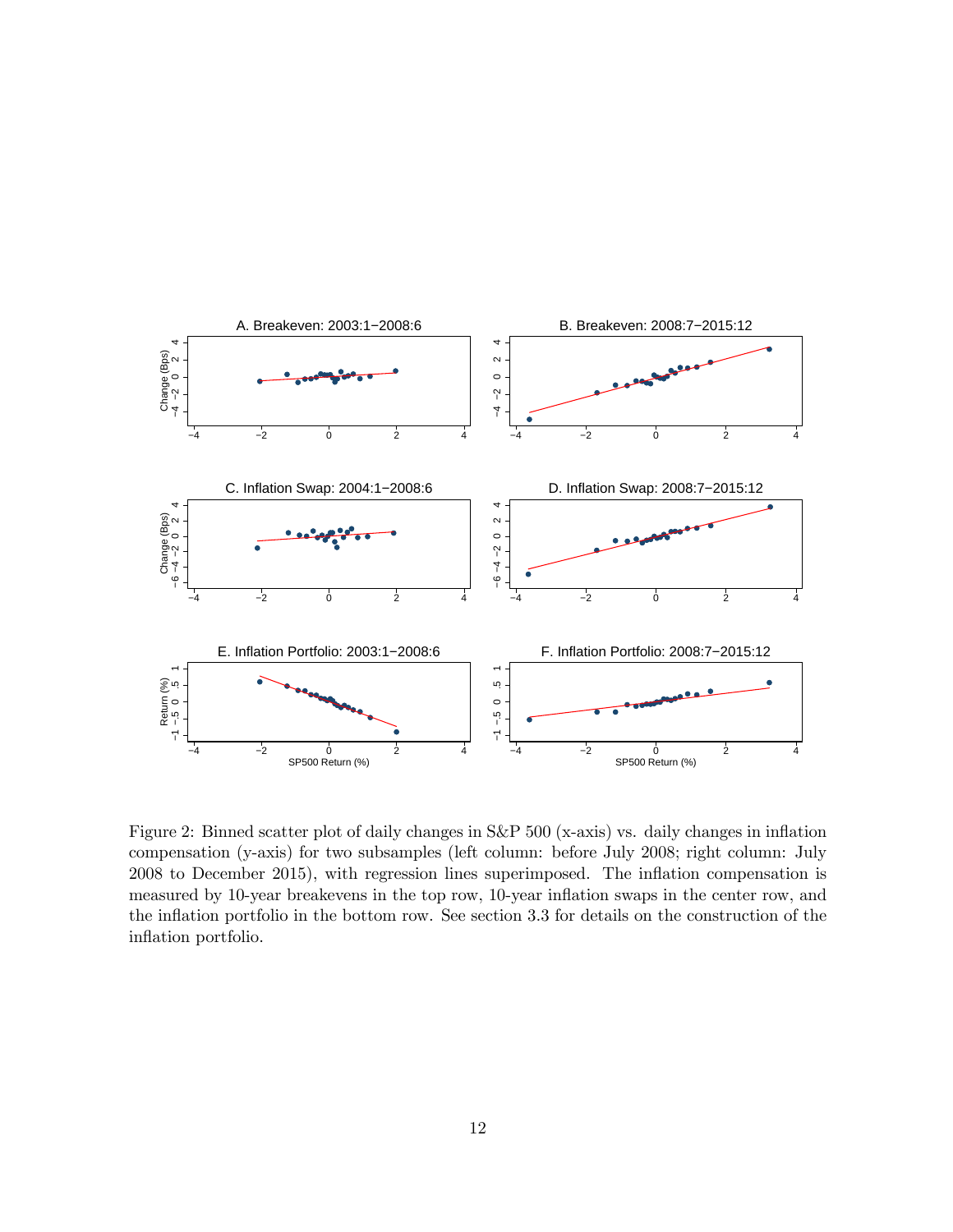2003:1-2015:12. Table 1 reports the coefficient  $\beta_2$ , corresponding to the association between the stock return and inflation compensation pre-2008, and the coefficient  $\beta_3$ , corresponding to the change after 2008, together with the associated standard errors, for a variety of inflation compensation measures: the breakeven calculated from the New York Fed's H15 release or from the Gurkaynak, Sack and Wright yield curves, from inflation swaps, or from different version of the inflation portfolio, which will be described below. The table reports results using daily data or using 20-day changes. We see that  $\beta_2$  is typically small, and sometimes negative, but  $\beta_3$  is always positive and highly statistically significant. Economically, a stock return of 1% is associated with an additional 0.87bps of inflation compensation. A large stock market movement, say 10%, such as those shown in Figure 1, is hence associated with a significant change in inflation compensation.

TIPS markets were disrupted during the peak of the financial crisis (see, for instance, Fleckenstein et al. (2014)). Our results hold if we exclude the period 2008:7-2009:6, as shown in Figure 1 and Table 1 in appendix, and as can be seen from Figure 1 in the introduction the association captures cycles of good news (or optimism) and bad news (pessimism) about the recovery that are economically meaningful.

#### 3.2 Inflation data releases

Our second piece of evidence comes from the response of the stock market to inflation data releases. We follow a large literature and regress the daily  $S\&P$  500  $R_t^s$  return on the "surprise" component of macro announcements. The surprise, denoted  $Surp<sub>t</sub>$ , is defined as the difference between the data as released by the statistical agency (here, the Bureau of Labor Statistics) and the median forecast made by economists (as collected by Action Economics/MMS). We use the same interaction regression design as in the previous section to illustrate the change in coefficient:

$$
R_t^s = \beta_0 + \beta_1 D_{t \ge 2008:7} + \beta_2 Surp_t + \beta_3 D_{t \ge 2008:7} \times Surp_t + \varepsilon_t.
$$

Table 2 presents the results for different inflation measures: the consumer price index (CPI), and the core CPI (which excludes food and energy prices), the production price index (PPI) and the core PPI, as well as average hourly earnings (a measure of wage inflation).<sup>9</sup>

 $98$ Because the average hourly earnings is released as part of the monthly employment report, we include as a control the employment surprise and its interaction with the post-2008 dummy. This change affects the coefficient or standard error by a very small amount.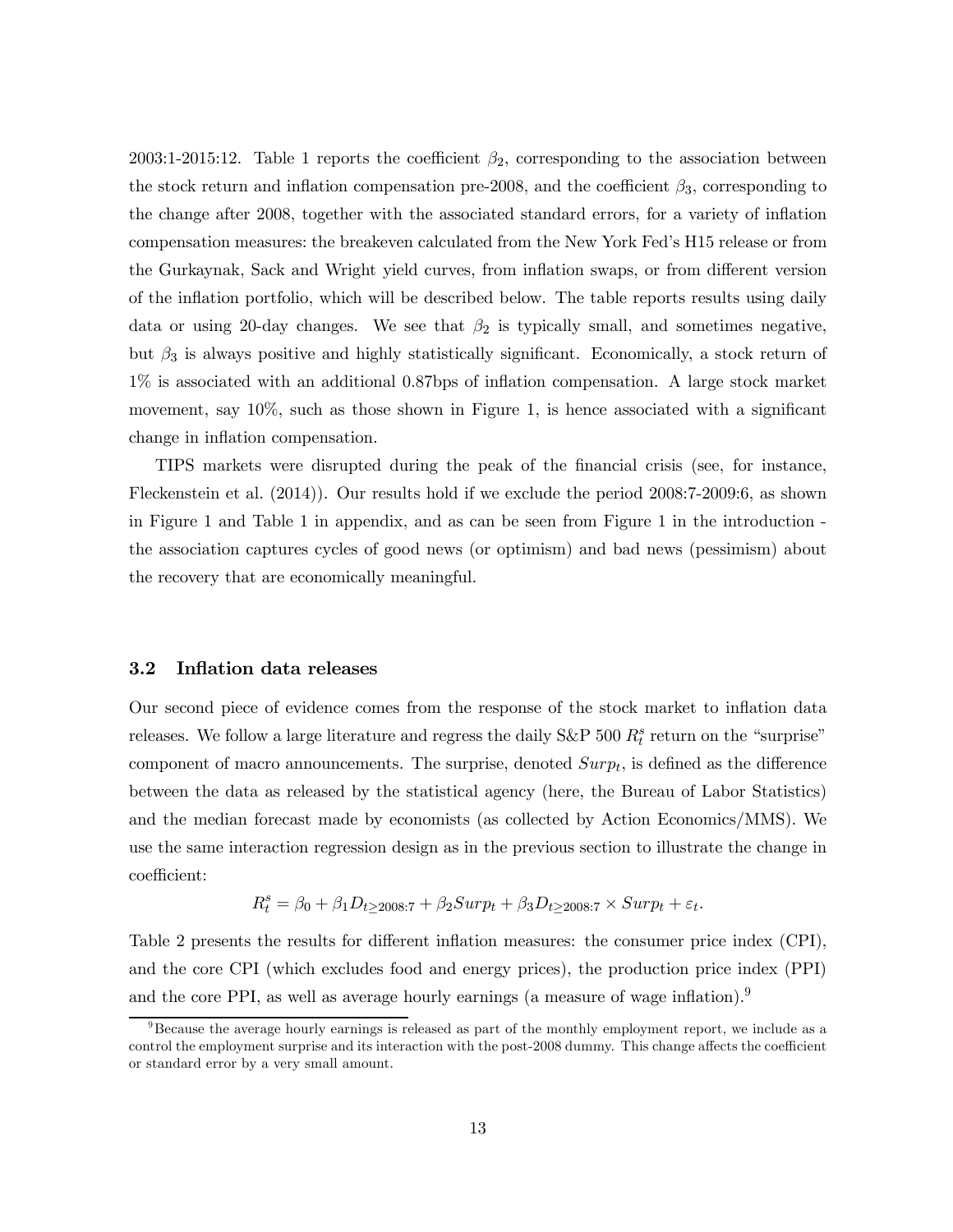| <b>Inflation Compensation Measure</b>    | $\beta_2$  | $se(\beta_2)$ | $\beta_3$ | $se(\beta_3)$ | $\overline{N}$ | $\,R^2$ |
|------------------------------------------|------------|---------------|-----------|---------------|----------------|---------|
| A. Daily data                            |            |               |           |               |                |         |
| 10-year breakeven $(H15)$                | $0.23**$   | (0.09)        | $0.87***$ | (0.15)        | 3,247          | 0.110   |
| $10$ -year breakeven $(GSW)$             | $0.22**$   | (0.09)        | $0.89***$ | (0.15)        | 3,234          | 0.120   |
| 10-year inflation swaps                  | $0.29*$    | (0.16)        | $0.85***$ | (0.23)        | 2,780          | 0.090   |
| Inflation portfolio (ISP)                | $-0.37***$ | (0.02)        | $0.50***$ | (0.03)        | 3,248          | 0.170   |
| Inflation portfolio, value-weighted      | $-0.43***$ | (0.02)        | $0.69***$ | (0.06)        | 3,248          | 0.110   |
| Inflation portfolio, using CPI           | $-0.09***$ | (0.02)        | $0.28***$ | (0.03)        | 3,248          | 0.190   |
| Inflation portfolio, excl. financials    | $-0.35***$ | (0.02)        | $0.46***$ | (0.03)        | 3,248          | 0.180   |
| Inflation portfolio, with market control | $-0.14***$ | (0.01)        | $0.25***$ | (0.02)        | 3,248          | 0.110   |
| Inflation portfolio, no rebalancing      | $-0.39***$ | (0.01)        | $0.16***$ | (0.02)        | 3,248          | 0.410   |
| $B. 20$ -day change                      |            |               |           |               |                |         |
| 10-year breakevens $(H15)$               | $-0.36***$ | (0.09)        | $2.65***$ | (0.14)        | 3,247          | 0.270   |
| 10-year inflation swaps                  | $-0.27**$  | (0.12)        | $1.73***$ | (0.16)        | 2,752          | 0.140   |
| Inflation portfolio (ISP)                | $-0.06***$ | (0.02)        | $0.15***$ | (0.03)        | 2,542          | 0.030   |

Table 1: Changing association of inflation compensation and stock returns. The table reports the estimated coefficients from the model  $\Delta IC_t = \beta_0 + \beta_1 D_{t \ge 2008.7} + \beta_2 R_t^s + \beta_3 D_{t \ge 2008.7} R_t^s + \varepsilon_t$ . Each row corresponds to a different measure of inflation compensation  $\Delta IC_t$ . See the text for variable descriptions. Sample is 2003:1-2015:12 except for inflation swaps, for which it is 2004:1-2015:12. White standard errors are presented in parentheses.  $*, **$ , \*\*\* denote the 10%, 5%, and 1% levels of significance.

Column 1 shows that for all inflation measures,  $\beta_2$  is negative, and significantly so for all but one measure. This means that pre-2008, the stock market was negatively impacted by higher than expected inflation. Quantitatively, if CPI core inflation was one 'tick' (1/10th of a percent) higher than expected, stock prices on average fell 0.26%, a sizeable amount. Column 3 reports  $\beta_3$ , the estimated change in sensitivity post-2008, which is positive for all inflation measures. Given the short data span post-2008, only one measure is statistically significant. But in all cases, the estimated  $\beta_3$  is so large that the sensitivity to inflation  $\beta_2 + \beta_3$  actually turns positive after 2008.

#### 3.3 An inflation-mimicking portfolio

We now propose an alternative measure of inflation compensation which builds on the inflation data release results. Rather than studying the response of the aggregate stock market to inflation releases, one can measure the responses of individual stocks. Some firms are naturally more sensitive to inflation, due to the nature of their business, their assets, and their liabilities.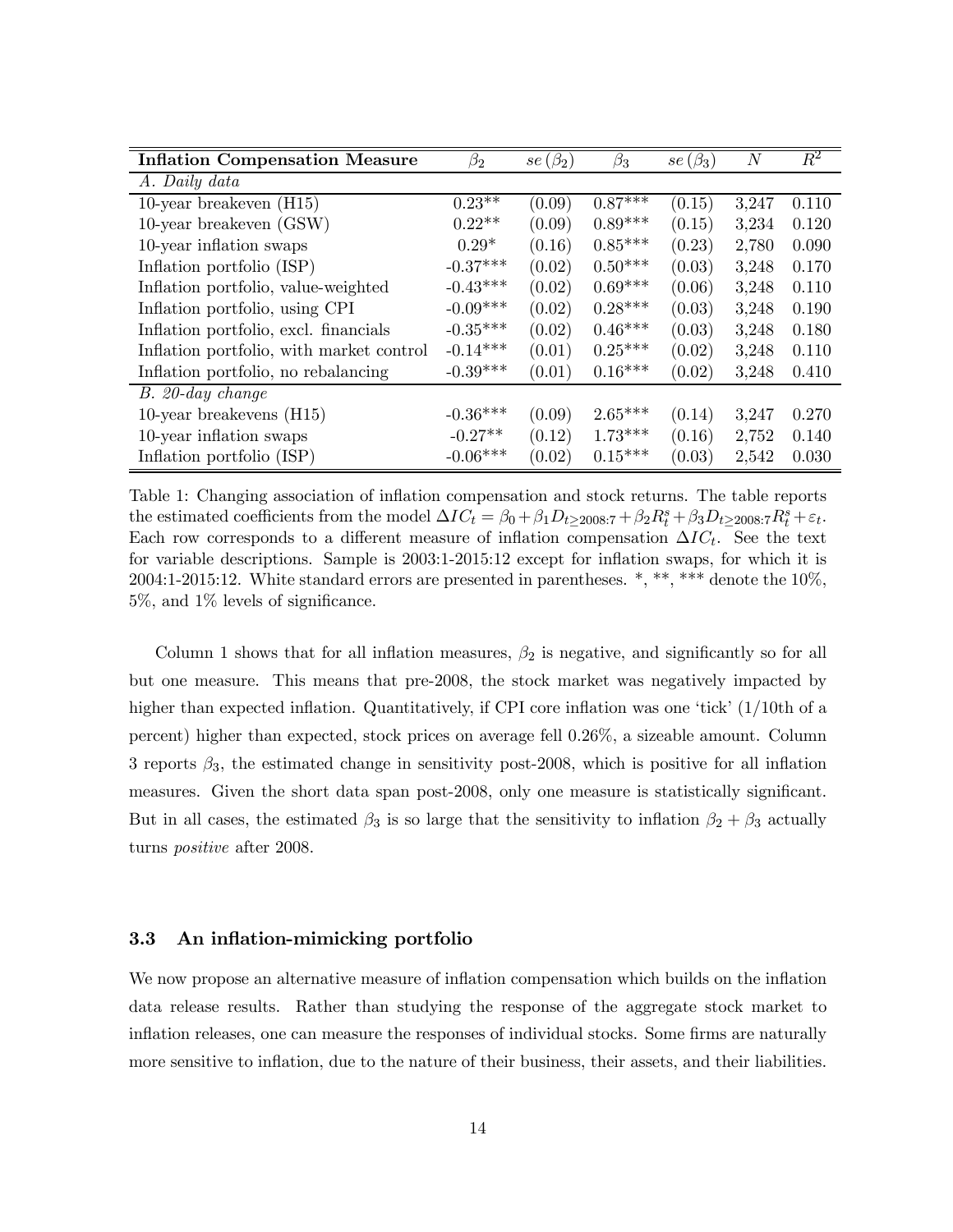| <b>Inflation Surprise Measure</b> | $\beta_2$  | $se(\beta_2)$ | $\beta_3$ | $se(\beta_3)$ | Ν   | $R^2$ | Sample start |
|-----------------------------------|------------|---------------|-----------|---------------|-----|-------|--------------|
| CPI                               | $-0.92**$  | (0.39)        | 1.010     | (1.84)        | 429 | 0.01  | Feb. 1980    |
| Core CPI                          | $-2.67***$ | (0.66)        | 4.060     | (2.69)        | 315 | 0.05  | Aug. 1989    |
| <b>PPI</b>                        | $-0.28*$   | (0.15)        | 0.400     | (0.33)        | 425 | 0.01  | Feb. 1980    |
| Core PPI                          | $-0.470$   | (0.29)        | 0.750     | (0.83)        | 304 | 0.01  | Aug. 1989    |
| Average hourly earnings           | $-0.77**$  | (0.38)        | $2.16***$ | (1.07)        | 301 | 0.02  | Feb. 1990    |

Table 2: Changing association of stock returns and inflation release surprises. The table reports the estimated coefficients from the model  $R_t^s = \beta_0 + \beta_1 D_{t \ge 2008.7} + \beta_2 Surp_t + \beta_3 D_{t \ge 2008.7}Surp_t +$  $\varepsilon_t$ . Each row corresponds to a different measure of inflation release surprise  $Surp_t$ . See the text for variable descriptions. Sample ends in 2015:12 and start date indicated in table for each surprise variable. White standard errors are presented in parentheses.  $*, **$ , \*\*\* denote the 10%, 5%, and 1% levels of significance.

We can create a long-short portfolio of stocks based on their estimated inflation sensitivity. This long-short portfolio acts as a measure of inflation compensation in the stock market.

There are two advantages to this approach over the existing inflation compensation measures: first, we can obtain a sample longer than for TIPS or inflation swaps; second this circumvents the liquidity differences that arise when constructing breakevens (e.g. nominal Treasuries are more liquid than TIPS). On the other hand, this inflation compensation measure may be more noisy as it uses stock prices rather than bond yields.

We implement this as follows. On the last day of each year, we sort the 500 stocks with largest market capitalization in CRSP by inflation sensitivity. The inflation sensitivity is estimated using the response of the stock to core CPI announcements over the previous 3 years of data. Specifically, we run for each stock the regression  $R_{it} = \alpha_i + \beta_i Surp_t + \varepsilon_{it}$ , over the 36 last days of CPI releases, where  $Surp<sub>t</sub>$  is the core CPI surprise. We then create an (equallyweighted) portfolio long the top quintile of inflation sensitivity and short the bottom quintile. We rebalance the portfolio every year. Financial firms and commodity producers have typically high inflation sensitivity, while tech firms tend to have low inflation sensitivity, but there is a fair amount of turnover.

The bottom panel of Figure 2 illustrates the association between the excess return on this portfolio and the S&P 500 before and after the crisis. Before the crisis, the correlation is strongly negative, i.e. this excess return has a negative CAPM market  $\beta$ , but it becomes strongly positive after the crisis. The change is similar to the results obtained with breakevens or inflation swaps. Table 1 presents statistical evidence for the baseline inflation portfolio and for a number of variants in the construction of the inflation portfolio: first, value-weighted rather than equalweighted; second, using the CPI rather than core CPI to measure inflation sensitivity; third,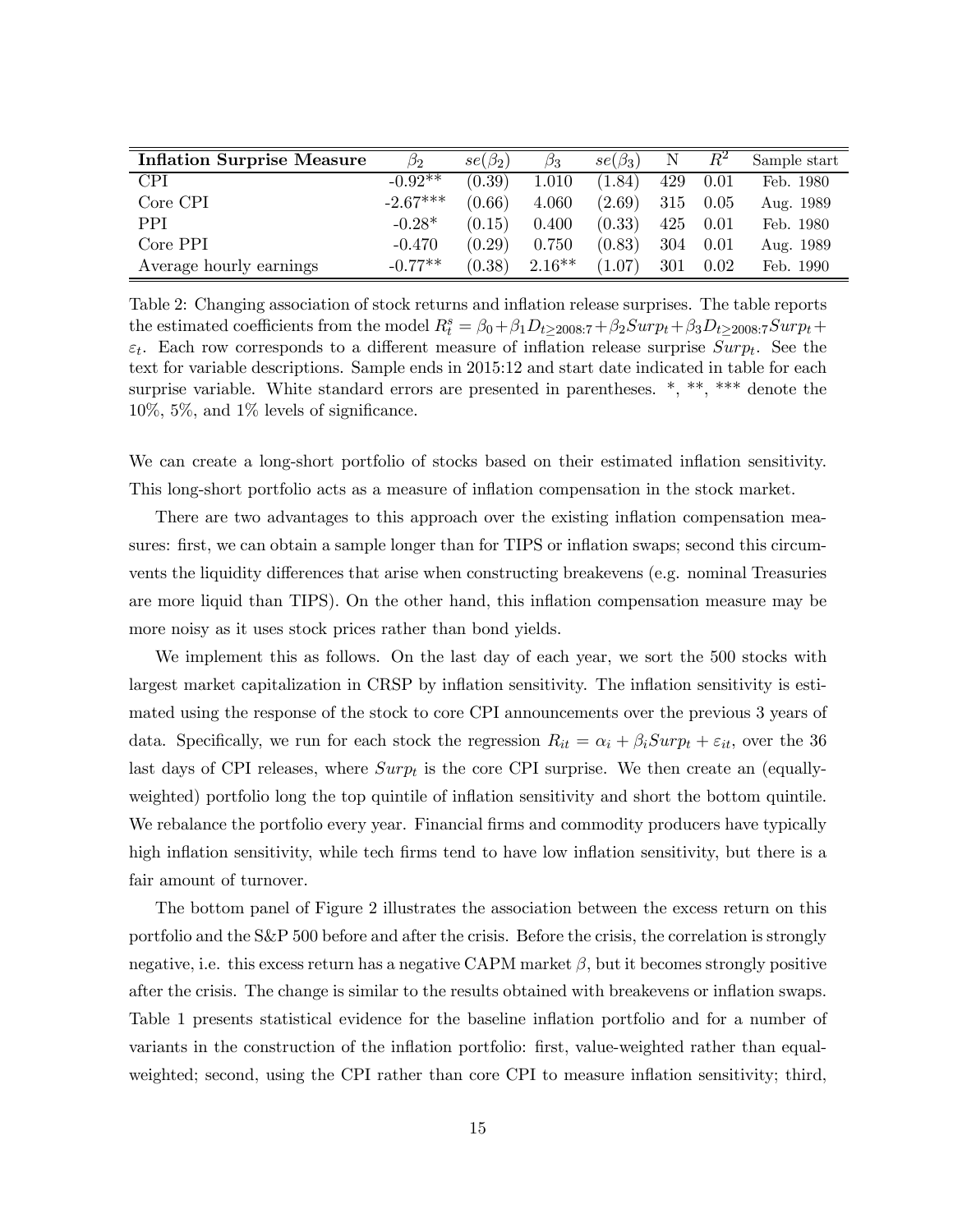excluding financial firms; fourth, adding the market return as a control in the measurement of inflation sensitivity, i.e. sorting firms on  $\beta_i$  estimated from the regression  $R_{it} = \alpha_i + \beta_i S_{\mu} p_t +$  $\gamma_i R_{Mt} + \varepsilon_{it}$ ; fifth, not rebalancing the portfolio but keeping its composition constant after 2006. In all cases, there is strong statistical evidence of an economically meaningful change. This confirms the results obtained above with breakevens and inflation swaps using an entirely different data construction.

#### 3.4 Association of actual inflation and stock returns

An alternative approach, that builds on a distinguished history (e.g. Fama and Schwert (1977), Modigliani and Cohn (1979)), is to directly estimate the relation between monthly (nominal) stock returns to actual inflation. Table 3 presents the results from the regression

$$
R_t^s = \alpha + \beta \pi_t + \varepsilon_t,
$$

for three subsamples: January 1960 through December 1983, January 1984 through June 2008, and July 2008 through December 2015. As Fama and Schwert demonstrated, higher inflation has historically been associated with lower nominal stock returns, i.e.  $\beta < 0$ . This stands in sharp contrast to what one might expect under the Fisher hypothesis (inflation neutrality) i.e.  $\beta = 1$ . The result still holds in the Great Moderation sample - an out of sample confirmation for Fama and Schwert - but disappears in the post-2008 sample, where the slope coefficient turns positive for CPI inflation.

To control for expected inflation (which may be embedded already in the stock price), the table also presents results which control for two proxies of expected inflation, the T-bill rate (used by Fama and Schwert) and one month lagged year-over-year inflation (perhaps the best simple predictor of inflation). In all cases, the results remain. Table 4 illustrates the change using the same interaction design as above, i.e.

$$
R_t^s = \beta_0 + \beta_1 D_{t \ge 2008:7} + \beta_2 \pi_t + \beta_3 D_{t \ge 2008:7} \times \pi_t + \varepsilon_t,
$$

estimated using either a long sample (1960-2015) that includes the Great Inflation, or using only the Great Moderation (1984-2015). In all cases, the estimated change in sensitivity is statistically significant for inflation, though not for core inflation.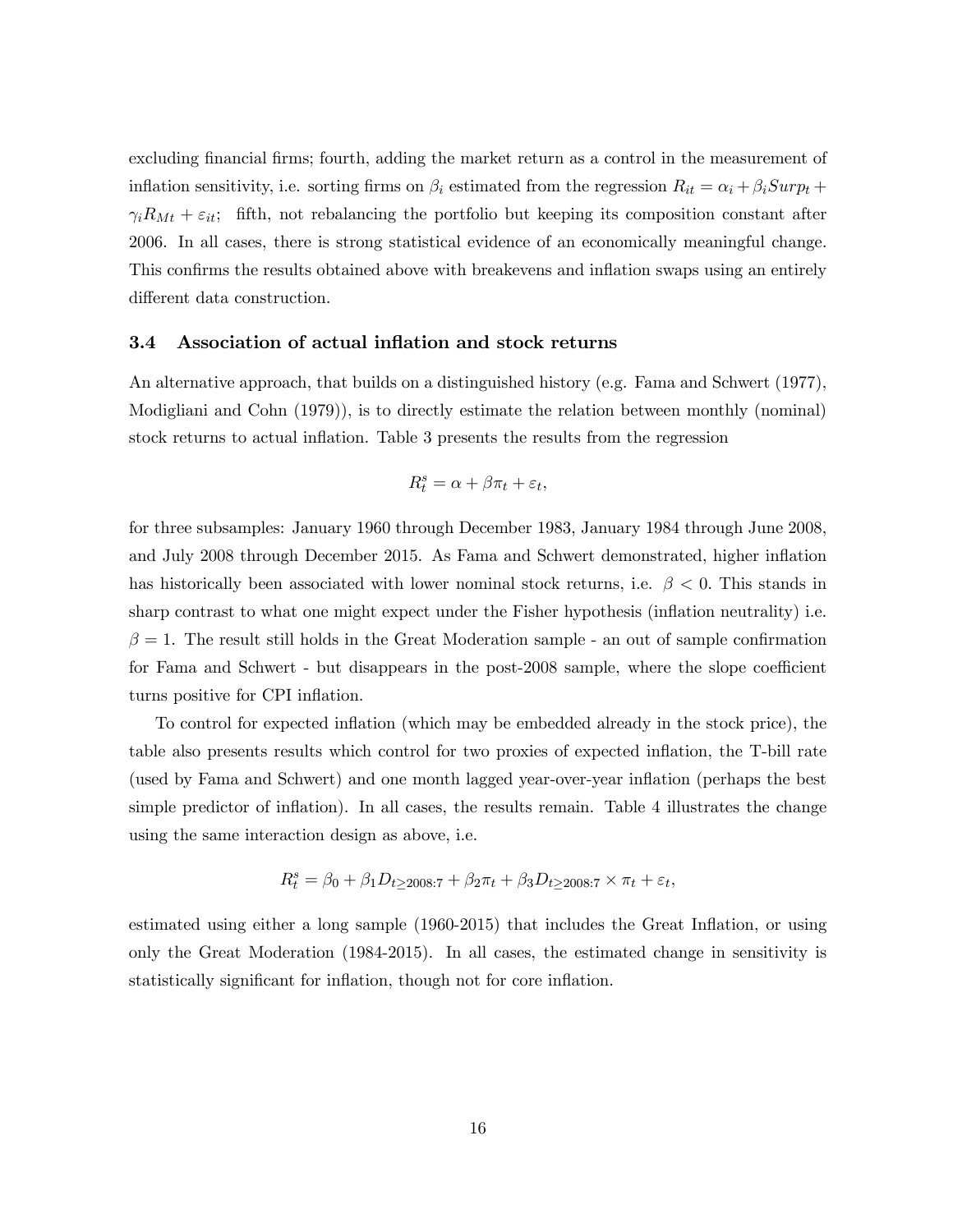| <b>Inflation and Stock Returns</b>                                                         | $1960m1 - 1983m12$ | $1984 \text{m}$ 1-2008 $\text{m}$ 6 | 2008m7-2015m12 |  |  |  |  |  |  |
|--------------------------------------------------------------------------------------------|--------------------|-------------------------------------|----------------|--|--|--|--|--|--|
| <b>A.</b> Model: $R_t = \alpha + \beta \pi_t + \varepsilon_t$                              |                    |                                     |                |  |  |  |  |  |  |
| <b>CPI</b>                                                                                 | $-2.84***$         | $-3.692***$                         | 1.406          |  |  |  |  |  |  |
|                                                                                            | (0.786)            | (1.036)                             | (2.033)        |  |  |  |  |  |  |
| Core CPI                                                                                   | $-1.83**$          | $-1.942$                            | $-5.98$        |  |  |  |  |  |  |
|                                                                                            | (0.888)            | (2.162)                             | (7.695)        |  |  |  |  |  |  |
| <b>B.</b> Model: $R_t = \alpha + \beta \pi_t + \gamma \pi_{t-13 \to t-1} + \varepsilon_t$  |                    |                                     |                |  |  |  |  |  |  |
| <b>CPI</b>                                                                                 | $-5.274***$        | $-3.784***$                         | 1.077          |  |  |  |  |  |  |
|                                                                                            | (0.98)             | (1.075)                             | (1.671)        |  |  |  |  |  |  |
| Core CPI                                                                                   | $-3.321***$        | $-4.6*$                             | $-3.759$       |  |  |  |  |  |  |
|                                                                                            | (1.065)            | (2.769)                             | (7.809)        |  |  |  |  |  |  |
| <b>C.</b> Model: $R_t = \alpha + \beta \pi_t + \gamma T \text{bill}_{t-1} + \varepsilon_t$ |                    |                                     |                |  |  |  |  |  |  |
| <b>CPI</b>                                                                                 | $-3.132***$        | $-3.889***$                         | 2.247          |  |  |  |  |  |  |
|                                                                                            | (0.96)             | (1.054)                             | (1.729)        |  |  |  |  |  |  |
| Core CPI                                                                                   | $-1.344$           | $-3.69$                             | $-2.24$        |  |  |  |  |  |  |
|                                                                                            | (1.181)            | (2.395)                             | (7.858)        |  |  |  |  |  |  |

Table 3: Association of inflation and stock market returns, for different subsamples. The table reports estimates of three statistical models A, B, C, listed in the table, using either CPI or core CPI inflation, in three different subsample, using monthly data. Robust (White) standard errors in parentheses. \*, \*\*, \*\*\* denote significance at the level of  $10\%$ ,  $5\%$ , and  $1\%$ .

| <b>Inflation and Stock Returns</b> | 52          | $se(\beta_2)$ | Ρ3        | $se(\beta_3)$ |     | $R^2$  |
|------------------------------------|-------------|---------------|-----------|---------------|-----|--------|
| 1984-2015                          |             |               |           |               |     |        |
| <b>CPI</b>                         | $-2.407**$  | (1.017)       | $4.291**$ | (1.922)       | 384 | 0.024  |
| Core CPI                           | $-1.624$    | (2.067)       | $-2.218$  | (3.255)       | 384 | 0.0030 |
| 1960-2015                          |             |               |           |               |     |        |
| <b>CPI</b>                         | $-2.513***$ | (0.620)       | $4.276**$ | (1.911)       | 672 | 0.037  |
| Core CPI                           | $-1.824**$  | (0.806)       | $-2.101$  | (3.127)       | 672 | 0.011  |

Table 4: Changing association of monthly stock returns and inflation. The table reports the estimated coefficients from the model  $R_t^s = \beta_0 + \beta_1 D_{t \ge 2008:7} + \beta_2 \pi_t + \beta_3 D_{t \ge 2008:7} \pi_t + \varepsilon_t$ , using either CPI inflation or core CPI inflation. Top panel: 1984m1-2015m12 sample; bottom panel: 1960m1-2015m12 sample. White standard errors are presented in parentheses. \*, \*\*, \*\*\* denote the 10%, 5%, and 1% levels of significance.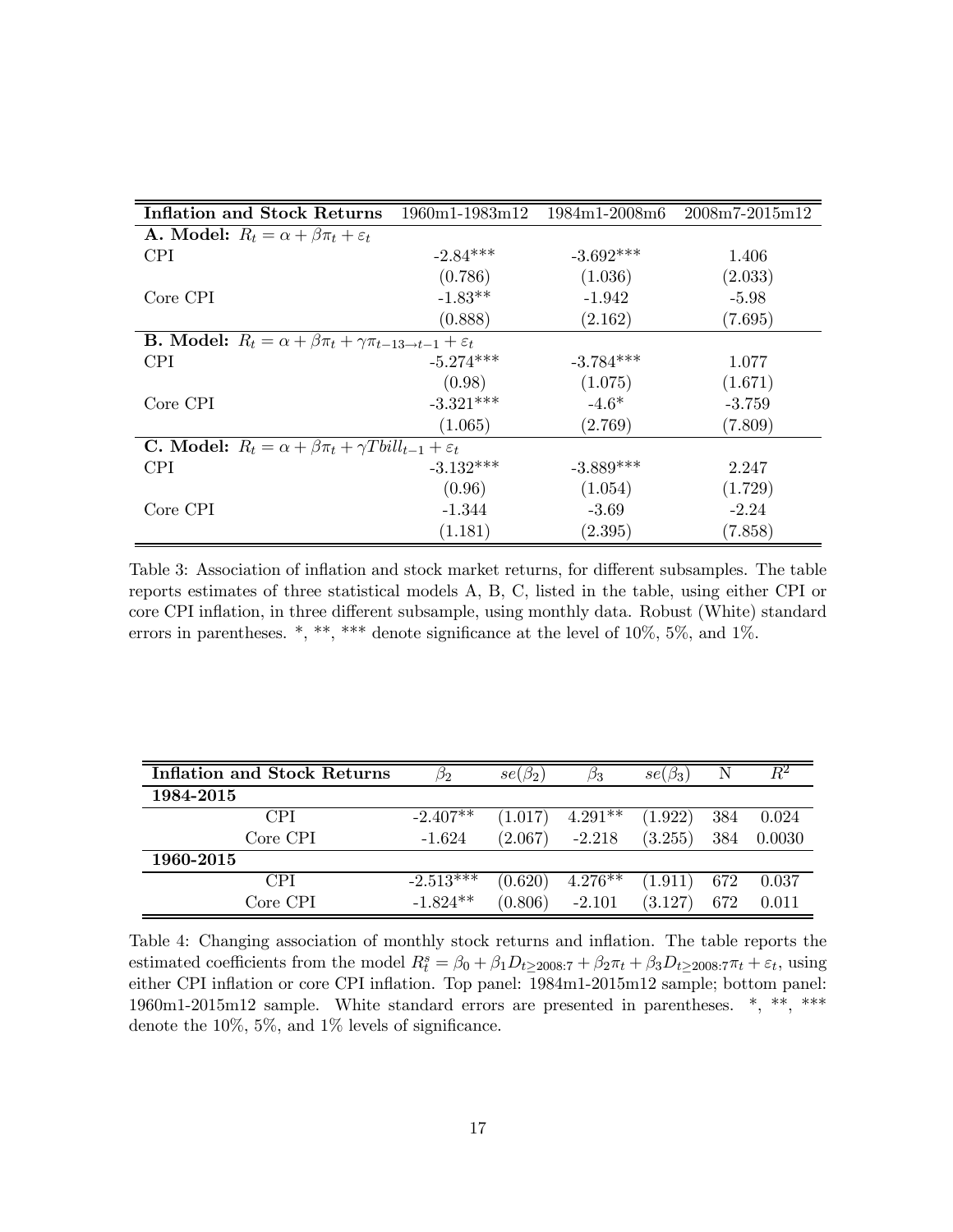#### 3.5 Correlation of inflation and economic activity

So far, we have documented substantial changes in the association of stock returns and various proxies for inflation. The standard New Keynesian model, however, speaks to the association of economic activity and inflation, or at least news about future economic activity and news about inflation. We use stock returns as a proxy for the former, because they provide a highfrequency measure of beliefs about the state of the economy. But one might prefer to use more direct measures of economic activity. We believe it is difficult to test the proposition that the association of economic activity and inflation has changed because of the short sample, where very few shocks are realized, making the signal-to-noise ratio unfavorable.<sup>10</sup> In contrast, in our high-frequency studies, we capture changes in beliefs about future economic activity and beliefs about future inflation, even if they do not get realized.

Nevertheless, in this section we present some simple evidence that the prevailing negative relation between inflation and economic activity turned more positive during the Great Recession. First, as a simple visual illustration, figure 3 is a scatter plot of inflation and (real, nondurables and services) consumption growth for different subsamples. Between 1959 and 1983, the relation is significantly negative. This negative relation persists during the Great Moderation period (1984m1-2008m6). It is only after July 2008 that this relation turns completely flat (or, if anything, positive).

To illustrate these changes statistically, we again use an interaction regression:

$$
Y_t = \beta_0 + \beta_1 D_{t \ge 2008:7} + \beta_2 \pi_t + \beta_3 D_{t \ge 2008:7} \times \pi_t + \varepsilon_t,
$$

where  $Y_t$  is a real economic activity measure, either consumption growth (as in the plots above); the growth rate of manufacturing industrial production; or the opposite of the change in the unemployment rate. Table 5 presents the results, using either total inflation and for core inflation. We also study the relation between innovations of economic activity and innovations of inflation, i.e. we replace  $Y_t$  and  $\pi_t$  by innovation measures.<sup>11</sup>

The table confirms that for many variables, the relationship was negative in the pre 2008 sample, i.e.  $\beta_2$  < 0. For all but two of the twelve cases, we have  $\beta_3$  > 0; four of these are statistically significant at conventional level. This suggests that there has indeed been a change in the association of economic activity and inflation.

 $10$  See Debortoli et al. (2019) for an attempt at assessing this change.

<sup>&</sup>lt;sup>11</sup>These innovations are constructed as the residuals of a regression of economic activity (resp. inflation) on three lags of the economic activity variable and three lags of the inflation variable.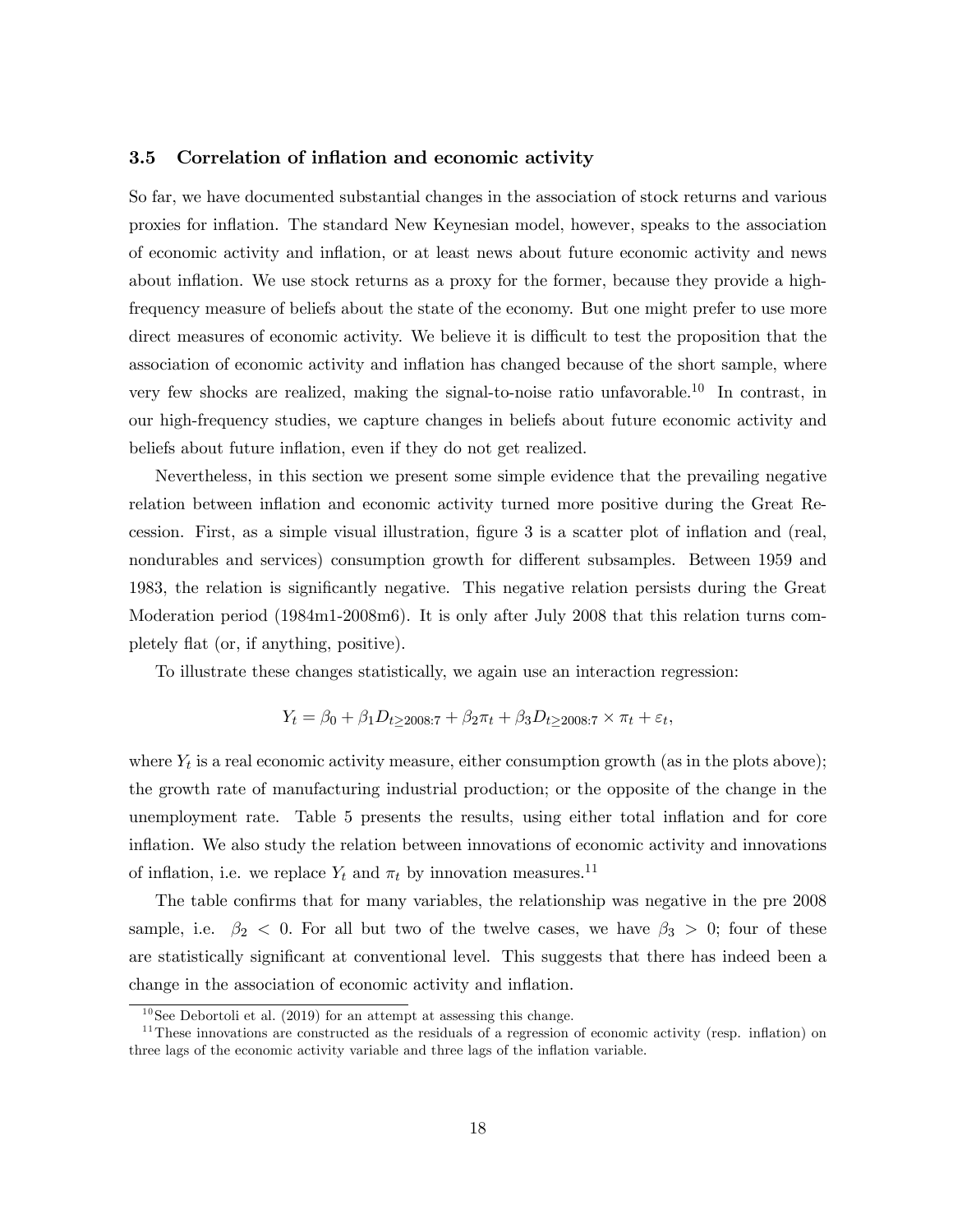

Figure 3: Association between inflation and (real nondurables and services) consumption growth. Both measures are annualized. The top panel shows the results with total inflation; the bottom panel shows the results with core inflation. Each column corresponds to a different sample period.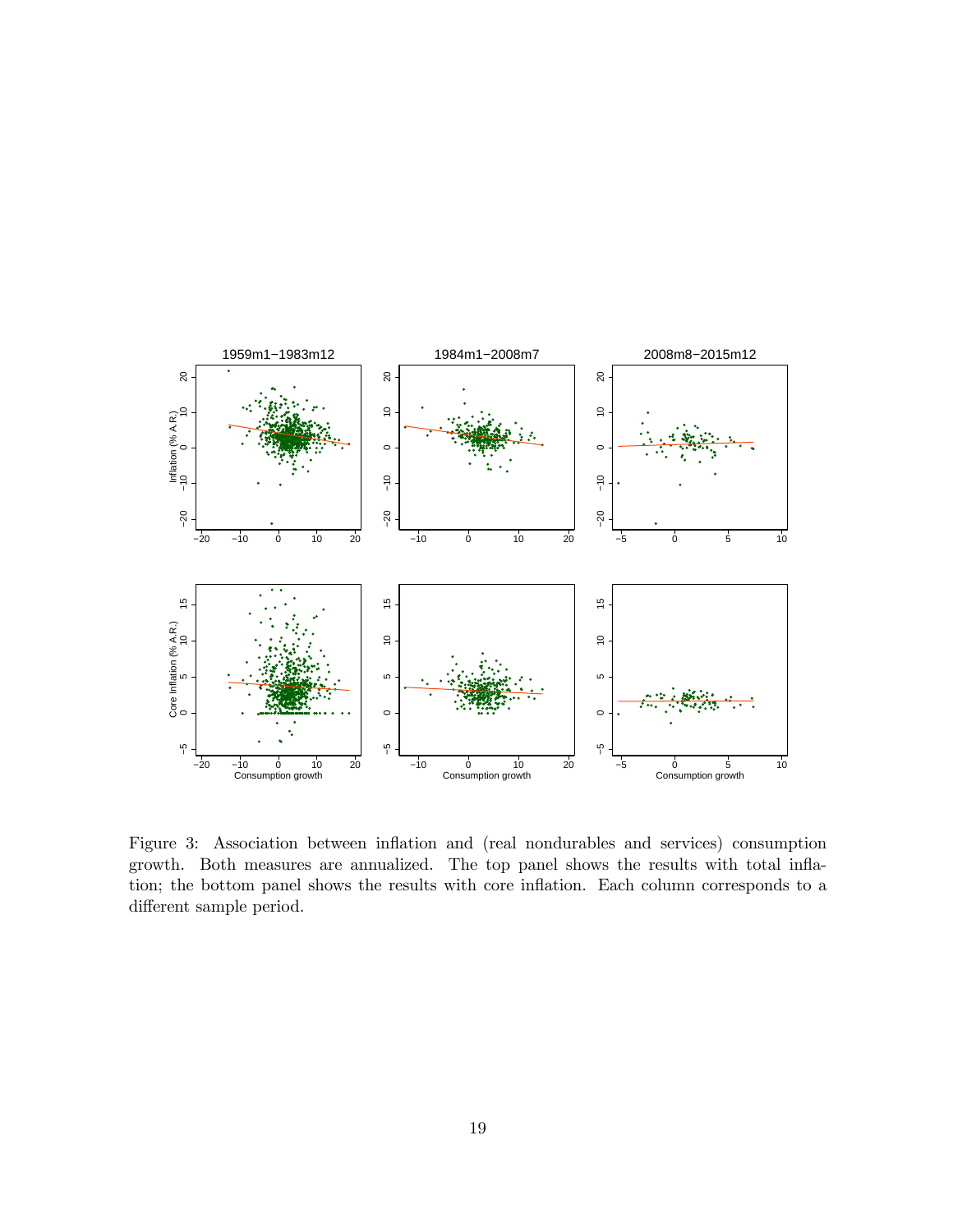| Economic activity and Inflation | $\beta_2$   | $se(\beta_2)$ | $\beta_3$  | $se(\beta_3)$ | N   | $\overline{R^2}$ |
|---------------------------------|-------------|---------------|------------|---------------|-----|------------------|
| A. CPI                          |             |               |            |               |     |                  |
| Manuf. industrial prod.         | $-0.301**$  | (0.126)       | $1.195***$ | (0.353)       | 672 | 0.0430           |
| Consumption                     | $-0.308***$ | (0.050)       | $0.322***$ | (0.097)       | 672 | 0.0960           |
| Unemployment rate               | $-0.061**$  | (0.026)       | $0.224***$ | (0.067)       | 672 | 0.0210           |
| B. Core CPI                     |             |               |            |               |     |                  |
| Manuf. industrial prod.         | $-0.275*$   | (0.163)       | $-0.279$   | (1.765)       | 672 | 0.0230           |
| Consumption                     | $-0.134**$  | (0.059)       | 0.100      | (0.321)       | 672 | 0.0380           |
| Unemployment rate               | $-0.0550$   | (0.034)       | 0.165      | (0.314)       | 672 | 0.00600          |
| C. CPI innovation               |             |               |            |               |     |                  |
| Innov. manuf. industrial prod.  | 0.0270      | (0.130)       | 0.0760     | (0.339)       | 672 | 0.00900          |
| Innov. consumption              | $-0.337***$ | (0.066)       | $0.212**$  | (0.095)       | 672 | 0.0660           |
| Innov. unemployment rate        | $-0.00800$  | (0.029)       | 0.0390     | (0.055)       | 672 | 0.00100          |
| D. Core CPI innovation          |             |               |            |               |     |                  |
| Innov. manuf. industrial prod.  | $0.584***$  | (0.173)       | $-0.583$   | (1.209)       | 672 | 0.0250           |
| Innov. consumption              | $-0.0140$   | (0.085)       | 0.221      | (0.285)       | 672 | 0.0140           |
| Innov. unemployment rate        | $0.097**$   | (0.045)       | 0.0290     | (0.239)       | 672 | 0.0110           |

Table 5: Changing association of economic activity and inflation. The table reports the estimated coefficients from the model  $Y_t = \beta_0 + \beta_1 D_{t \ge 2008:7} + \beta_2 \pi_t + \beta_3 D_{t \ge 2008:7} \pi_t + \varepsilon_t$ . Each panel A, B, C, D corresponds to a different inflation measure  $\pi_t$ , and each row within each panel corresponds to a different economic activity measure  $Y_t$ . Monthly data 1963m1 to 2015m12. White standard errors are presented in parentheses.  $*, **$ , \*\*\* denote the 10%, 5%, and 1% levels of significance.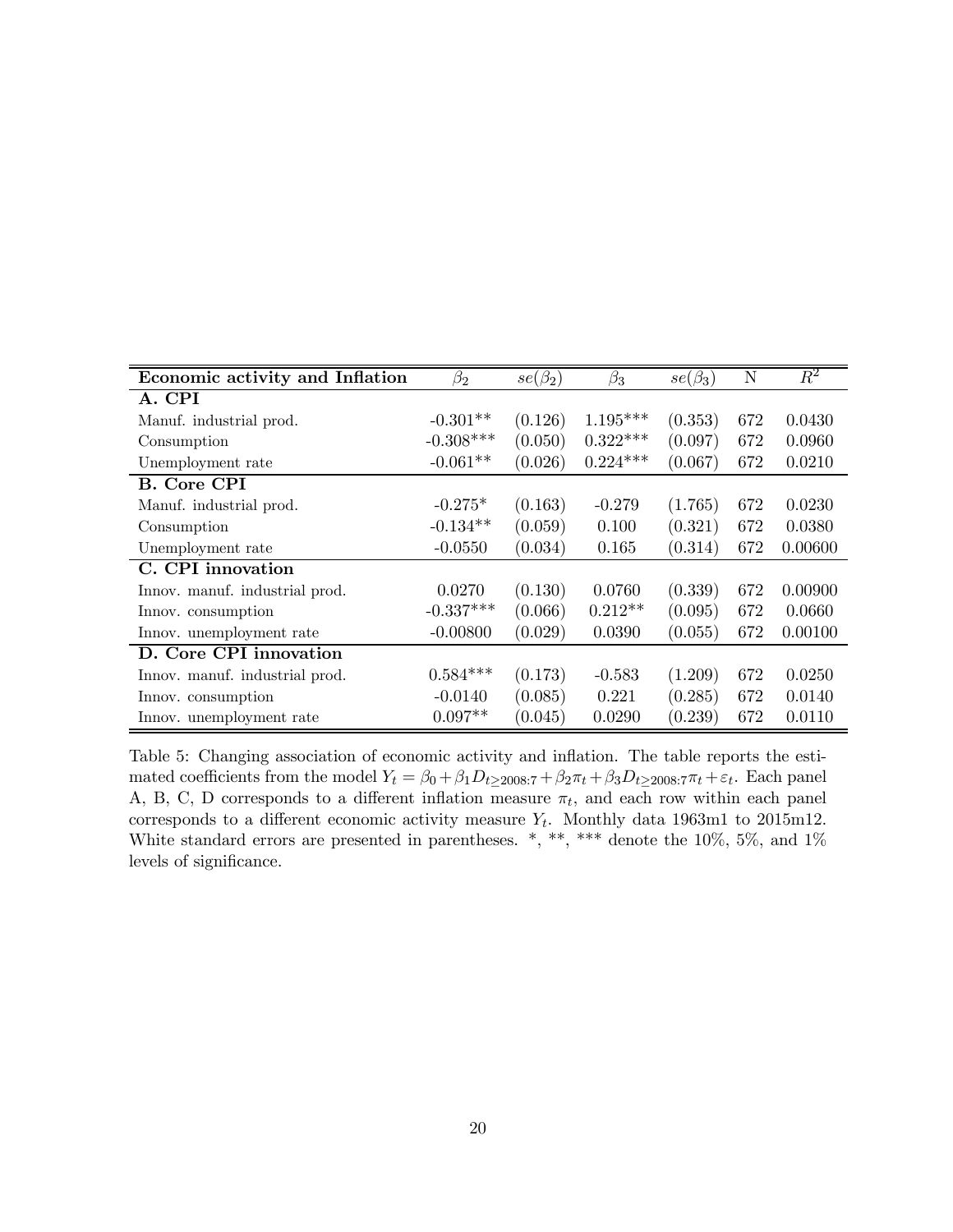#### 3.6 When did a structural break occur?

The results above demonstrate that the association of inflation and stock returns or economic activity changed between the period prior to July 2008 and the period after, but we took this break date as given. In this section we provide formal statistical evidence that justifies the choice of break date. Specifically, we use the tests designed by Andrews (1993) (for a single break) and Bai and Perron (1998) (for multiple breaks), and look for breaks in the period from January 1984 to December 2015 - a standard "Great Moderation" sample during which the Fed instruments and objectives are fairly stable.

Table 6 summarizes the results of these tests.<sup>1213</sup> Consider first the Andrews test, which looks for the date that generates the strongest evidence of a break. As seen in columns 2 and 3 of table 6, for seven out of the eleven associations that we study, the test selects a break date in 2008, and for one association it is in 2007. For the other three associations (surprise inflation or core inflation and stock returns, and core inflation and consumption), the test detects no statistically significant change. Perhaps more strikingly, for none of our variables does the test suggest a break in a period outside the Great Recession.<sup>14</sup>

The results from the Bai and Perron tests, which allow for multiple breaks, are broadly consistent with the results of the Andrews test. Regarding the association of daily stock returns and inflation, the test selects dates during the financial crisis, especially 2008, but it also finds additional changes for the inflation portfolio, e.g. 1996 and 2000, consistent with the thesis of Campbell et al. (2014). Regarding the association of monthly stock returns and inflation, the evidence is again statistically weaker, with only one break detected, in 2008. Finally, as to the association of economic activity and inflation, dates close to the financial crisis are again

 $12$ This footnote details how we implement the tests. The QLR test in Andrews (1993) for a single break is straightforward; we calculate the F-statistic for all potential break dates in the central 70% of the sample. The tests in Bai and Perron (1999, 2003) for multiple breaks requires more attention, especially in choosing the number of breaks. Bai and Perron (2003) show that the BIC criterion may not work well under the null of no break date, while the LWZ criterion may not work well under the alternative of some break dates. The sequential method is better than the BIC and LWZ criteria in general but it may still miss some break dates. As recommended by Bai and Perron (2003), we first use the UDmax test to see if there are any structural breaks. We then look at supF and sequential sup $F(.|.)$  test-statistics derived from the global minimization to determine the number of breaks. If the number of breaks based on the supF tests is different from the one based on the sequential method, we use the result from the supF tests. We set the maximum number of breaks  $M = 5$ , the trimming parameter  $\varepsilon = 0.15$ , the minimum length of subsample partitioned by break dates  $h = T * \varepsilon$ . These values are standard, and our results are quite robust to these parameters.

 $13$ Note that our sample for the daily breakeven and inflation swap data starts in 2003 and 2004 respectively, but our daily inflation portfolio is available since 1984. Our macroeconomic surprise data start in 1984 for inflation and 1990 for core inflation.

 $14$ In the online appendix, we illustrate these results graphically by showing the F-statistics for the QLR test.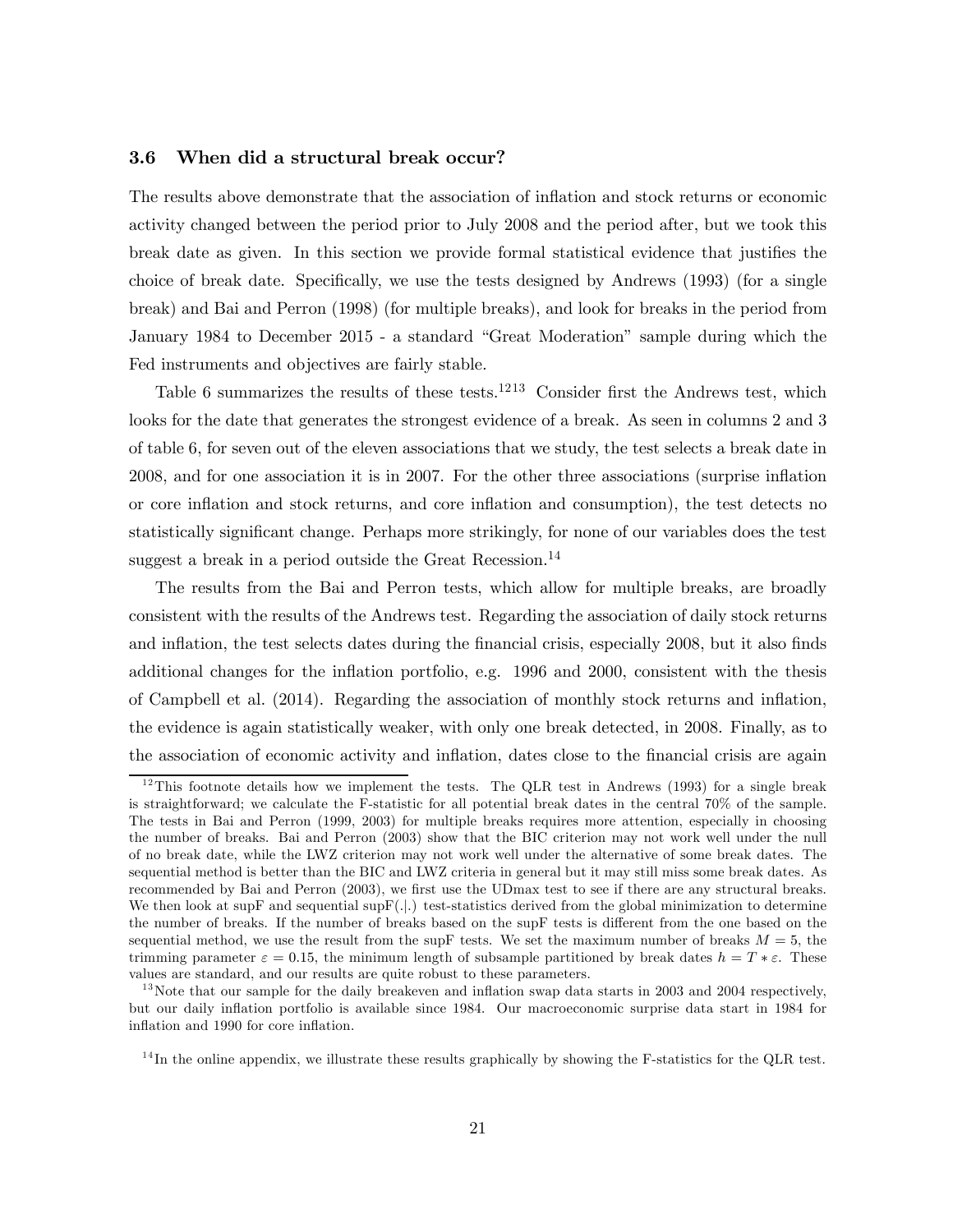|                                     |             | Andrews (1993) |              | Bai and Perron (1998, 2003) |
|-------------------------------------|-------------|----------------|--------------|-----------------------------|
|                                     | <b>QLR</b>  | Break date     | <b>UDmax</b> | <b>Break</b> dates          |
| A. Stock return                     |             |                |              |                             |
| Daily data                          |             |                |              |                             |
| <b>Breakeven</b>                    | $37.63***$  | Feb. 1, 2008   | $42.35***$   | Aug. 22, 2008***            |
| Inflation swap                      | $26.4***$   | Aug. 7, 2007   | 38.96***     | Dec. 7, $2007***$           |
|                                     |             |                |              | Sep. 3, $2009***$           |
|                                     |             |                |              | Feb. 17, 2012***            |
| Inflation portfolio                 | $1198.6***$ | Dec. 30, 2008  | 1380.72***   | Dec. 30, $2008***$          |
|                                     |             |                |              | Dec. 22, $2000***$          |
|                                     |             |                |              | Jun. 25, 1996***            |
| Monthly data releases               |             |                |              |                             |
| Surprise inflation                  | 6.77        | Aug. 2001      | 5.26         | No break                    |
| Surprise core inflation             | $10.91***$  | Jan. 2008      | 5.88         | No break                    |
|                                     |             |                |              |                             |
| Monthly data                        |             |                |              |                             |
| Inflation                           | $13.69***$  | Aug. 2008      | $11.67**$    | Sep. 2008**                 |
| Core inflation                      | 2.08        | Jan. 1991      | 6.61         | No break                    |
| <b>B.</b> Economic Activity         |             |                |              |                             |
| Consumption: monthly data           |             |                |              |                             |
| Inflation                           | $18.38***$  | Jul. 2008      | $15.21***$   | Dec. $2008***$              |
| Core inflation                      | 3.35        | Jun. 2005      | $50.31***$   | Dec. 2006***                |
|                                     |             |                |              | Aug. 1990*                  |
| Industrial Production: monthly data |             |                |              |                             |
| Inflation                           | $9.23**$    | Jul. 2008      | $8.08*$      | Jan. $1992*$                |
|                                     |             |                |              | Dec. 1999*                  |
|                                     |             |                |              | Sep. 2008*                  |
| Core inflation                      | $7.66*$     | Dec. 2008      | $15.31***$   | Apr. 2000*                  |
|                                     |             |                |              | Dec. 2007*                  |

Table 6: Test for unknown structural breaks in the association of measures of inflation and stock returns or economic activity. The sample is January 1984 to December 2015, or whichever subset of this has data available (as noted in the text). For Andrews' QLR test, the F-statistic is computed for all potential break dates in the central 70% of the sample. For the Bai and Perron tests, we set the maximum number of breaks M=5, the trimming parameter  $\epsilon$ =0.15, the minimum length of subsample partitioned by break dates  $h = T \times \epsilon$ . \*, \*\*, \*\*\* denote the 10%, 5%, and 1% levels of significance.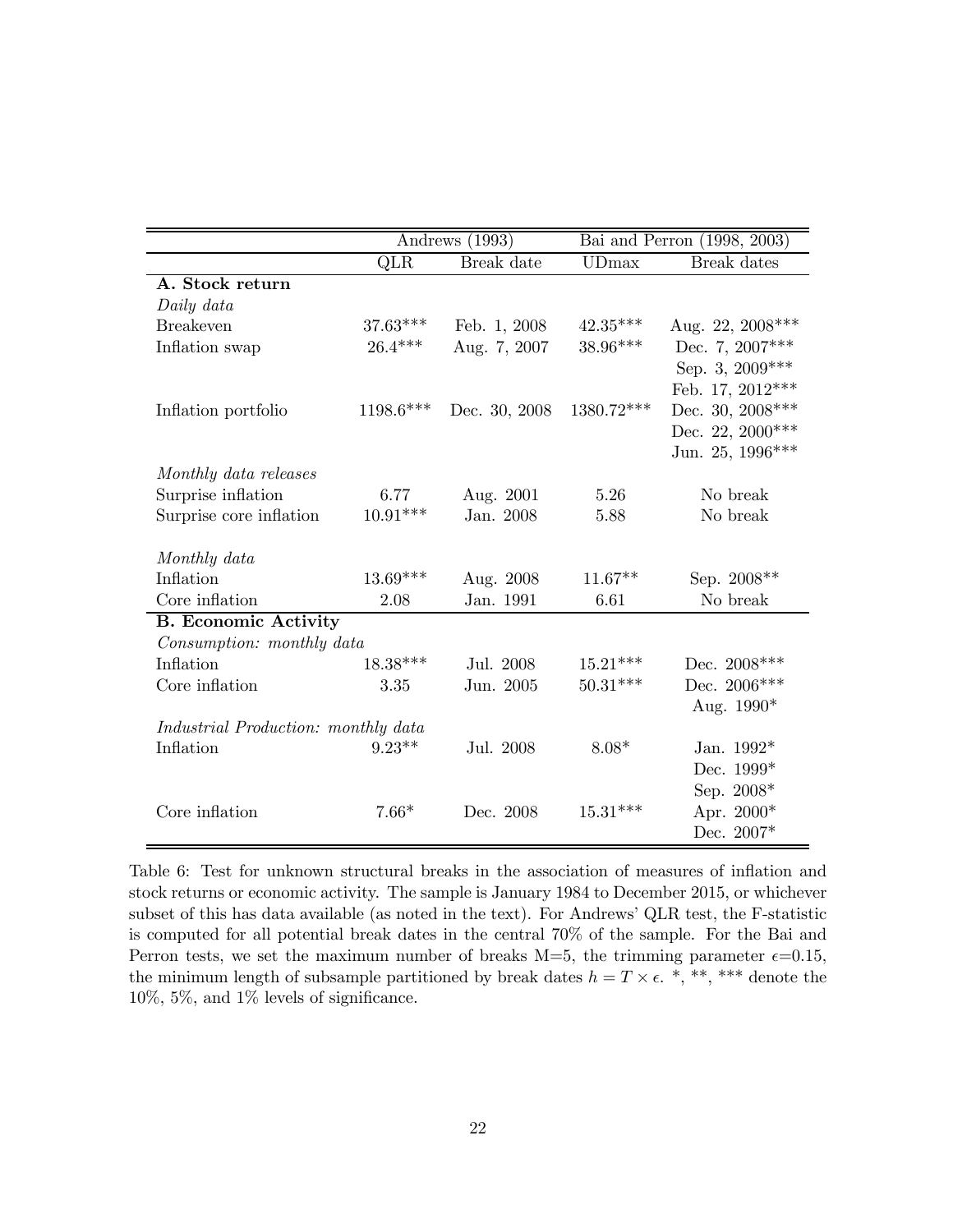selected, and additional breaks are found in 1990 or 1992, and 1999 or 2000.

In the online appendix, we illustrate graphically the changes in association using rolling regressions, several of which exhibit large swings in coefficients around 2008. We also depict the QLR statistic and report the results using a longer sample that starts in January 1959 for the monthly data only.

Overall, the evidence is strong that there was a break in many of these associations around 2008, though there is some uncertainty about the exact date. There is also significant evidence that additional breaks occurred in the 1990s, presumably reflecting secular changes such as those studied by Campbell et al. (2014).

## 4 Model

Our model builds on the standard New Keynesian model as outlined for instance in Gali (2008) and Woodford (2003). Like Rudebusch and Swanson (2012), we use recursive preferences (Epstein and Zin (1989)) with high risk aversion so that the model replicates some basic properties of the yield curve. Compared to that paper, the main difference is that we explicitly take into account the zero lower bound.<sup>15</sup> In the interest of transparency, and given the difficulty in solving the model (numerically), we abstract from capital accumulation, and from wage stickiness and other frictions, even though they are no doubt important in reality.

#### 4.1 Household

The representative household works, consume, and decides how much to save in various assets. These assets are in zero net supply (since there is no capital). We follow Rudebusch and Swanson's version of recursive preferences. Denoting by  $V_t$  the intertemporal utility and by  $u(C_t, N_t)$  the flow utility of consumption  $C_t$  and labor  $N_t$ , we assume that:

$$
V_t = (1 - \beta) u(C_t, N_t) + \beta E_t \left( V_{t+1}^{1-\alpha} \right)^{\frac{1}{1-\alpha}},
$$

and

$$
u(C_t, N_t) = \frac{C_t^{1-\sigma}}{1-\sigma} - \frac{\chi N_t^{1+\nu}}{1+\nu},
$$

If the parameters we use lead to a negative flow utility  $u(C_t, N_t)$ , we define utility as:

$$
V_t = (1 - \beta) u(C_t, N_t) - \beta E_t \left( (-V_{t+1})^{1-\alpha} \right)^{\frac{1}{1-\alpha}}
$$

 $\ddot{\phantom{0}}$ 

 $15$ The other differences are that we use Rotemberg rather than Calvo pricing to economize on state variables, and we also use different shocks and a different monetary policy rule.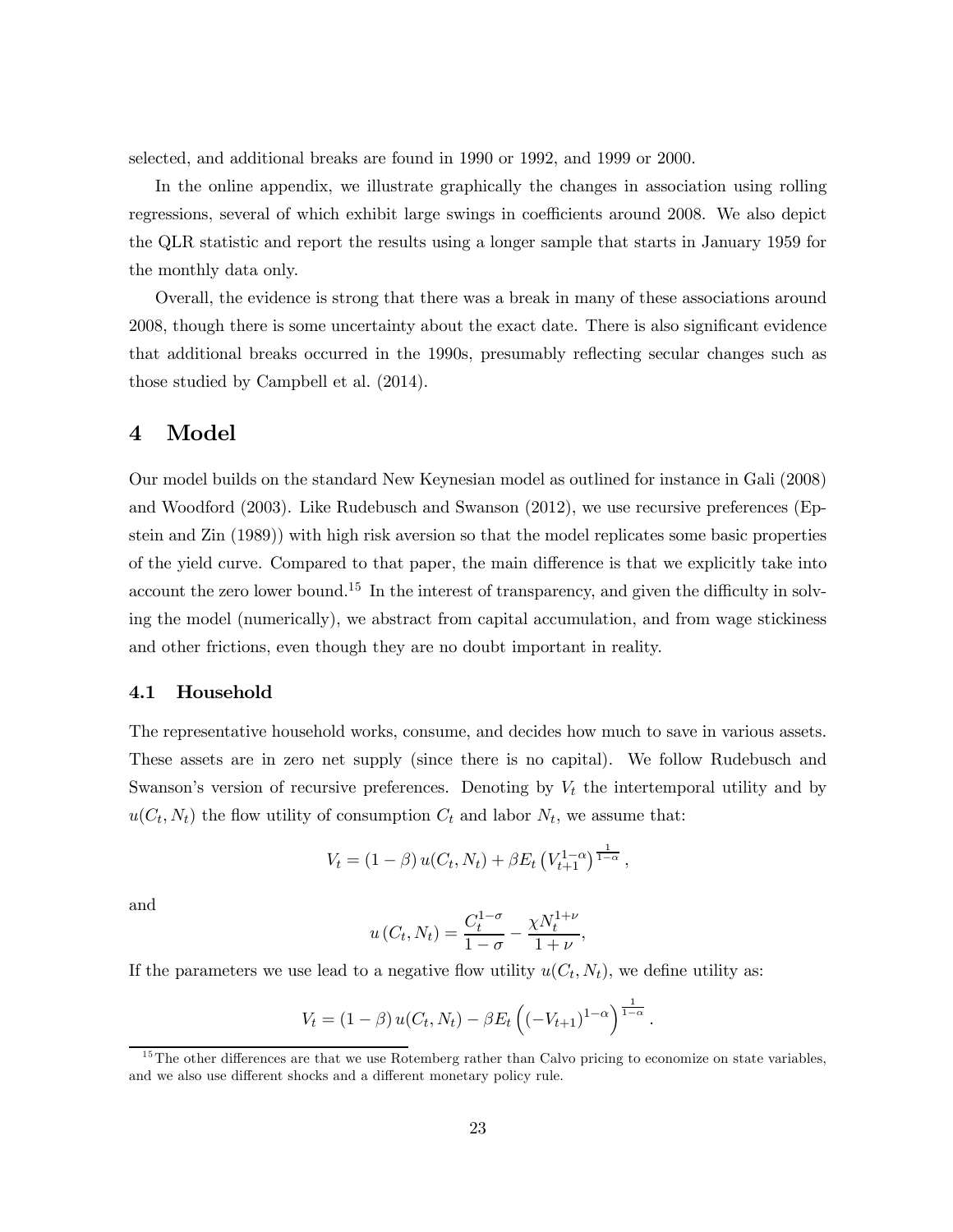The household budget constraint is:

$$
P_t C_t + \xi_t B_t + Q_t S_t = W_t N_t + \Pi_t + R_{t-1} B_{t-1} + (Q_t + D_t) S_{t-1},
$$

where  $S_t$  is the number of shares purchased at time t,  $Q_t$  is the stock price,  $D_t$  is the dividend per share,  $B_t$  is the quantity of one-period risk-free assets,  $\Pi_t$  are firms' profits, rebated to the household, and  $W_t$  is the wage rate.

We make two simplifying assumptions. First, we assume that the shares are not claims to the firms' profits but, as in much of the asset pricing literature, a levered claim on consumption,  $D_t = C_t^{\psi}$ , where  $\psi \ge 1$  is a parameter capturing financial and operating leverage (Abel (1999)). This assumption circumvents a well-known deficiency of the New Keynesian model: firm profits are much less cyclical than in the data.<sup>16</sup> Second, we assume that the household purchases risk-free assets at a discount  $\xi_t$ , which is an exogenous stochastic process. We interpret this discount as reflecting the convenience yield of safe and liquid assets, which has been emphasized as an important factor in recent research (for instance, Krishnamurthy and Vissing-Jorgensen (2012)). This convenience yield could be motivated by introducing liquidity in the utility function as in Fischer (2014), but for simplicity we introduce it as a direct subsidy to risk-free assets. This shock will plays the same role in our model as the preference shock used in much of the New Keynesian literature. We will refer to  $\xi_t$  as "demand shock" or "liquidity shock" equivalently. Importantly, we will assume that this convenience yield applies to all risk-free assets, regardless of their maturity, and whether they are nominal or real (inflation-indexed).

The labor supply equation is simply

$$
W_t = \frac{u_2(C_t, N_t)}{u_1(C_t, N_t)} = \chi C_t^{\sigma} N_t^{\nu}.
$$
\n(1)

The real stochastic discount factor is

$$
M_{t+1}^{r} = \beta \left(\frac{C_{t+1}}{C_{t}}\right)^{-\sigma} \left(\frac{V_{t+1}}{E_{t} \left(V_{t+1}^{1-\alpha}\right)^{\frac{1}{1-\alpha}}}\right)^{-\alpha},
$$

and the nominal stochastic discount factor is

$$
M_{t+1}^n = \frac{M_{t+1}^r}{\Pi_{t+1}},
$$

where  $\Pi_{t+1}$  is gross inflation  $P_{t+1}/P_t$ .

 $16$ A number of extensions have been proposed to explain this cyclicality, for instance fixed costs, sticky wages, or financial leverage (see, for instance, Li and Palomino (2014)). We do not incorporate these extensions in the interest of simplicity.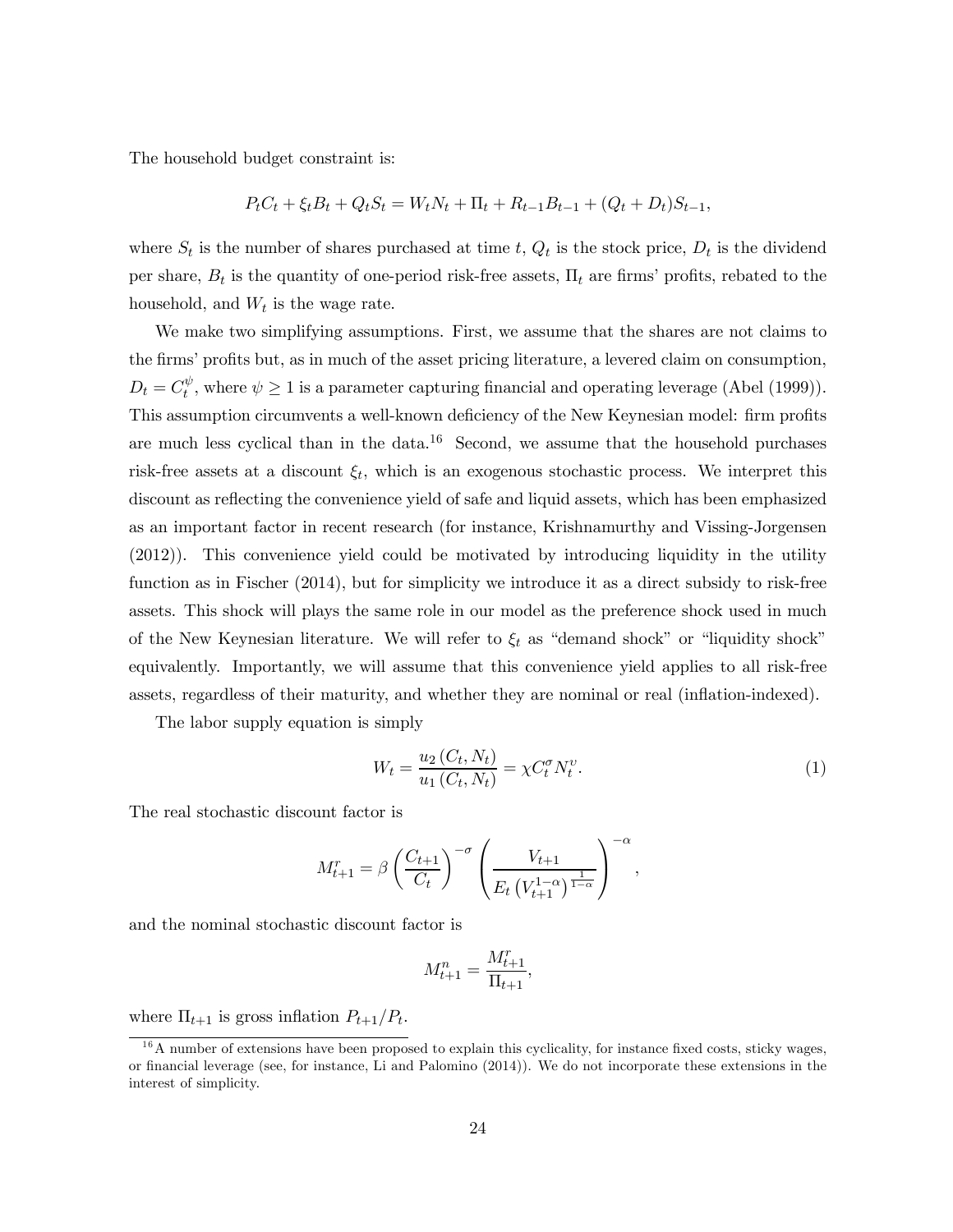The first order condition links the nominal short-term interest rate to the nominal stochastic discount factor:

$$
1 = E_t \left[ \xi_t^{-1} R_t M_{t+1}^n \right],
$$

where  $R_t \equiv Y_t^{n,(1)}$  is the gross nominal yield on a 1-period risk-free bond.

#### 4.2 Production and price-setting

Our modeling of the production side is completely standard from the New Keynesian literature. There is a measure one of identical monopolistically competitive firms, each of which operates a constant return to scale, labor-only production function:

$$
Y_{it} = Z_t N_{it},\tag{2}
$$

where  $Z_t$  is an exogenous stochastic productivity process, common to all firms. Each firm faces a downward-sloping demand curve coming from the Dixit Stiglitz aggregator with elasticity of demand  $\varepsilon$ :

$$
Y_{it} = Y_t \left(\frac{P_{it}}{P_t}\right)^{-\varepsilon},\tag{3}
$$

where  $P_t$  is the price aggregator:

$$
P_t = \left(\int_0^1 P_{it}^{1-\varepsilon} di\right)^{\frac{1}{1-\varepsilon}}.
$$

We use the Rotemberg (1982) assumption of quadratic adjustment costs to changing prices.<sup>17</sup> Specifically, the cost of changing the price from P to P' is  $\frac{\phi}{2} Y \left( \frac{P'}{P} - \overline{\Pi} \right)^2$  where  $\phi$  captures the magnitude of the costs, Y are firm sales, and  $\overline{\Pi}$  is a parameter capturing "inflation indexation".

Each period, firms set their price  $P_{it}$  so as to maximize

$$
E_t \sum_{k=0}^{\infty} M_{t,t+k}^n \left( P_{it+k} Y_{it+k} - W_{t+k} N_{it+k} - \frac{\phi}{2} Y_{it+k} \left( \frac{P_{it+k}}{P_{it+k-1}} - \overline{\Pi} \right)^2 \right),
$$

subject to the the production function (2) and the demand curve (3).

In equilibrium, all firms choose the same price, and given quadratic adjustment costs, they adjust their price each period. Taking first order conditions yields the standard Rotemberg forward-looking Phillips curve:

$$
0 = \left(1 - \varepsilon + \varepsilon \frac{W_t}{Z_t} - \phi(\Pi_t - \overline{\Pi})\Pi_t\right)Y_t + \phi E_t\left(M_{t+1}^T(\Pi_{t+1} - \overline{\Pi})\Pi_{t+1}Y_{t+1}\right).
$$

 $17$ Miao and Ngo (2014) illustrate that some results (such as the size of the fiscal multiplier) may be affected by the price setting assumptions at the ZLB.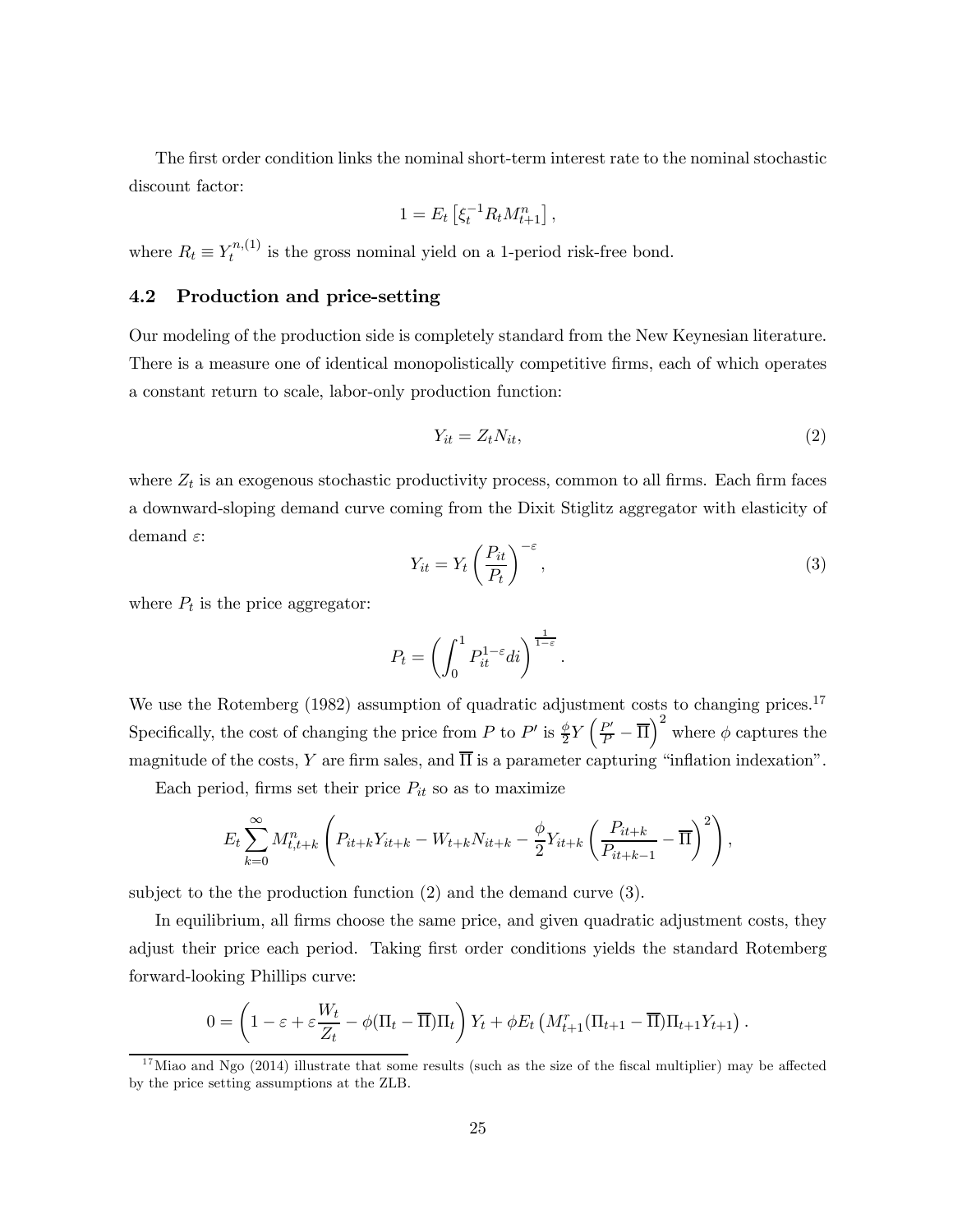Finally, the resource constraint reads

$$
C_t = \left(1 - \frac{\phi}{2}(\Pi_t - \overline{\Pi})^2\right)Y_t,
$$
\n(4)

since we need to subtract price adjustment costs from output. Measured gross domestic product equals consumption, since price adjustment is an intermediate input:  $GDP_t = C_t$ .

#### 4.3 Fundamental shocks

We assume that both the liquidity and the productivity shock follow independent  $AR(1)$ processes with normal innovations:

$$
\log \xi_t = \rho_{\xi} \log \xi_{t-1} + \varepsilon_{\xi,t},
$$

with  $\varepsilon_{\xi,t}$  i.i.d  $N(0, \sigma_{\xi}^2)$ , and

$$
\log Z_t = \rho_z \log Z_{t-1} + \varepsilon_{z,t},
$$

with  $\varepsilon_{z,t}$  i.i.d  $N(0, \sigma_z^2)$ . Throughout the paper we use "liquidity shock" or "preference shock" or "demand shock" equivalently to refer to  $\varepsilon_{\xi,t}$ , and "supply shock" or "productivity shock" to refer to  $\varepsilon_{Z,t}$ .

#### 4.4 Monetary policy

We assume that monetary policy follows the following rule, in the spirit of Taylor (1993):

$$
R_t = \max\left\{1, R^*\left(\frac{\Pi_t}{\Pi^*}\right)^{\phi_\pi} \left(\frac{GDP_t}{GDP^*}\right)^{\phi_y}\right\} \tag{5}
$$

where  $R_t$  is the gross nominal interest on a one-period risk-free bond;  $\phi_{\pi}$  and  $\phi_y$  are the responsiveness to inflation and GDP respectively; and  $R^*$ ,  $\Pi^*$  and  $GDP^*$  are constants.<sup>18</sup> The max operator reflects the truncation implied by the zero lower bound.

Taylor's original rule (1993) assumes that the central bank responds to the deviation of GDP from potential GDP, i.e. the level of GDP that would prevail in an economy without price stickiness; in contrast, we assume (as in Fernandez-Villaverde et al. (2015) and Swanson (2015a)) that the central bank responds to the deviation of GDP from "trend".19 This can be

<sup>&</sup>lt;sup>18</sup>We set  $\Pi^*$  and  $GDP^*$  equal to the nonstochastic steady-state values of inflation and GDP, and adjust  $R^*$ so that the model generates an average inflation equal to 2%.

 $19\,\text{Given that our model abstracts from long-run growth, actual GDP and potential GDP are both stationary.}$ Trend GDP is simply  $GDP^*$ . Potential GDP is affected by current productivity; it can be shown that potential GDP equals  $GDP^*Z_t^{\frac{1+v}{\sigma+v}}$ .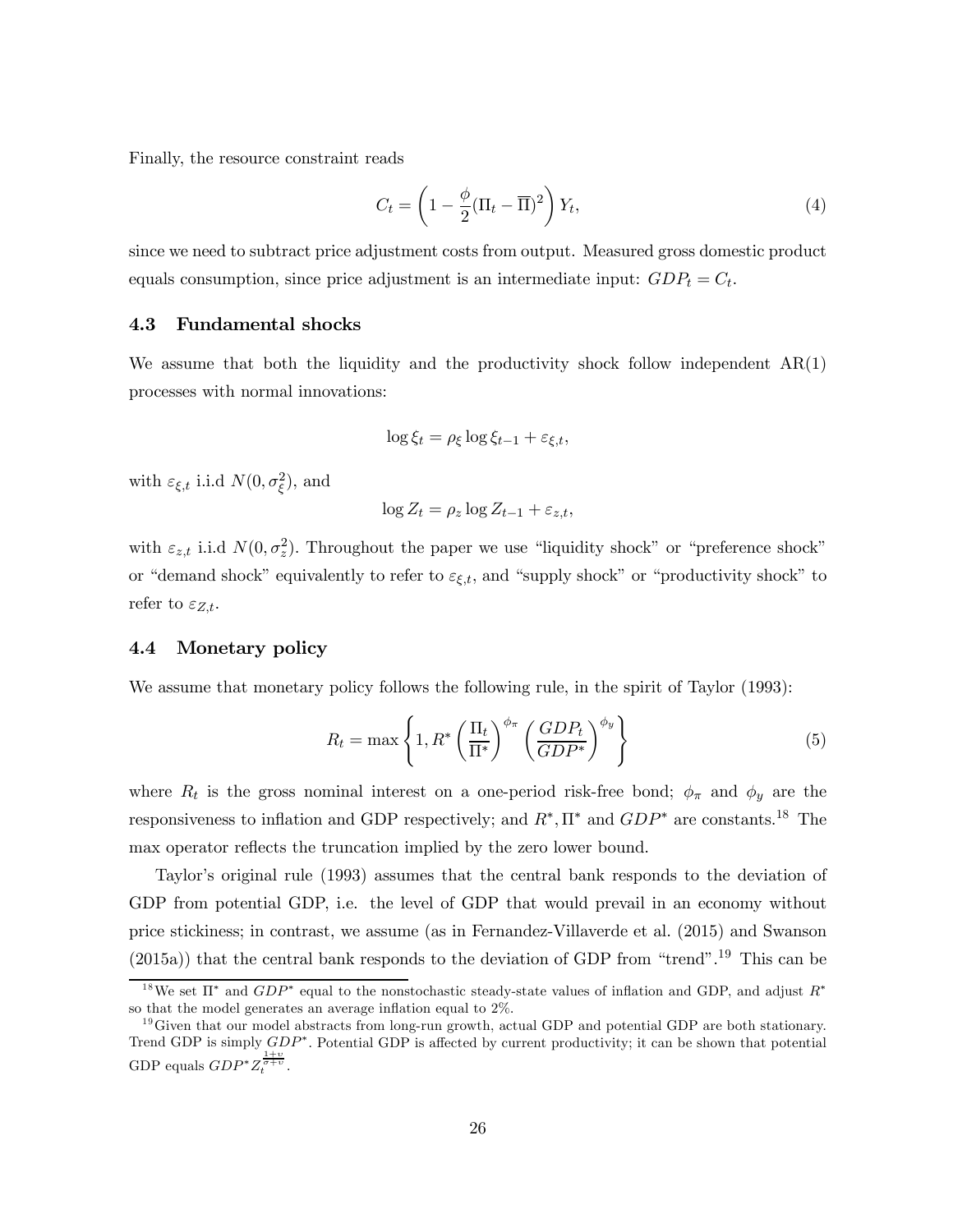motivated by the difficulty of measuring potential GDP, in particular in real time. We discuss in section 5.5 the importance of this assumption for our results.

We also abstract from so-called "unconventional" policies such as forward guidance or asset purchases (QE or LSAP). There is a significant debate on the efficacy of these policies. It is usually believed that their effects are less potent or more uncertain, than those of traditional interest rate policy. On top of this, because of the political risk, central banks may be reluctant to use them fully.<sup>20</sup>

#### 4.5 Asset prices

This section describes the various asset prices that we calculate in the model.<sup>21</sup> In order to simplify the numerical computation of the model, we study the prices of geometric consols rather than zero-coupon bonds. A nominal geometric consol with parameter  $\lambda$  pays \$1 next period,  $\lambda$  the period after,  $\lambda^2$  the period after that, and so on. A real consol with parameter  $\lambda$  has the same payoffs, but in units of final goods rather than in dollars. We can then choose  $\lambda$  to obtain an asset with the same (average) duration as a reference asset we want to compare it to in the data, for instance the 10-year Treasury note.

The geometric nature of payoffs implies that the consol price satisfies the recursion:

$$
q_t^{i,\lambda} = E_t \left[ \frac{1}{\xi_t} M_{t+1}^i \left( 1 + \lambda q_{t+1}^{i,\lambda} \right) \right] \tag{6}
$$

where we denote by *i* the nominal or real nature of the consol,  $i \in \{n, r\}$ , and note that the consols are also subject to the liquidity convenience  $\xi_t$ . The holding period (gross) return on a consol is given by:

$$
R_{t+1}^{i,\lambda} = \frac{1 + \lambda q_{t+1}^{i,\lambda}}{q_t^{i,\lambda}},\tag{7}
$$

and the (gross) yield is defined as

$$
Y_t^{i,\lambda} = \frac{1}{q_t^{i,\lambda}} + \lambda.
$$
\n(8)

Inflation breakevens are the difference between the log nominal yield and the log real yield

$$
BE_t^{\lambda} = \log Y_t^{n,\lambda} - \log Y_t^{r,\lambda}.
$$
\n(9)

<sup>&</sup>lt;sup>20</sup>We also abstract from fiscal policy, which may play an important role to stimulate output at the zero lower bound.

 $21$ The household budget constraint includes only short-term bonds and stocks. However, we can introduce any asset in zero-net supply to calculate its price, because the introduction of the asset has no effect on the equilibrium of the model.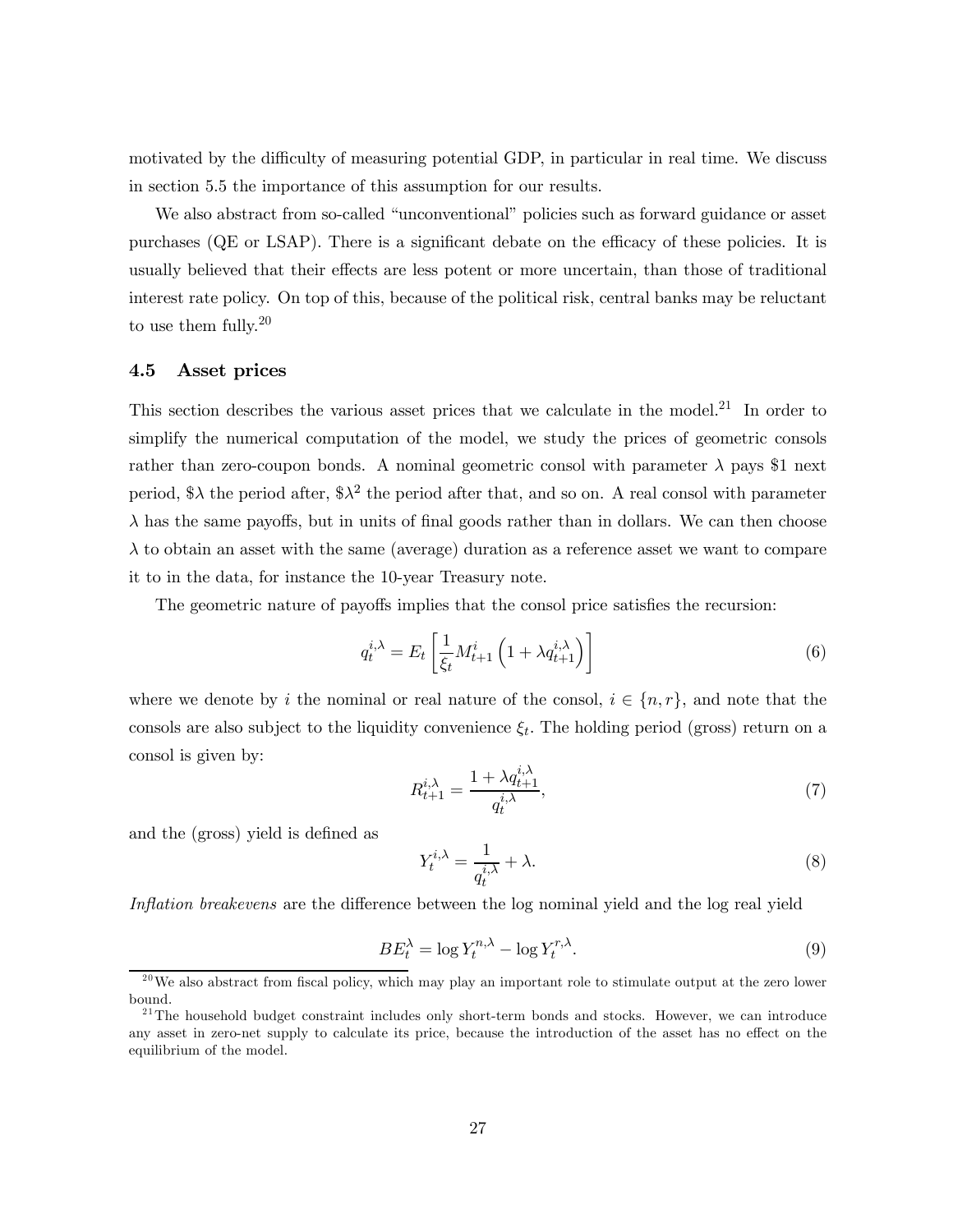Next, we calculate the risk-neutral price, i.e. the price that would occur if agents priced the asset as if they were risk-neutral:

$$
q_t^{i,\lambda, RN} = E_t \left[ \left( 1 + \lambda q_{t+1}^{i,\lambda, RN} \right) \right] E_t \left[ \frac{1}{\xi_t} M_{t+1}^i \right], \tag{10}
$$

and from this price we can define the risk-neutral yield

$$
Y_t^{i,\lambda, RN} = \frac{1}{q_t^{i,\lambda, RN}} + \lambda.
$$

We define *nominal and real term premia* as the difference between the log yield and the log risk-neutral yield, respectively for the nominal and the real consol:

$$
TP_t^{i,\lambda} = \log Y_t^{i,\lambda} - \log Y_t^{i,\lambda, RN},\tag{11}
$$

where  $i \in \{n, r\}$ . We define the *inflation term premium* as the difference between the nominal term premium and the real term premium:

$$
ITP_t^{\lambda} = TP_t^{n,\lambda} - TP_t^{r,\lambda}.
$$
\n<sup>(12)</sup>

Turning to stocks, as explained in section 4.1, we define, following Abel (1999), a stock as an asset with payoff  $D_t = C_t^{\psi}$ , where  $\psi \ge 1$  reflects leverage. The real stock price satisfies the usual recursion  $P_t^s = E_t \left[ M_{t+1} \left( P_{t+1}^s + D_{t+1} \right) \right]$ , and stock returns as  $R_{t+1}^s = (P_{t+1}^s + D_{t+1})/P_t^s$ .

## 5 Quantitative results

This section studies the quantitative implications of the model presented in the previous section. We first discuss our choice of parameters. We then explain the key economic mechanisms by showing how the response of the economy to either supply (productivity) or demand (liquidity) disturbances changes when the ZLB binds. We next show how, as a result of these changing responses, the model generates a significant change in risk premia as the economy approaches the ZLB. We then evaluate quantitatively the performance of the model, and illustrate how our results depend on various features.

#### 5.1 Parametrization and solution method

Table 7 presents the baseline parameters that we use for our quantitative analysis; section 5.5 provides comparative statics. Most of the parameters are taken from the New Keynesian literature. The time period is one quarter. The time discount factor  $\beta$  is 0.992, in line with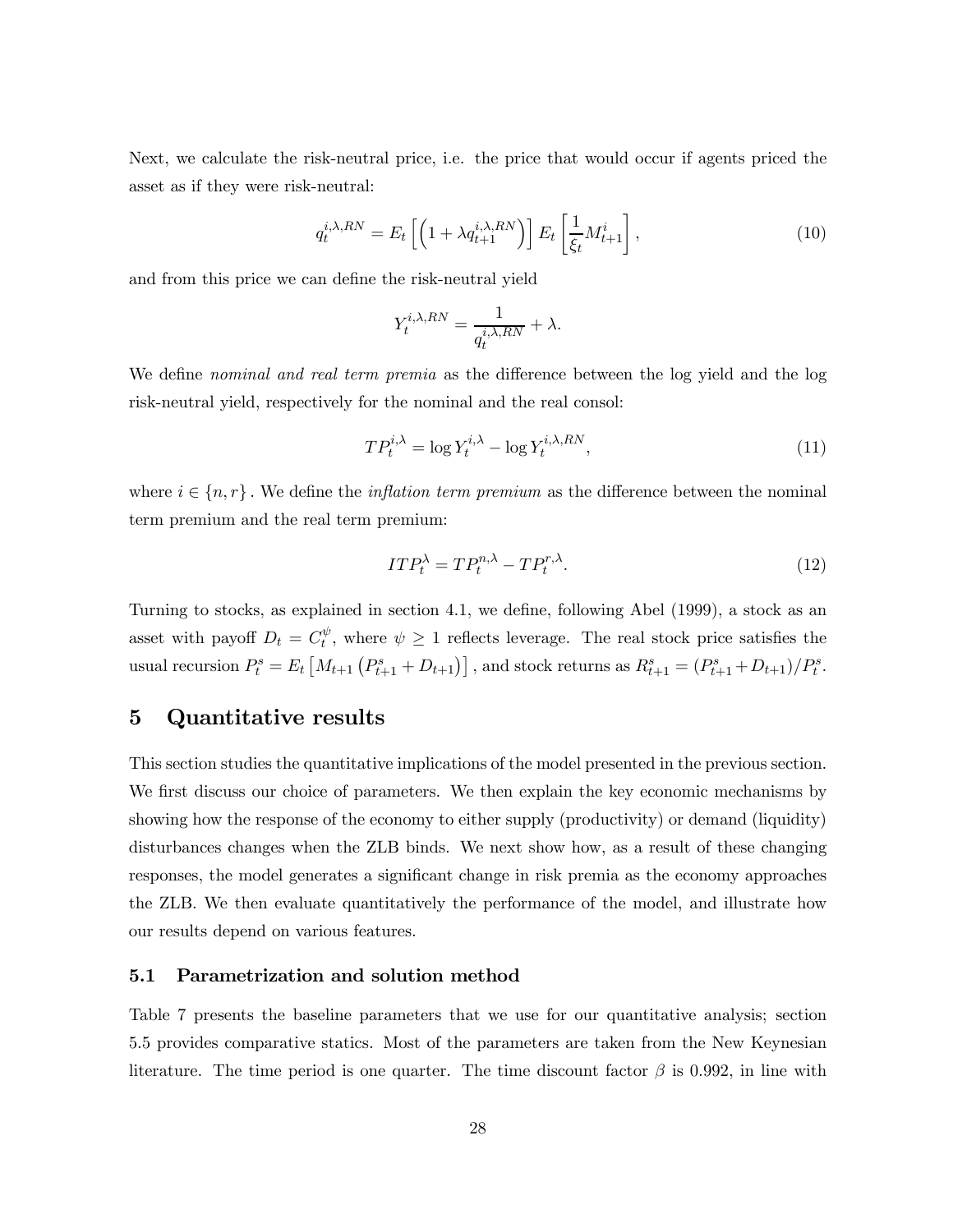| Parameter            | Description and source                                          | Value     |
|----------------------|-----------------------------------------------------------------|-----------|
| $\beta$              | Subjective discount factor                                      | 0.992     |
| $\alpha$             | Curvature with respect to next period value (note: $CRRA=136$ ) | $-190.00$ |
| $\sigma$             | IES is $0.5$                                                    | 2.00      |
| $\boldsymbol{v}$     | Frisch labor supply elasticity is 0.66                          | 1.50      |
| $\chi$               | Calibrated to achieve the steady state labor of $1/3$           | 40.66     |
| $\epsilon$           | Gross markup is 1.15                                            | 7.66      |
| $\phi_{\pi}$         | Weight on inflation in the Taylor rule                          | 2.00      |
| $\phi_y$             | Weight on output in the Taylor rule                             | 0.13      |
| $\Pi^*$              | Inflation target                                                | 1.020     |
| $R^*$                | Taylor rule intercept                                           | 1.051     |
| $\phi$               | Adjustment cost, corresponding to the Calvo parameter of 0.85   | 238.11    |
| $\rho_z$             | Persistence of technology shock                                 | 0.92      |
| $\rho_{\mathcal{E}}$ | Persistence of demand shock                                     | 0.90      |
| $\sigma_z$           | Std. dev. of the technology innovations $(\%)$                  | 0.63      |
| $\sigma_{\xi}$       | Std. dev. of the preference innovations $(\%)$                  | 0.14      |

Table 7: Model parameters.

Woodford  $(2003, 2011)$ , generating an average annualized real interest rate of  $2.9\%$ <sup>22</sup> We set the intertemporal elasticity of substitution (IES) of consumption  $1/\sigma$  to 0.5, and the Frisch elasticity of labor supply to  $2/3$ , again in line with the literature. We also set the gross markup to 1.15, corresponding to the the demand elasticity parameter  $\varepsilon = 7.66$ . The adjustment cost of changing prices is  $\phi = 238$ , which maps in a Calvo model to a probability of keeping price unchanged of 085 per quarter. This value is a little above observed price stickiness in the data, but is consistent with the estimates of Del Negro et al. (2015) and lower than those of Leeper et al. (2017).

Our monetary policy rule builds on recent empirical estimates by Gust et al. (2017) and Arouba et al. (2018); the weight on inflation in the Taylor rule is  $\phi_{\pi} = 2$  and the weight on output gap is  $\phi_y$  equal to 0.13 (which translates into the usual 0.5 response once the interest rate is annualized).

We set  $\Pi^*$  (the so-called target inflation rate) to the conventional value of 2% ( $\Pi^* = 1.02$ ) and adjust the intercept of the Taylor rule,  $R^*$  to match the average inflation rate in the model to 2%, leading to  $R^* = 1.051$ . We also set  $\overline{\Pi} = \Pi^*$  as is standard.

Finally, the shock process we choose is also in line with the New Keynesian literature: both productivity and liquidity shocks play an important role and both are fairly transitory

<sup>&</sup>lt;sup>22</sup> Note that this average is less than the nonstochastic steady state value of  $3.3\%$  due to precautionary savings.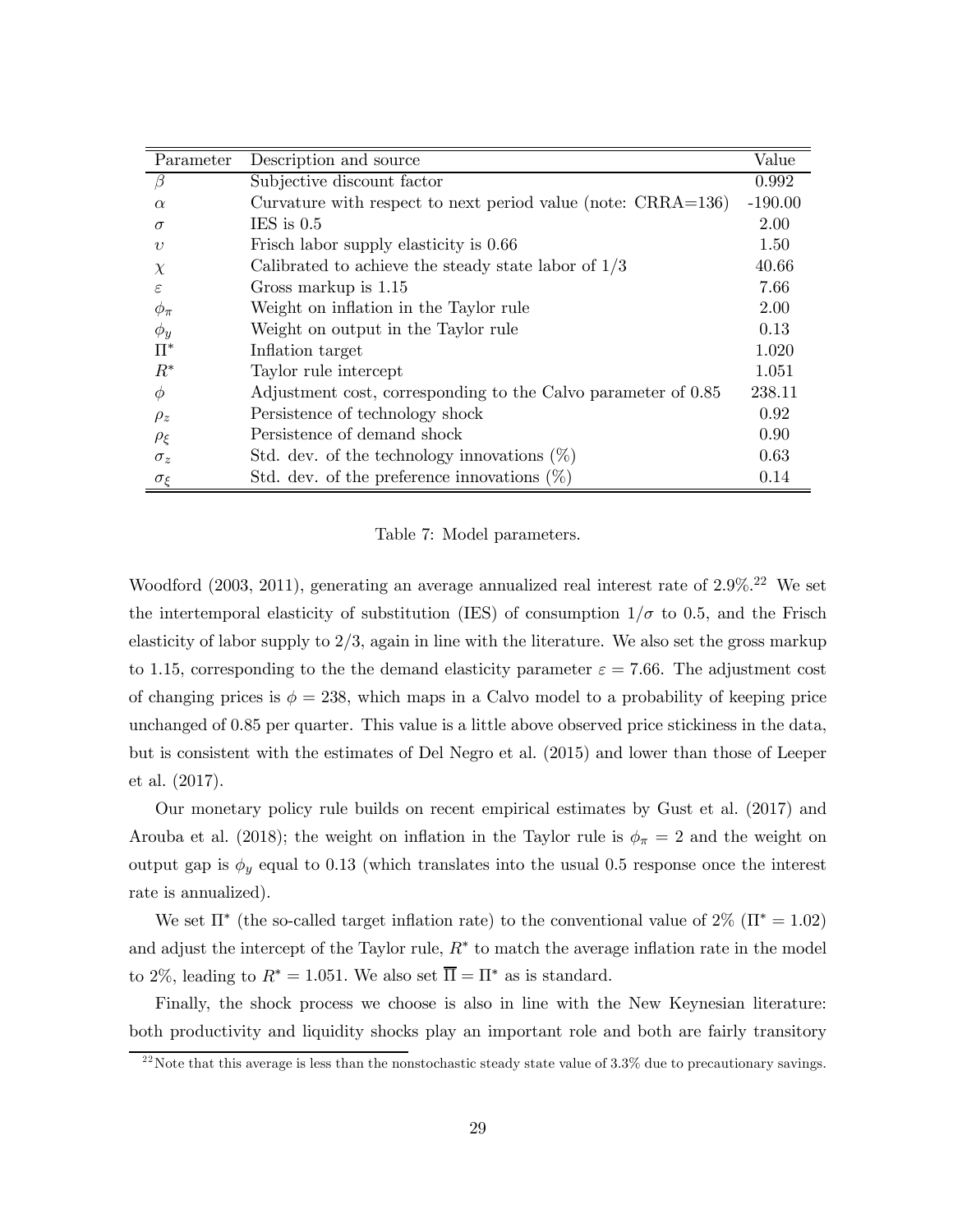(in contrast to the asset pricing literature which largely focuses on shocks that have very persistent effects). The persistence of technology shocks is 092 and the standard deviation of the innovation is 063%, in line with Anzoategui et al. (2017). The persistence of the liquidity shock is 0.90 and the standard deviation of the innovation is  $0.14\%$ , in line with Gust et al. (2017) and Arouba et al. (2018). Overall, these shock processes (together with the other model parameters) imply an unconditional probability of hitting the ZLB around 5% (see Fernandez-Villaverde et al. (2015)).

We diverge strongly from the New Keynesian consensus on one parameter: risk aversion, which is related to the parameter  $\alpha$  which measures the curvature with respect to next period value in the recursive preference. Given our shock process, consumption volatility is fairly low. As a result, the model requires a high risk aversion to generate sizeable risk premia. We set  $\alpha$ to −190, which corresponds to a relative risk aversion to consumption (CRRA) of 137 once we take into account the curvature parameters on consumption and labor in the flow utility (see Rudebusch and Swanson (2012), Swanson (2015b)). Clearly, this parameter does not reflect the preferences of any single individual. Rather, it captures the aversion of the macroeconomy to fairly small fluctuations in aggregate consumption, as inferred from asset prices. The value we use is actually relatively modest; for instance Swanson (2015b) requires  $\alpha$  to be −338, or CRRA to be 600, to generate the equity premium of only 15% per annum. Rudebusch and Swanson (2012) require  $\alpha$  to be −396, or CRRA to be 200, to generate a term premium of  $1.06\%$  in line with the U.S. data.<sup>23</sup> We will discuss below in detail how this risk aversion affects macroeconomic dynamics and other model features.

Due to the presence of the ZLB, we need to solve the model using nonlinear methods. This is especially important because asset prices can be sensitive to nonlinearities. We use projection methods with cubic spline, similar to Fernandez-Villaverde et al. (2015), Miao and Ngo (2014), and Ngo (2018). Our solution method is detailed in the online appendix.

#### 5.2 Time-varying response to macroeconomic shocks

This section discusses the effects of the two fundamental drivers of our model - technology and liquidity shocks, and in particular how the responses differ depending on the initial condition of the economy. We start by discussing the responses when the economy starts in the nonstochastic

<sup>&</sup>lt;sup>23</sup> From Swanson (2015b), to generate the equity premium of 1.5%, which is smaller than the value estimated by US data, and CRRA are required to be around −338 and 600, respectively, based on figure 1. According to Rudebusch and Swanson (2012), to generate the value of term premia of 106 which is in line with US data, the CRRA is required to be approximately 200 based on figure 1. This means  $\alpha$  is approximately  $-396$ , based on the formula in footnote 23 of this paper. Note that the IES and Frisch values in our paper are the same as those in their paper.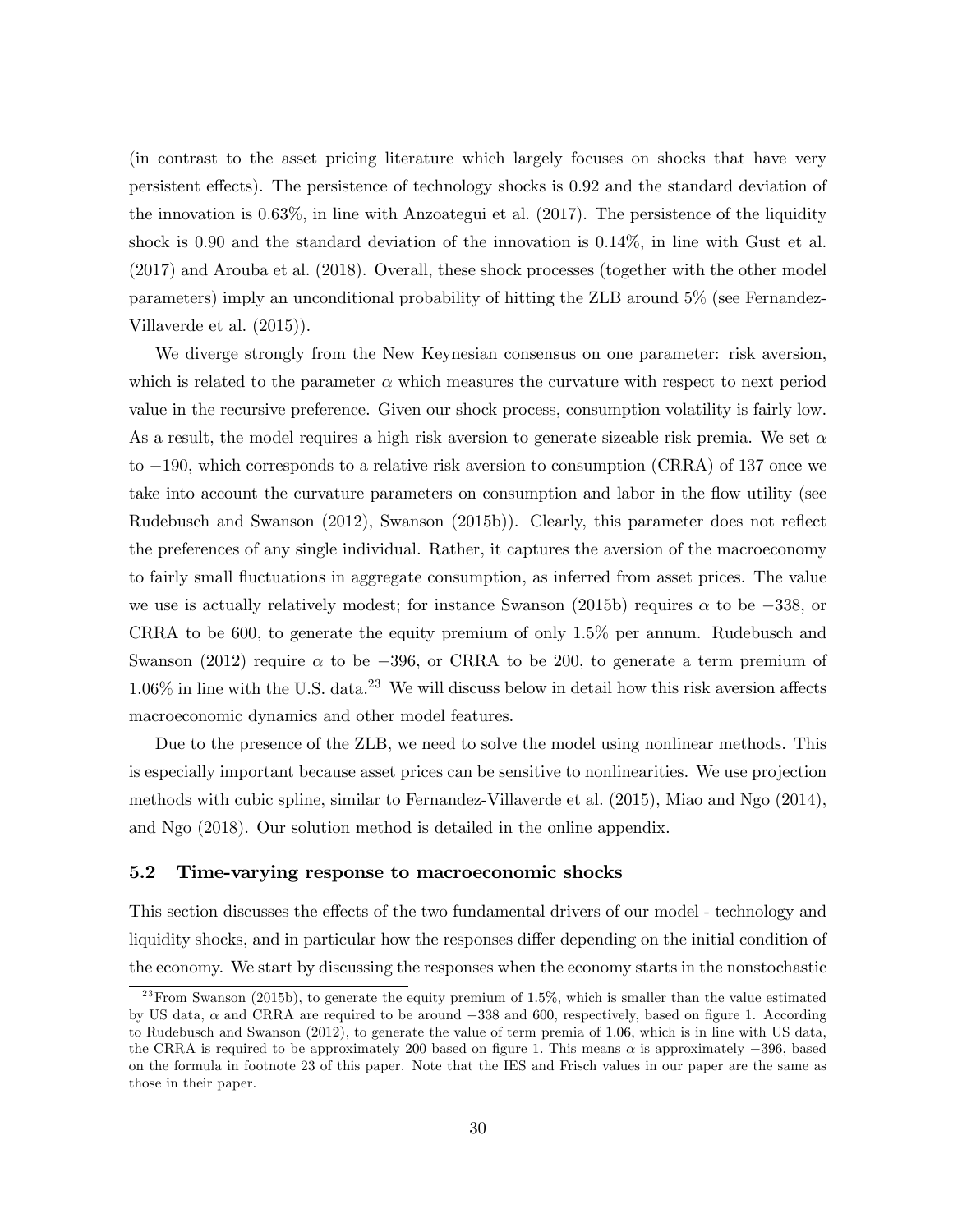steady-state (i.e., far from the zero lower bound) before discussing the responses when the economy is already at the zero lower bound.

#### 5.2.1 Responses far from the Zero Lower Bound

#### Productivity shock

As shown by the solid black lines in the right panels in figure 4, an increase in productivity leads to higher consumption (which equals GDP), and hence lower marginal utility. The stock price increases, since it equals a present discounted value of future dividends, which are proportional to consumption. Inflation falls, since real marginal costs fall due to the higher productivity - a pattern typical of the New Keynesian model. To put it another way, price rigidities prevent a full expansion of output to its new higher potential, leading to low inflation. As a result, the covariance of consumption growth and inflation is negative, generating a positive inflation risk premium. This is the well-known "supply shock" view of inflation: inflation is driven by low productivity, and hence is countercyclical.

The effect of productivity on interest rates depends both on the monetary policy rule and on the time series process for the productivity shock. Given that the later is mean-reverting, real interest rates tend to go down when the level of productivity is high, since agents rationally expect lower real consumption growth in the future, leading to higher desired savings today. The nominal rate (or policy rate) hence falls more than inflation. This explains why in figure 4 the policy rate falls in response to the productivity shock. Another way to understand the same result is that the decline of the policy rate stimulates demand, which is necessary to bring it in line with the newly expanded supply.

Because the shock is persistent, the yields on long-term nominal and real bonds fall as both inflation and real rates fall persistently. These decline in the yields generate a positive excess return on long-term (nominal or real) bonds on impact, i.e. when the productivity shock hits. Because bonds have positive excess returns in times when marginal utility of consumption is low, they are risky assets, and hence will earn a positive risk premium, which means that the yield curve is upward-sloping for both nominal and real bonds.

#### Liquidity shock

Let us turn now to the liquidity shock. As shown by the solid black lines of the left panels of figure 4, an increase in the demand for liquid assets leads to decline of inflation, consumption and stock prices. The mechanism is standard: given higher demand for liquid assets, agents want to save more. The central bank reduces the short-term interest rate, to meet this increased demand. But this reduction is too small given our (standard) monetary policy rule, and the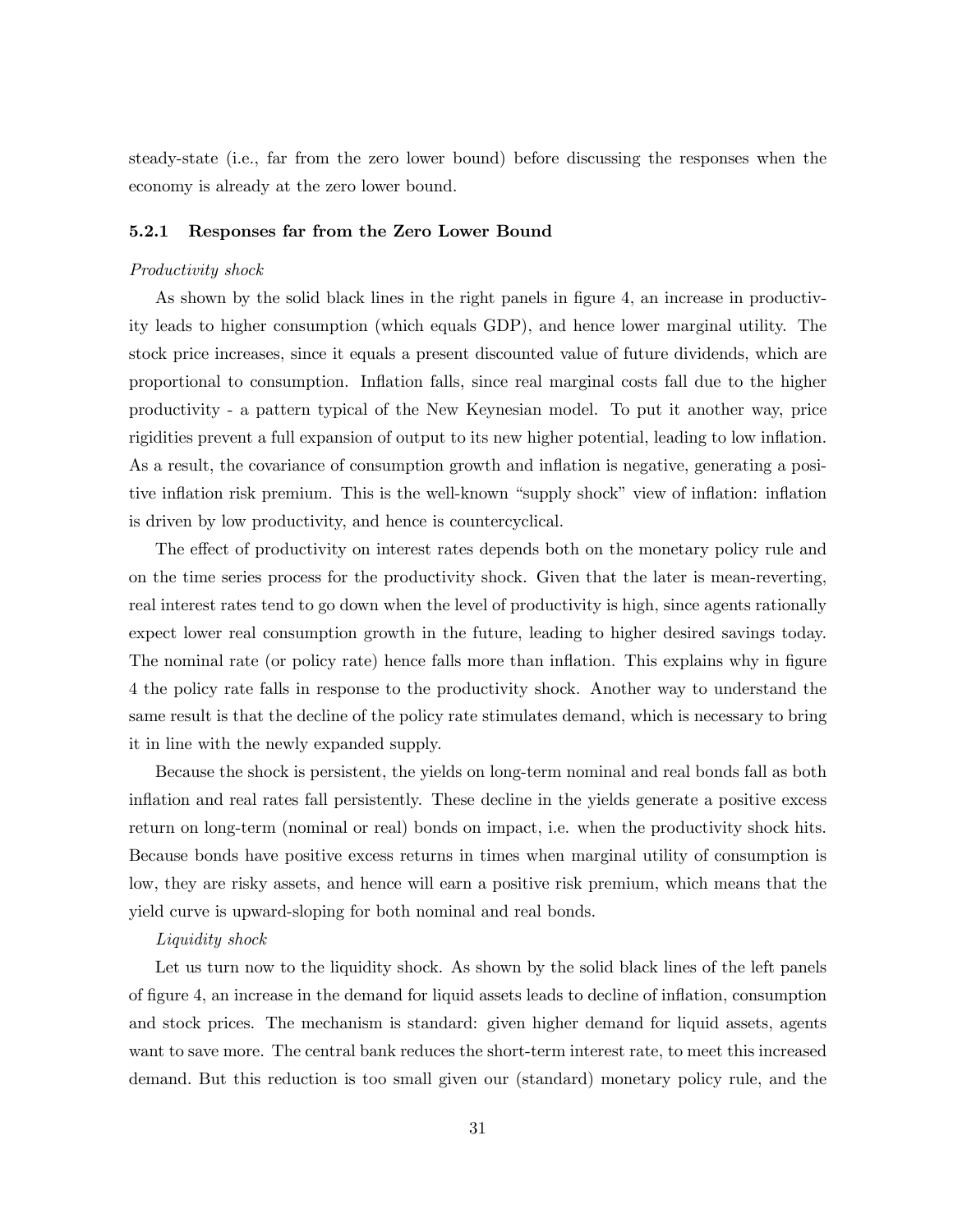

Figure 4: Impulse response to a one standard deviation liquidity shock (left column) or productivity shock (right column) when the economy is at the ZLB (red dashed line) vs. in steady-state (i.e., far from the ZLB, black full line).The dashed red lines present impulse responses at the ZLB, which is calculated as the difference between two parths: (i) a path with only large liquidity shock that brings the economy to the ZLB, and (ii) a path with the same shock, plus an additional one-standard-deviation shock.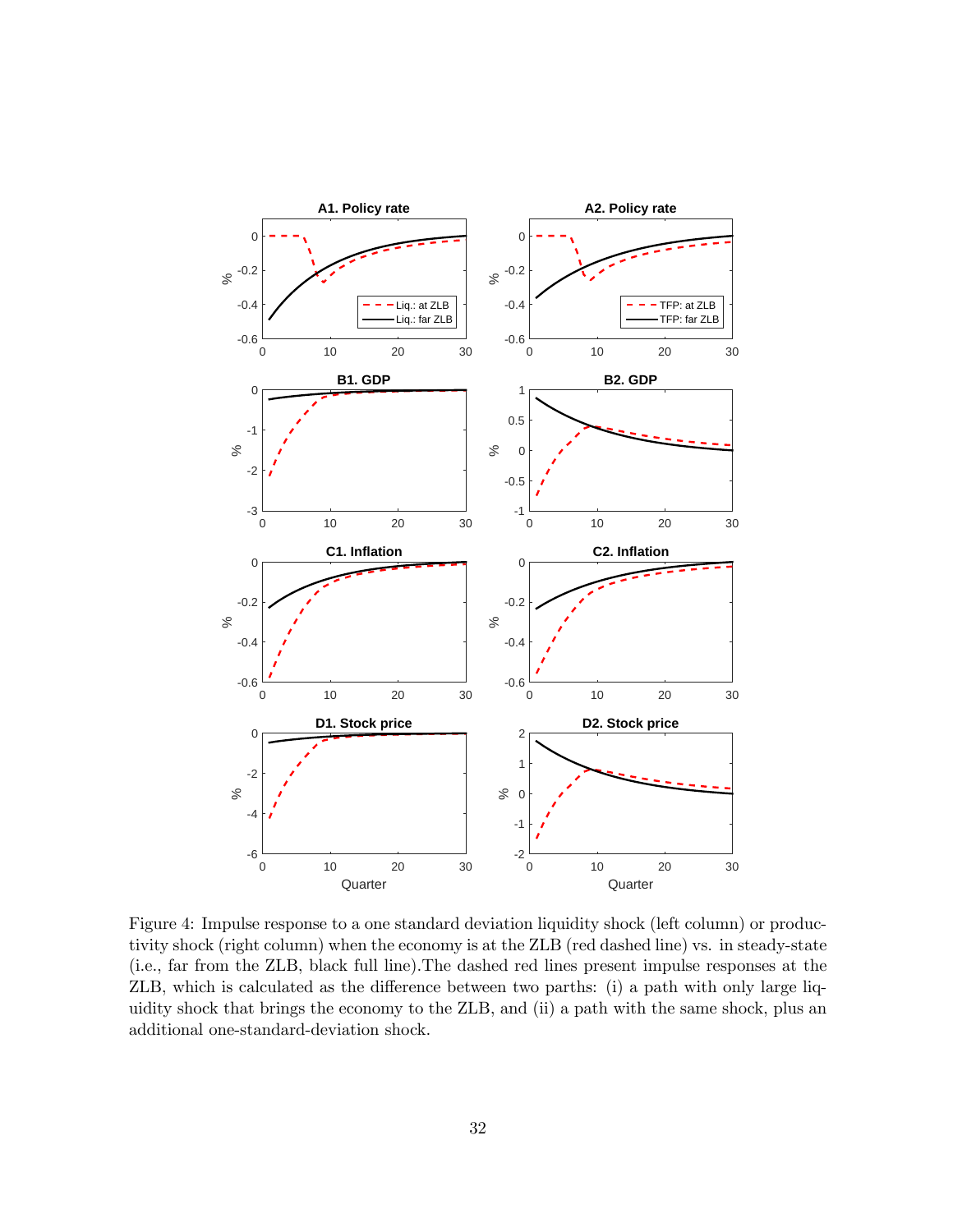higher desire for savings (i.e. relatively lower demand for goods) translates into lower output given sticky prices. Inflation and consumption are now positively correlated, so the inflation risk premium is negative. This is the "demand view" of inflation, which is caused by demand and hence is procyclical.

The real interest rate rises since consumption is expected to recover, but the nominal interest rate falls as lower expected inflation dominates the effect of the real rate. Overall, long-term nominal yields fall, hence long-term nominal bonds have a positive excess return on impact of a liquidity shock, which implies they will earn a negative risk premium since they provide good returns in "bad times" when marginal utility is high.

Overall, if there were only liquidity shocks, the inflation premium and nominal term premium would be negative because inflation is low when marginal utility is high (consumption is low). If there were only productivity shocks, they would be positive. For our calibration, the productivity shock is on average more important, leading to a positive inflation premium in normal times. This is consistent with an upward-sloping nominal yield curve.<sup>24</sup>

#### 5.2.2 Responses at the Zero Lower Bound

We now illustrate that the responses to the same macroeconomic shocks can be quite different if the economy has a different initial condition. To do so, we calculate the response to the same shock as above, but when the economy is already at the ZLB, and compare it to the steadystate response discussed in the previous section. The impulse response at the ZLB is calculated as the difference between two paths: (i) a path with a large liquidity shock that brings the economy to the ZLB, and (ii) a path with the same shock, plus a one-standard deviation shock to either liquidity or technology. The difference gives us the effect of a one-standard deviation shock at the ZLB.<sup>25</sup>

#### Liquidity shock

The response to a liquidity shock if the ZLB binds is shown as the dashed red lines in the left panels of figure 4. Note the large difference with the black line, which is the response to the same shock if the economy starts far from the ZLB (at steady state). The most obvious difference

 $24$ As for the real yield curve, note that the demand shock generates an upward-sloping real yield curve, because long-term real yields rise in response to the demand shock. The real term premium is hence upward-sloping owing both to productivity and demand shocks. This does not mean, however, that the real yield curve slopes up more than the nominal yield curve in the model, because the productivity shock generates a more strongly upward-sloping curve for nominal bonds than for real bonds.

 $^{25}$  Note that this is not a generalized impulse response function (GIRF) which would average over the realizations of potential future shocks, but rather a particular (example) of sample path.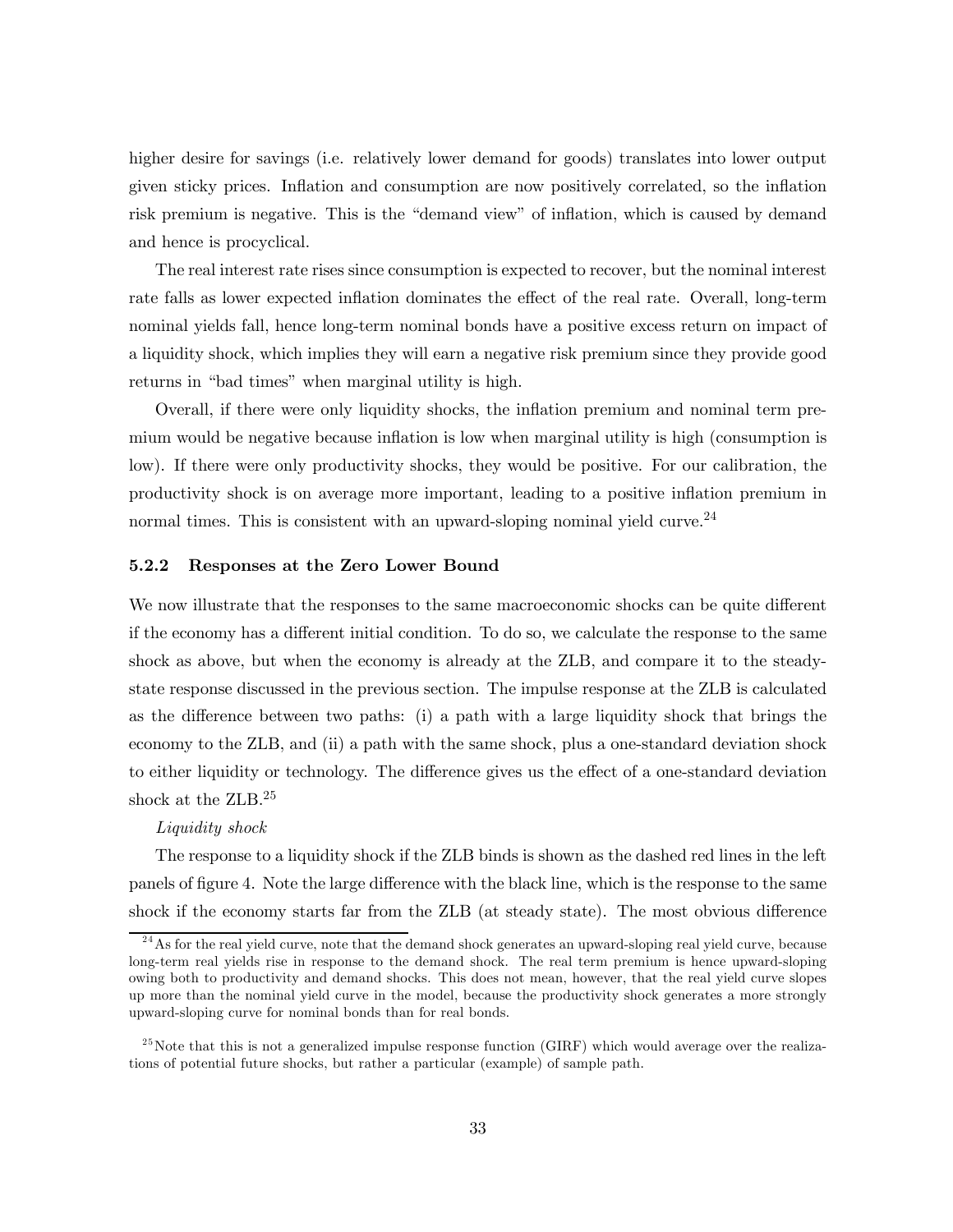is that the short-term nominal interest rate (or policy rate) cannot respond at the ZLB. As a result, there is no decline in the interest rate to offset the higher desire for savings in safe assets. This leads consumption and inflation to drop much more significantly than if the ZLB was slack. Stock prices fall since dividends (assumed to be proportional to consumption) fall. Clearly, the covariance of stock returns and inflation (or consumption and inflation) implied by this shock is much larger at the ZLB.26

#### Productivity shock

Similarly, the dashed red lines of the right panels in figure 4 displays the effect of a onestandard-deviation productivity shock when the economy starts at the ZLB. In normal times, higher TFP leads to higher consumption, lower inflation, and a lower nominal interest rate. However, if the ZLB binds, the interest rate cannot respond. Hence, inflation will fall much more as demand cannot expand to meet the new supply. This lower inflation in turn increases the real interest rate, leading consumption to actually fall on impact. This result is sensitive to parameters; what is generic is that consumption rises less than if the ZLB were not binding. In general, the overall effect of the ZLB on the covariance of consumption (or stock returns) and inflation is uncertain, but it tends to increase (become less negative, or even positive) because of the lower increase in consumption initially.27

Overall, the effect of the ZLB is to increase the covariance of stock returns and inflation (or consumption and inflation). We next show this point directly and draw out the implications for asset prices.

#### 5.3 Changes in covariances and risk premia

Figure 5 visually illustrates the state-dependence in covariance and risk premia. The two axis are the two state variables of the model, which are both exogenous: the current value of productivity  $Z_t$  and of liquidity  $\xi_t$ . Panel A depicts the current policy rate; the ZLB binds when

 $2<sup>6</sup>$  One point that might confuse the reader is that the effect of the shock is to make the interest rate fall in period 8, even though the ZLB is binding. This is because we study the effect of an additional shock in an economy that is at the ZLB in period 0, by showing the difference between two economies that both start at the ZLB, one of which faces an additional shock. Both economies over time revert to positive interest rates, but the one that has the additional shock naturally "lifts off" later. The decline in the interest rate, then, corresponds to the time period when the economy without the additional shock lifts off, while the other one remains at the ZLB. This corresponds to the first period where policy is actually able to react to the additional shock.

 $27$ There is a large macroeconomics literature debating the empirical relevance of the New Keynesian model dynamics (see in particular Wieland (2014)). However, it is important to note that for the purpose of this paper, we do not actually require that consumption falls with positive productivity shocks at the ZLB. It is enough that consumption increases less, and inflation decreases more, to affect the key covariance of consumption and inflation. It is even enough for us that the demand shock propagation changes, without any change to the propagation of supply shocks.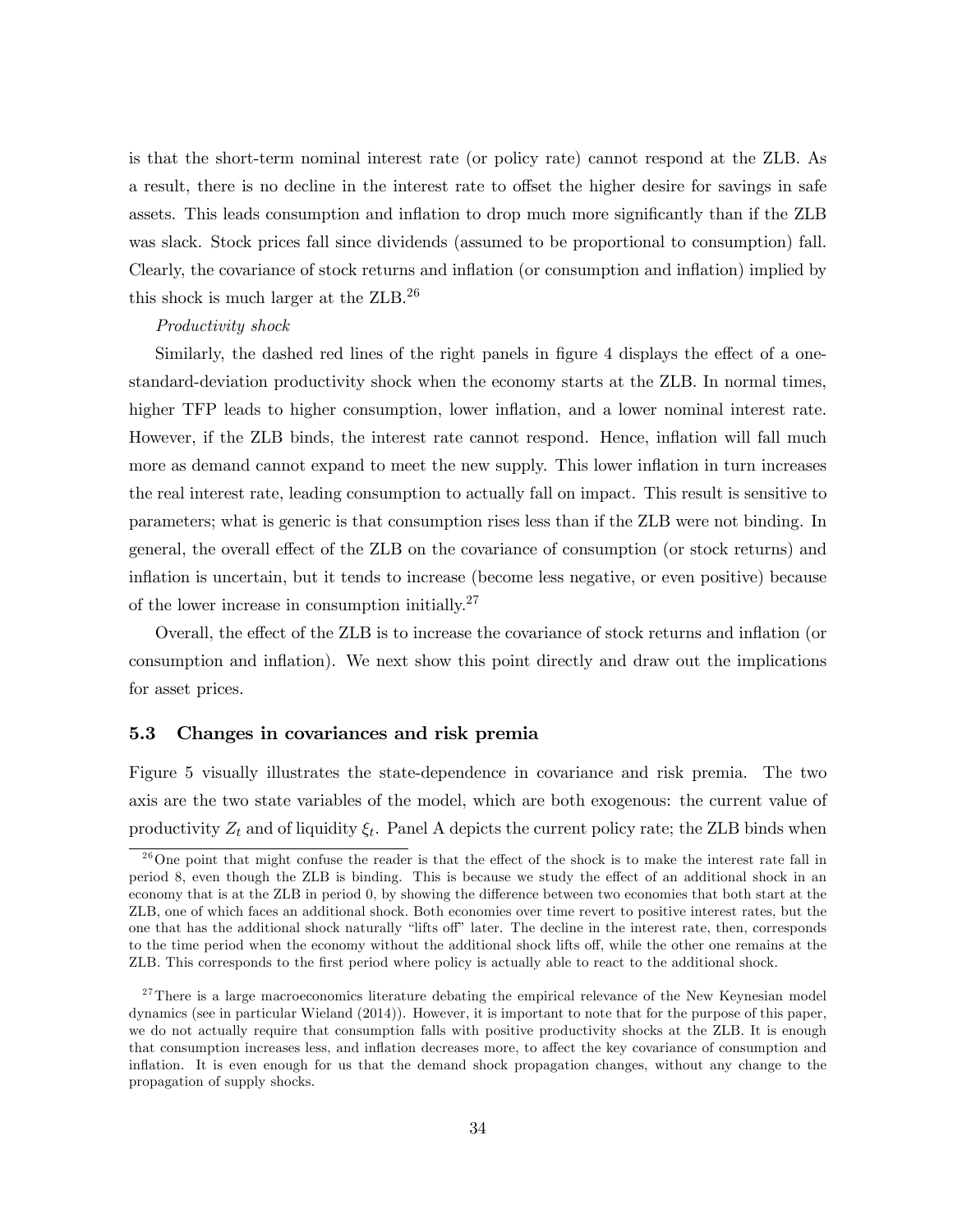the economy is in the Northeast quadrant. Panel B depicts the long-term nominal interest rate (corresponding to a geometric consol with the maturity equivalent of a 10-year Treasury note), which moves in a similar fashion to the policy rate, though by smaller amounts.

Panel E depicts the conditional covariance of consumption growth and inflation, which is negative in normal times when the ZLB is not binding, but rises substantially when the economy operates close to the ZLB. The conditional covariance between stock returns and breakevens also tends to rise when the economy becomes closer to the ZLB, as seen in Panel F, and so does the (not depicted) covariance of stock returns and inflation. This suggests that the model is, at least qualitatively, consistent with the empirical findings of Section 3. (We discuss the quantitative fit in the next section.)

Panels C and D of Figure 5 depict the nominal term premium and the inflation premium for a 10-year equivalent geometric consol. These premia are positive in normal times, but becomes smaller when the economy is close to the ZLB. This reflects the large change in the conditional covariance of consumption and inflation together with the high risk aversion. The inflation term premium even becomes negative when the economy is deep into the ZLB territory.

To understand the change in nominal and real bond premia, recall that the TFP shock generates a positive bond premium while the liquidity shock generates a negative one. At the ZLB, consumption (and hence marginal utility) reacts much more to the liquidity shock, which increases the magnitude of the demand-shock induced risk premium - making it more negative. Conversely, consumption becomes less sensitive to TFP, which reduces the positive term premium from the TFP shock. On top of that, inflation becomes more procyclical as discussed above. Overall, these effects tend to reduce bond premia. Put another way, bonds become a better hedge for macroeconomic shocks, and hence their prices rise, i.e. the risk premium falls.

To further understand the model mechanics, figure 6 presents an illustrative simulation where the ZLB binds for 25 periods starting from period 30. The ZLB binds due to a series of liquidity shocks - i.e., the demand for "safe assets" increases. The nominal short- and long-term (10-year) yields, the nominal long-term premia, and the inflation term premium decline when the economy approaches the ZLB, then stay relatively low during the ZLB.

#### 5.4 Quantitative evaluation of the model

The previous section shows that the model generates qualitatively a changing association of stock returns and inflation, and that in turn this implies a change in risk premia. In this section we evaluate the quantitative magnitude of these changes. We simulate the model for 500,000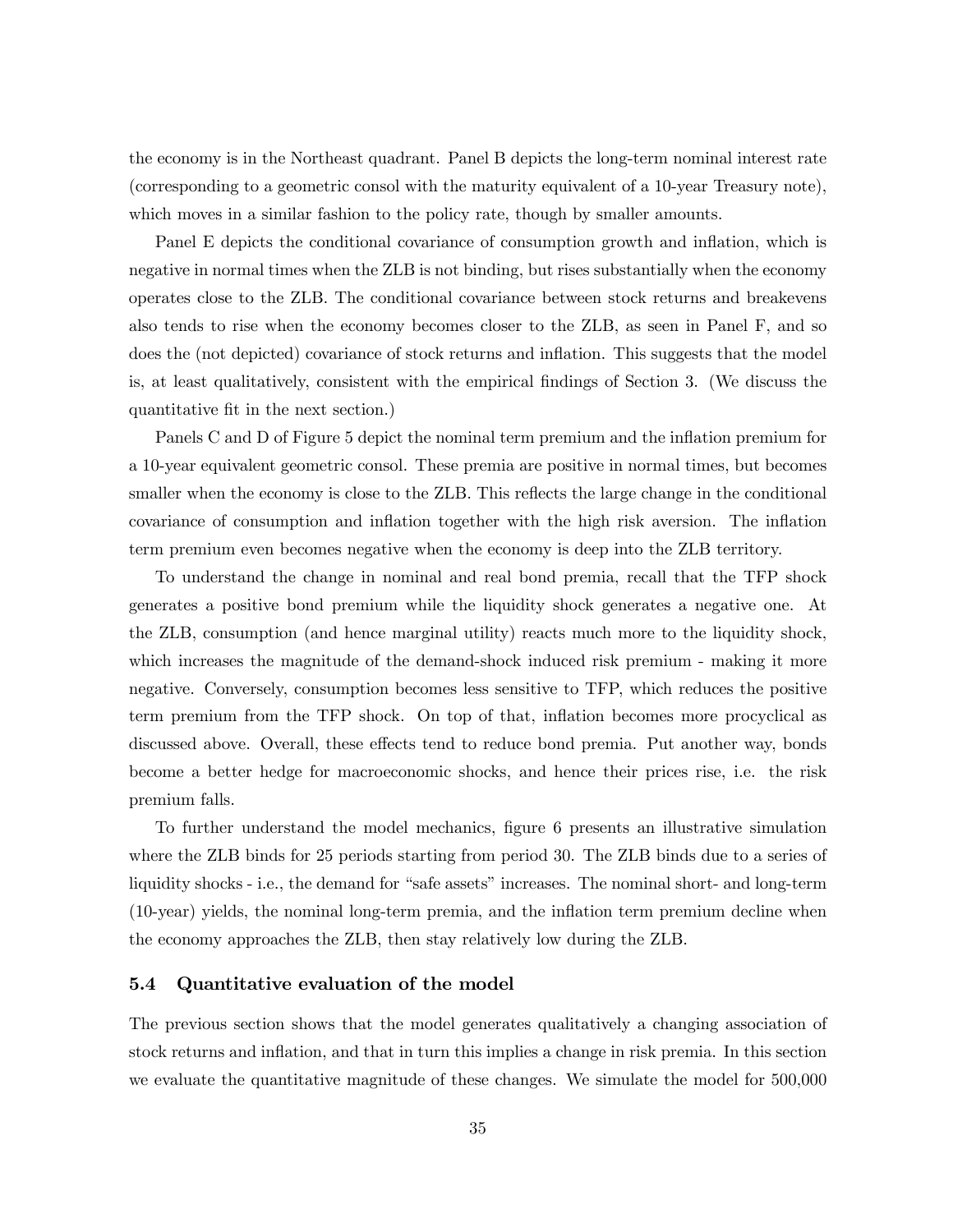

Figure 5: Term premia and conditional covariances as a function of TFP and preference shocks.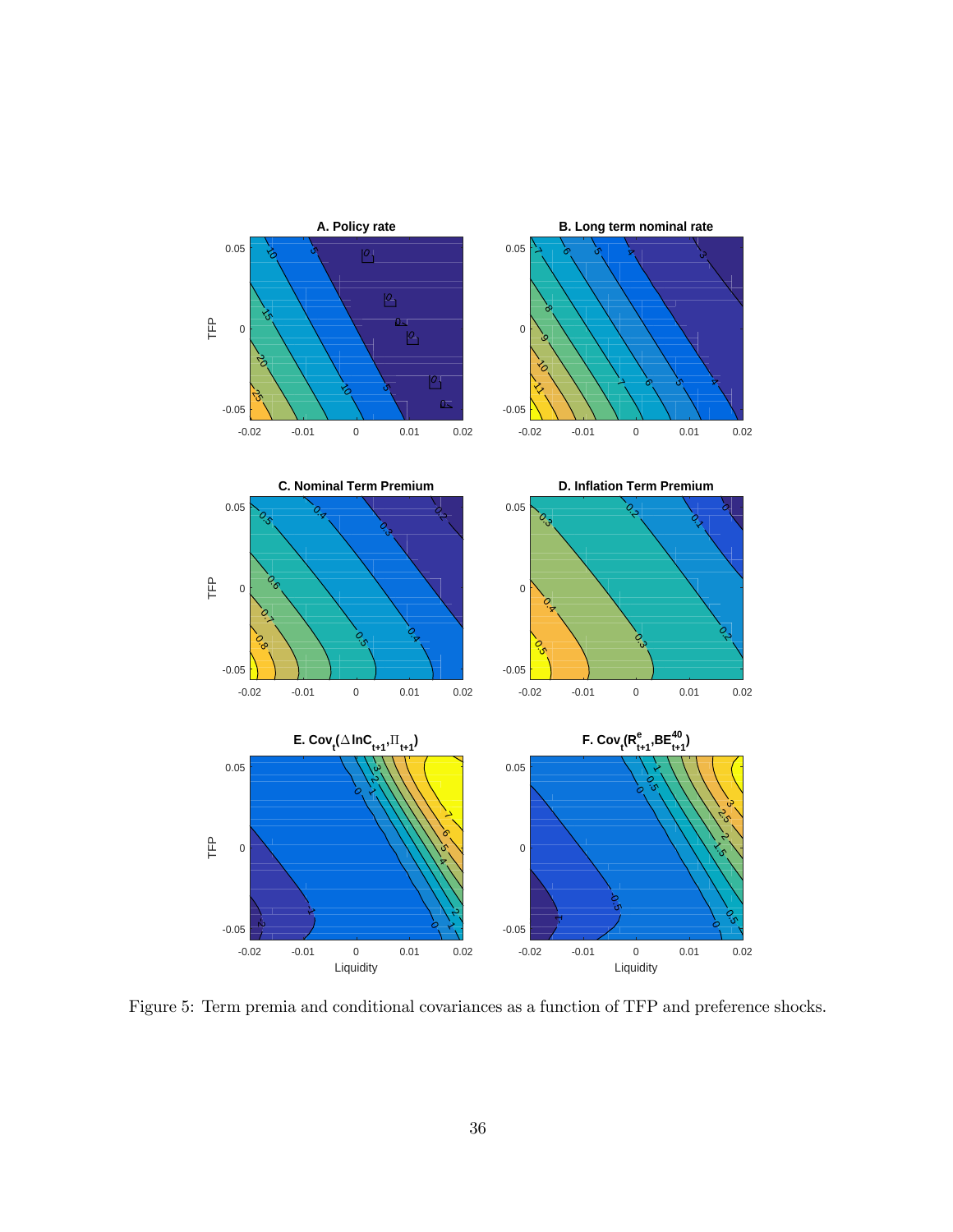

Figure 6: Simulated paths for selected economic variables. In this example, the ZLB binds for 25 periods starting in period 30.

periods (quarters) and report in Table 8 some moments of interest. Because our interest lies in how the behavior of the model changes as the economy approaches and hits the zero lower bound, we report the moments both for the full sample and for subsamples which differ on how far from the ZLB the economy is. We define the subsamples based on the implied Taylor (1993) interest rate rule:<sup>28</sup> less than  $-2\%$ , or over  $4\%$ . We use the Taylor interest rate because it is a simple measure of how binding the ZLB is: at the depth of the Great Recession, the Taylor rule implied a policy rate around -5%.

Consider first the full sample moments. The model generates a reasonable volatility for the output gap and employment - the output gap is slightly more volatile than the data, while labor is slightly less volatile. Average (annualized) inflation is 2%, which follows from our choice of  $R^*$ , and is close the the data (1.8%). The volatility of inflation is roughly in line with the data  $(1.5\%$  vs.  $1.2\%)$ . The average yield on the 10-year Treasury note in our model matches the data (5.5%), while our short-term rate is higher than the data. Hence, while our model produces an upward sloping yield curve on average (37bps), it is flatter than in the data

<sup>&</sup>lt;sup>28</sup>In our model, the simple Taylor rule is:  $R_t^{TR} = 2 + 1.5(\pi_t - \pi^*) + 0.5GDP_t/(GDP^* \times Z_t^e)$ , since GDP potential is  $GDP^* * Z_t^e$ .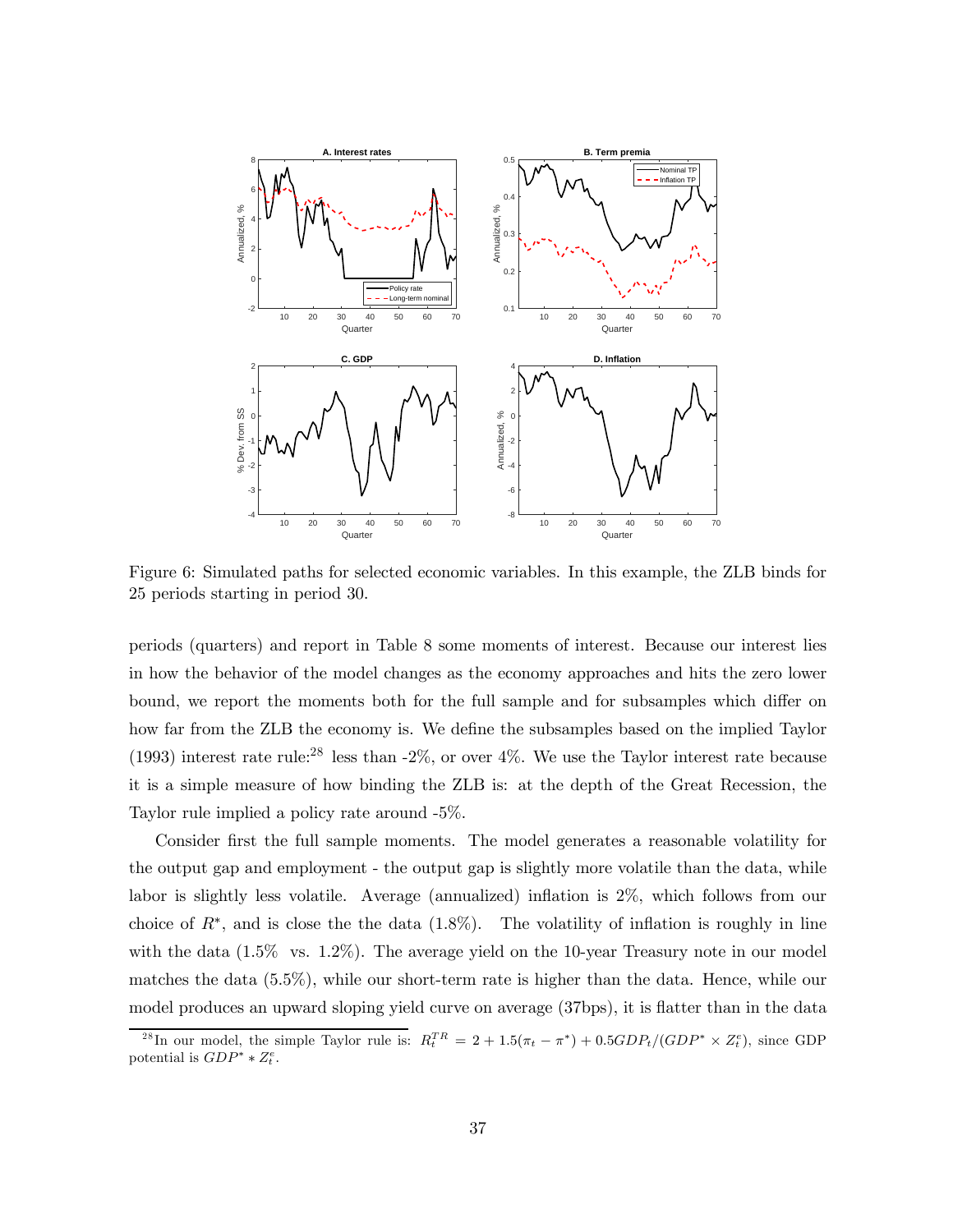$(184bps).^{29}$  The nominal term premium is on average  $44bps.^{30}$  and the real term premium is lower at 18bps, so our model implies an inflation term premium of 26bps. Hence, the average breakeven, at 2.23% per year, is higher than average inflation, reflecting that on average agents fear inflation, because it occurs in states with high marginal utility.

Turn now to the changing association of inflation and stock returns, which we documented in Section 3. To evaluate the ability of our model to capture this fact, we run in our model the same regressions we estimated in Section 3 in actual data. The results are presented in table 9, which show the slope coefficient in a regression of stock returns on the change in breakeven, for each subsample of the model, and for the data. In the "deep ZLB" subsample of the model, where the Taylor rate is below -2%, this coefficient is about 6.8. Once the economy is far from the ZLB, this coefficient drops to -2.2. These coefficients are broadly similar to what we observe in our pre-crisis and post-crisis sample: 9.6 and 2.0 using inflation swaps, 12.7 and 2.6 using breakevens. Hence, our model replicates reasonably well this changing association.

How does this changing association in turn affect asset prices? Return to Table 8 and consider the "deep" zero lower bound subsample, when the Taylor rate is below -2%. The nominal and inflation premia are smaller in that sample, by about 16bps and 11bps, respectively, than in the full sample, and smaller by 29bps and 19bps, respectively, than in the sample "far from the ZLB".<sup>31</sup> By contrast, a standard New Keynesian model with low risk aversion would imply that these term premia are constant and essentially nil.

Hence, term premia move meaningfully as the economy gets closer to the ZLB, and this decline contributes to the decline in the long-term interest rate and in the breakeven. However, this contribution is quantitatively limited. The long-term nominal interest rate is almost 200bps smaller in the "deep ZLB" subsample than in the full sample, which dwarfs the 16bps mentioned above. To put it another way, at most 10% of the decline in interest rates is attributed to the lower term premium - rather than expected inflation or expected real interest rates.

We also need to highlight some limitations of the model. The ZLB period is associated with low output and employment, as is standard in New Keynesian models: for instance, the mean output gap is -2.2% in the ZLB subsample. Indeed, the model implies a severe deflation

 $^{29}$ One reason why the average slope is too low in the model is that we abstract from a special liquidity preference for Treasury bills.

 $30$ This number is not exactly equal to the average slope because we report the average slope as the difference between average log gros yields, and similarly the term premium is the average difference between the log gross yield and the gross risk-neutral yield.

<sup>&</sup>lt;sup>31</sup>The real term premium also compresses, owing to the changing consumption dynamics at the zero lower bound.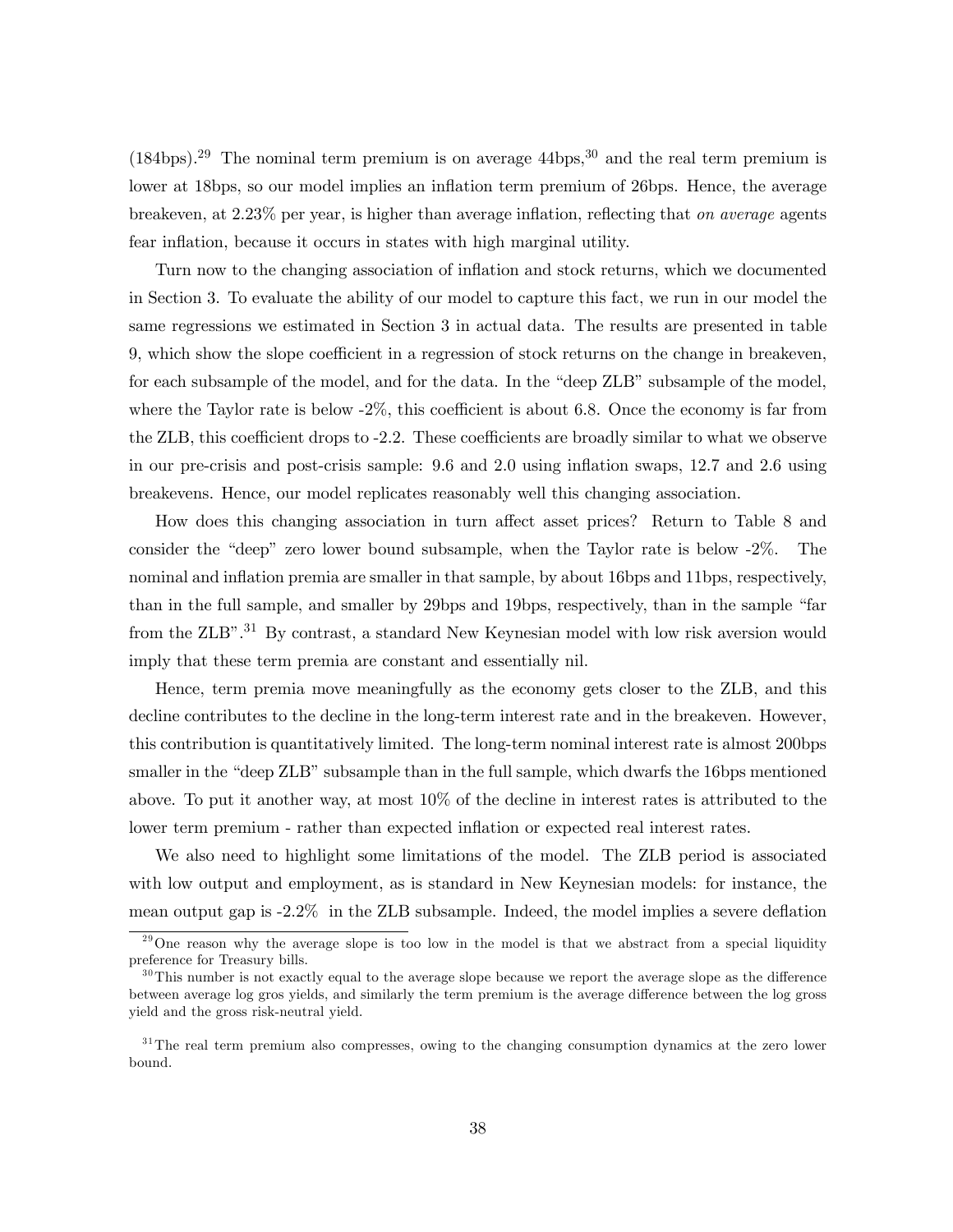|                        | Data |      | Full sample |      | $i^{TR} <$<br>$-2\%$ | $i^{TR} > 4\%$ |
|------------------------|------|------|-------------|------|----------------------|----------------|
|                        | Mean | Sd   | Mean        | Sd   | Mean                 | Mean           |
| logOutputGap           | 0.00 | 1.06 | 0.03        | 1.50 | $-2.25$              | 7.00           |
| $log$ Labor $Gap$      | 0.00 | 1.14 | 0.01        | 0.75 | $-1.61$              | 2.80           |
| $\pi$                  | 1.80 | 1.20 | 2.01        | 1.50 | $-4.53$              | 6.18           |
| $y^{n(1)}$             | 3.60 | 2.60 | 4.98        | 2.57 | 0.00                 | 12.14          |
| $y^{n(40)}$            | 5.50 | 2.30 | 5.35        | 0.77 | 3.39                 | 7.58           |
| $y^{r(1)}$             | NaN  | NaN  | 2.94        | 1.28 | 3.73                 | 6.34           |
| $y^{r(40)}$            | 3.30 | 0.90 | 3.12        | 0.32 | 2.66                 | 4.01           |
| $BE^{(40)}$            | 2.20 | 0.40 | 2.23        | 0.46 | 0.72                 | 3.57           |
| Real term premium      | NaN  | NaN  | 0.18        | 0.02 | 0.12                 | 0.23           |
| Nominal term premium   | NaN  | NaN  | 0.44        | 0.05 | 0.28                 | 0.57           |
| Inflation term premium | NaN  | NaN  | 0.26        | 0.03 | 0.15                 | 0.34           |

Table 8: Data and model moments. Columns 2 and 3 give the mean and standard deviation from U.S. Data over the sample 1985q1-2015q4. Columns 4 and 5 give the mean and standard deviation using simulated data from the model. Columns 6 and 7 give the mean by subsamples defined by the Taylor rate. Log output gap is computed as the log deviation from potential.The trend is constructed based on the HP filter using actual data.

|          | Subsample     |                |  |  |  |  |  |
|----------|---------------|----------------|--|--|--|--|--|
|          | $i^{TR}<-2\%$ | $i^{TR} > 4\%$ |  |  |  |  |  |
| Model    | 6.8           | $-2.4$         |  |  |  |  |  |
| Data: IS | 9.6           | 2.0            |  |  |  |  |  |
| Data: BE | 12.6          | 2.5            |  |  |  |  |  |

Table 9: Slope coefficient in the regression of stock return on the change in breakeven in the model (top row) and in the data (using inflation swaps or breakevens).

(-4.5% average inflation in this subsample), larger than anything observed in the recent U.S. data. Hence, the model generates too much deflation, compared to what has been observed in modern economies. This is a well known limitation of the New Keynesian ZLB model. To put it another way, the model also implies that real interest rates fall significantly less than nominal interest rates, which is at odds with the data.

#### 5.5 Comparative analysis

We first discuss the role of risk aversion, then the role of monetary policy, and finally the role of other parameters.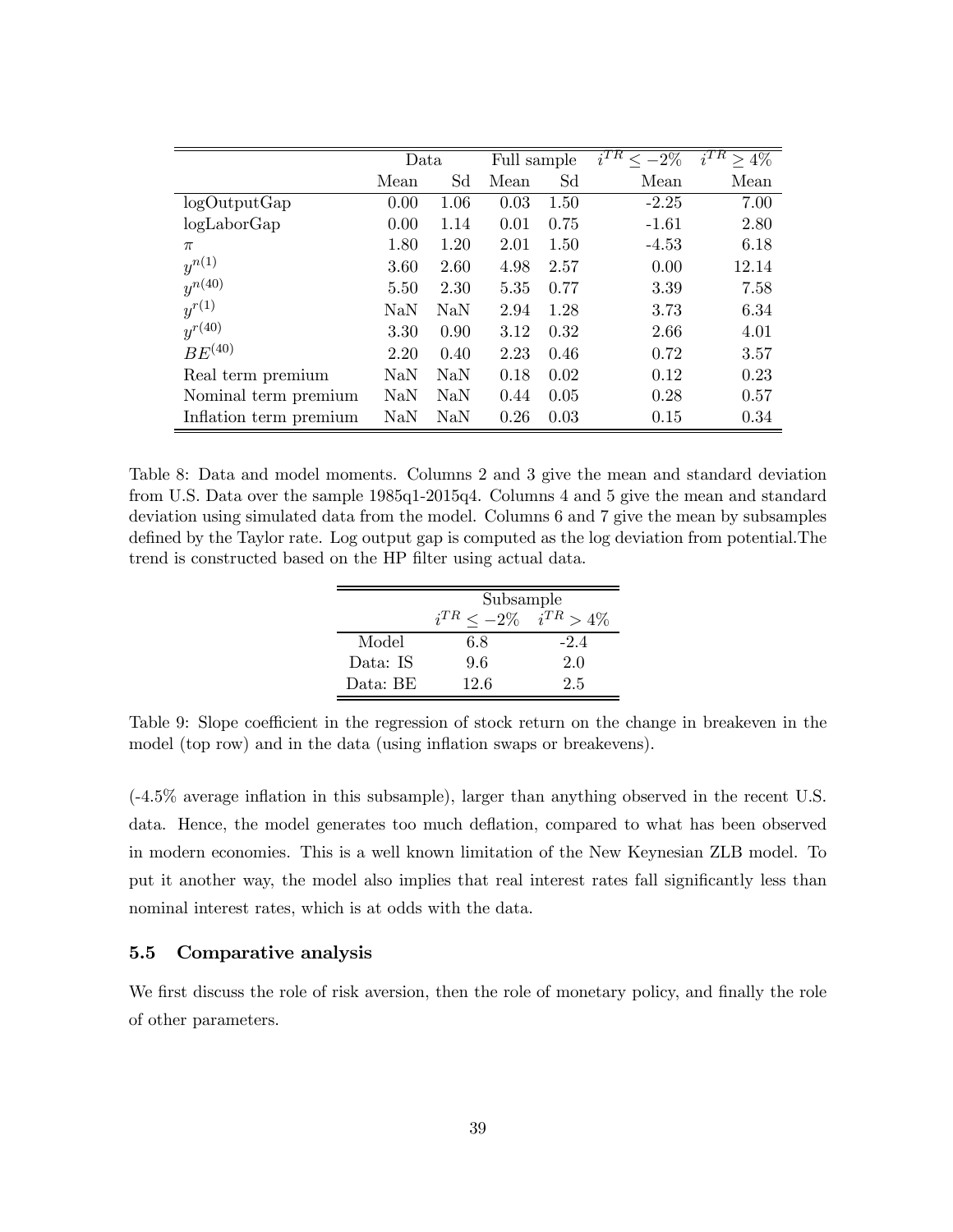#### 5.5.1 Role of risk aversion

There are two reasons why it is interesting to study how risk aversion affects our findings. First, our model is a standard New Keynesian model with the ZLB, but with high risk aversion. How do these "nonstandard" preferences affect the responses of consumption and inflation, which have been studied extensively in the New Keynesian literature in models with low risk aversion? Second, a broader debate exists over the importance of risk aversion for macroeconomic dynamics. Tallarini (2000) provides a quantitative example where risk aversion has little effect on business cycle dynamics. Risk aversion affects the steady-state level of the economy but responses to small shocks do not generate a change in risk, and hence risk aversion does not affect business cycle dynamics.

In our benchmark calibration, there is a small but significant effect of risk aversion on macro dynamics, but only when the economy is near the zero lower bound. The logic is as follows. When the economy hits the ZLB, macro volatility rises, chiefly because the effect of preference shocks on consumption and inflation becomes larger. This higher volatility in turn leads to higher precautionary savings which reinforce the recession. This effect is stronger with high risk aversion. As a result, we observe that inflation and consumption fall more when the economy becomes closer to the ZLB in the case of high risk aversion, than in the case of low risk aversion. Figure 7 depicts this results by comparing the impulse response functions in our benchmark calibration and in the case of  $\alpha = 0$  (and we keep the other parameters at their benchmark values). The left panel shows that, as in Tallarini (2000), business cycle dynamics are completely unaffected if the economy is far from the ZLB (the two lines are on top of each other). The right panel shows that, at the ZLB, there is a meaningfully deeper recession in a model with high risk aversion.

#### 5.5.2 Role of Monetary Policy

In our model,we assume that monetary policy follows a fairly standard Taylor rule. This is an empirically realistic depiction of monetary policy, and hence a reasonable benchmark for positive purposes. From a normative point of view, however, one can use the model to evaluate alternative monetary policy rules, which might stabilize output and inflation better. Absent the ZLB, our model features the so-called "divine coincidence", i.e. perfect inflation stabilization is possible, and optimal.32 With the ZLB, optimal policy ought to respond aggressively, to

<sup>&</sup>lt;sup>32</sup>This result continues to hold in our model despite the non-standard preferences. These preferences further imply that the welfare benefits of business cycle stabilization is significantly higher than in the standard New Keynesian model.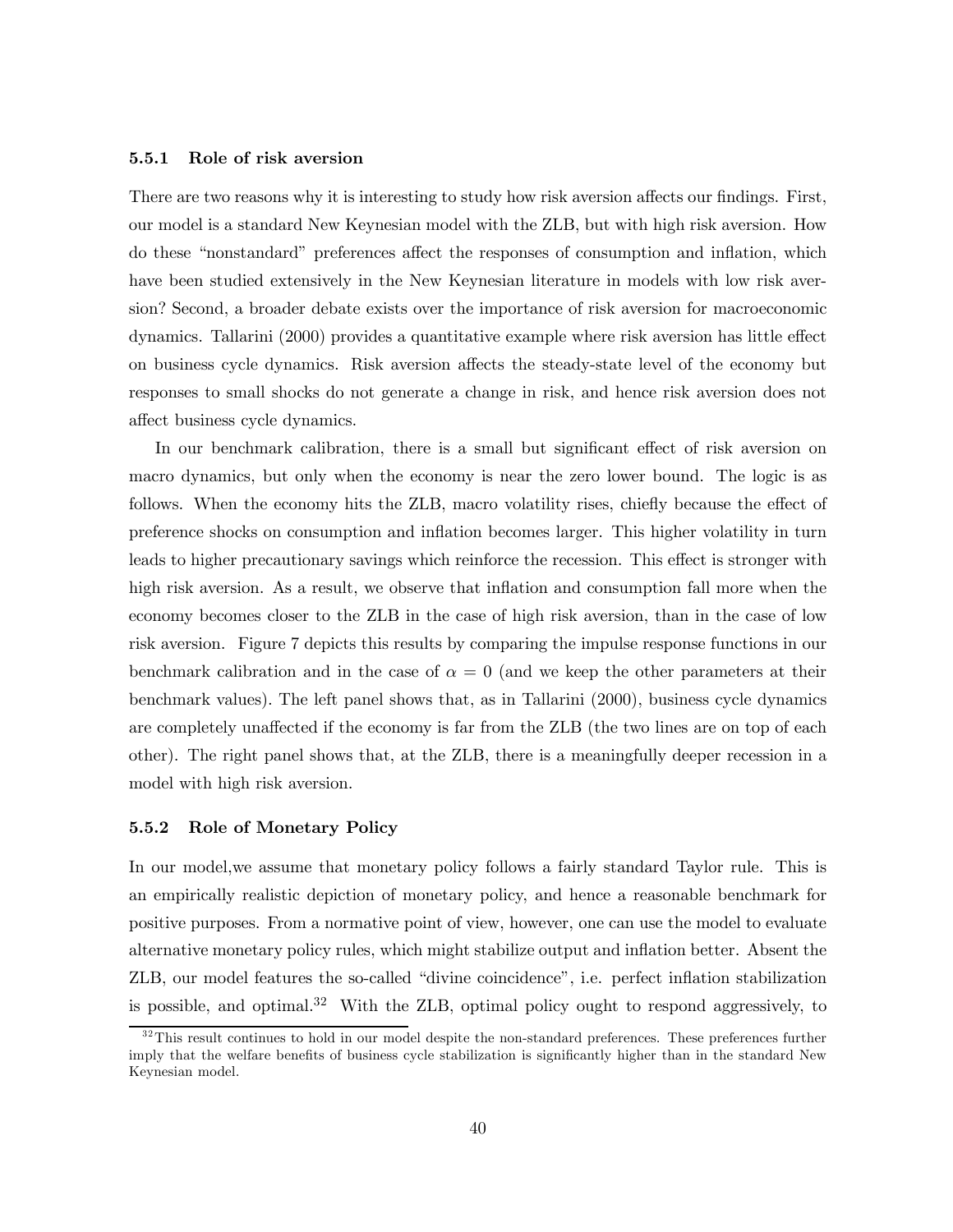

Figure 7: Impulse response function to a one-standard deviation productivity shock in the benchmark model (high risk aversion) and in the same model but with low risk-aversion, when the economy is at the ZLB vs. in steady-state (far from the ZLB). The solid black lines present impulse responses for low risk aversion, while the dashed red lines show the results for high risk aversion. The left panels are for the case at steady state (far from the ZLB). The right panels present impulse responses at the ZLB, which is calculated as the difference between two parths: (i) a path with only large liquidity shock that brings the economy to the ZLB, and (ii) a path with the same shock, plus a one-standard-deviation shock.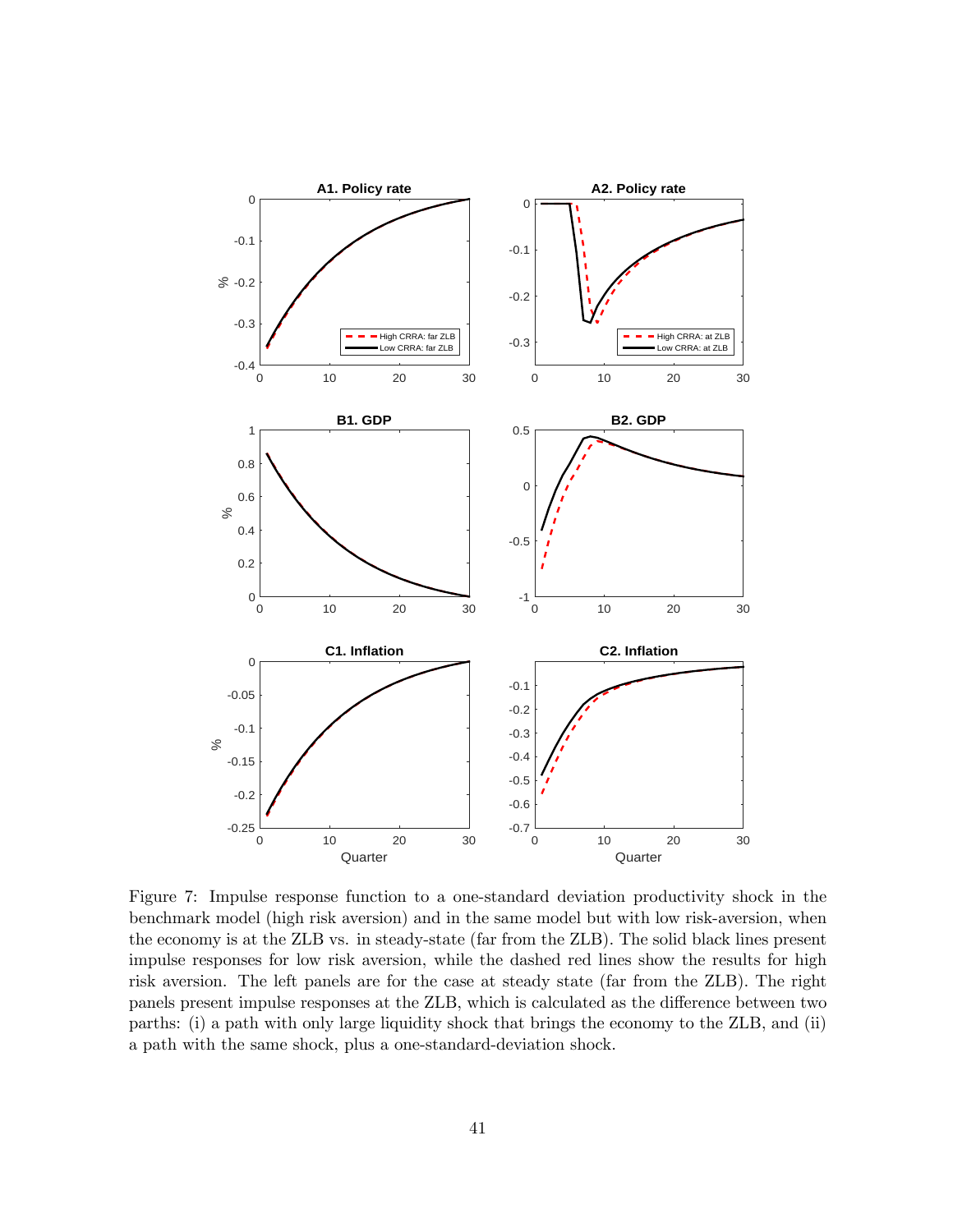anticipate the possibility that the ZLB might bind (Adam and Billi (2006)).

Table 10 presents the results for different monetary policy rules. In our first experiment, we set the coefficient on output to 0. Note that inflation and output (rather than output gap) stabilization are equivalent for demand shocks, but not for supply shocks. As a result, when the central bank puts less weigh on stabilizing output  $(\phi_y = 0)$ , it will stabilize inflation more in response to supply shocks. This leads to lower volatility of inflation  $(1.29\% \text{ vs. } 1.5\%)$ . Moreover, by focusing on inflation, the central bank is better able to stabilize the real output gap (1.29% vs. 1.5%). Both effects contribute to lower term premia.

Second, the weight of stabilizing inflation gap is raised substantially so that inflation gap can be stabilized almost completely. When we put more weight on stabilizing inflation ( $\phi_{\pi} = 20$ ), inflation risk becomes very small (volatility of 0.10%) and hence inflation premia essentially disappear (0bps). The model never hits the ZLB owing to the strong response of the central bank. However, such a rule is probably unrealistic in practice because it amounts to neglecting output stabilization (e.g. in the face of a cost-push shock).

Third, we reduce the intercept of the Taylor rule, which is mechanically equivalent to a higher inflation target  $\Pi^*$ . As a result, we obtain higher average inflation  $(2.16\% \text{ vs. } 2.01\%)$ . There is little effect on term premia, however.

Finally, instead of using the Taylor rule that stabilizes GDP around its trend, we use a more conventional rule that stabilizes GDP around potential GDP. (Note that potential GDP is affected by technology level as explained in section 4.4.) The central bank stabilizes both output gap and inflation more efficiently in response to supply shocks, leading to lower volatility  $(1.2\% \text{ vs. } 1.5\% \text{ and } 1.15\% \text{ vs. } 1.5\%).$  As a result, the level of term premia is lower.

## 6 Conclusion

We have shown that financial markets data suggest that inflation, which was historically associated with bad economic outcomes, became associated with good outcomes after 2008. A simple New Keynesian model that incorporates the zero lower bound can rationalize this finding qualitatively, and to some extent quantitatively. This changing correlation implies a reduction in the inflation premium as the economy becomes closer to the zero lower bound. We have also highlighted some significant limitations of this framework - the behavior of inflation, real interest rates, and term premia is at odds with the data. In that sense, this simple New Keynesian model is somewhat lacking, which motivates future research. One potential avenue is to extend the simple framework we used, by incorporating additional realistic frictions or a wider array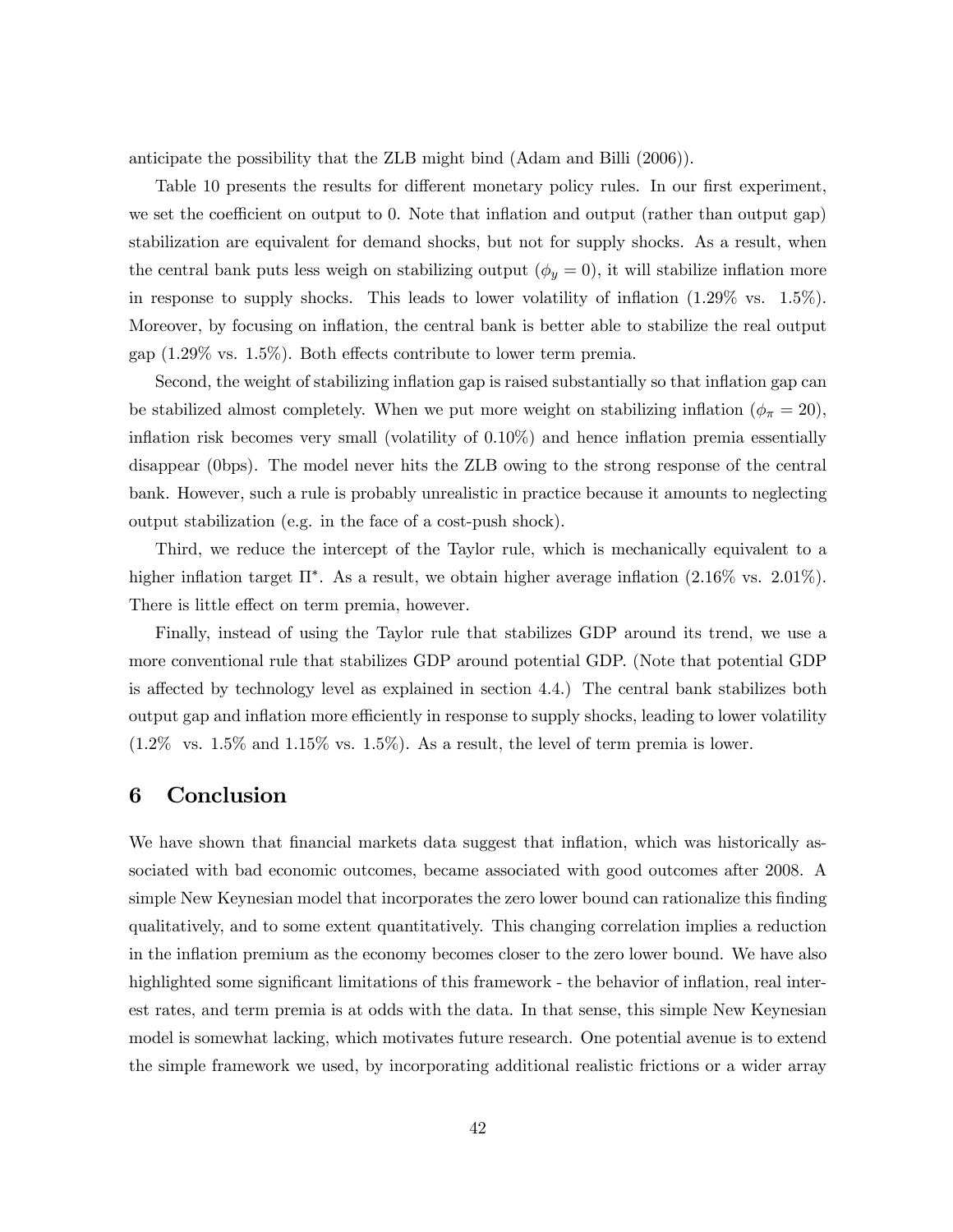|                          | Data       |                      | Benchmark |      | $\pi_y=0$               |                              | $\phi_{\pi}=20$ |                      | $R^* = 1.049$ |             | Standard TR |          |
|--------------------------|------------|----------------------|-----------|------|-------------------------|------------------------------|-----------------|----------------------|---------------|-------------|-------------|----------|
|                          | Mean       | $\operatorname{Std}$ | Mean      | Std  | Mean                    | Std                          | Mean            | $\operatorname{Std}$ | Mean          | Std         | Mean        | Std      |
| logOutputGap             | 0.00       | 1.06                 | 0.03      | 1.50 | 0.07                    | 1.29                         | $-0.02$         | 0.10                 | 0.02          | 1.58        | 0.03        | 1.20     |
| logLaborGap              | 0.00       | 1.14                 | 0.01      | 0.75 | 0.02                    | 0.66                         | $-0.01$         | 0.48                 | 0.00          | 0.77        | 0.01        | 0.65     |
| $\pi$                    | 1.80       | 1.20                 | 2.01      | 1.50 | 1.93                    | 1.29                         | 1.98            | 0.10                 | 2.16          | 1.48        | 1.99        | 1.15     |
| $\boldsymbol{y}^{n(1)}$  | 3.60       | 2.60                 | 4.98      | 2.57 | 4.87                    | 2.43                         | 4.89            | 1.58                 | 5.13          | 2.56        | 4.93        | 2.33     |
| $y^{n(40)}$              | 5.50       | 2.30                 | $5.35\,$  | 0.77 | 5.13                    | 0.70                         | 5.10            | 0.44                 | 5.51          | 0.77        | 5.19        | 0.67     |
| $y^{r(1)}$               | NaN        | NaN                  | 2.94      | 1.28 | 2.93                    | 1.28                         | 2.91            | 1.49                 | 2.94          | 1.28        | 2.93        | 1.30     |
| $y^{r(40)}$              | 3.30       | 0.90                 | 3.12      | 0.32 | 3.11                    | 0.32                         | 3.11            | 0.37                 | 3.13          | 0.32        | 3.11        | 0.33     |
| $BE^{\left( 40\right) }$ | 2.20       | 0.40                 | 2.23      | 0.46 | 2.02                    | 0.38                         | 1.99            | 0.07                 | 2.39          | 0.46        | 2.08        | 0.34     |
| Real TP                  | <b>NaN</b> | <b>NaN</b>           | 0.18      | 0.02 | 0.18                    | 0.01                         | 0.22            | 0.01                 | 0.19          | 0.02        | 0.19        | 0.01     |
| Nominal TP               | NaN        | <b>NaN</b>           | 0.44      | 0.05 | 0.33                    | 0.03                         | 0.23            | 0.01                 | 0.45          | 0.05        | 0.32        | 0.02     |
| Inflation TP             | <b>NaN</b> | <b>NaN</b>           | 0.26      | 0.03 | 0.14                    | 0.02                         | 0.01            | 0.00                 | 0.26          | 0.03        | 0.13        | 0.01     |
|                          |            |                      | <b>B.</b> |      | Conditional on $i^{TR}$ |                              | $<-2\%$         |                      |               |             |             |          |
|                          | Data       |                      | Benchmark |      |                         | $\phi_{\pi}=20$<br>$\pi_y=0$ |                 | $R^* = 1.049$        |               | Standard TR |             |          |
|                          | Mean       | Std                  | Mean      | Std  | Mean                    | Std                          | Mean            | Std                  | Mean          | Std         | Mean        | Std      |
| logOutputGap             | $0.00\,$   | $1.06\,$             | $-2.25$   | 0.84 | $-2.84$                 | 0.65                         | NaN             | <b>NaN</b>           | $-2.73$       | 0.67        | $-3.08$     | $0.53\,$ |
| $log$ Labor $Gap$        | 0.00       | 1.14                 | $-1.61$   | 0.27 | $-1.69$                 | 0.34                         | <b>NaN</b>      | <b>NaN</b>           | $-1.76$       | 0.27        | $-1.87$     | $0.25\,$ |
| $\pi$                    | 1.80       | 1.20                 | $-4.53$   | 0.96 | $-4.41$                 | 0.92                         | NaN             | NaN                  | $-4.40$       | 0.88        | $-2.55$     | 1.07     |
| $\boldsymbol{y}^{n(1)}$  | 3.60       | 2.60                 | 0.00      | 0.00 | 0.00                    | 0.00                         | NaN             | <b>NaN</b>           | $-0.00$       | 0.00        | 0.00        | 0.06     |
| $\boldsymbol{y}^{n(40)}$ | 5.50       | 2.30                 | 3.39      | 0.09 | 3.26                    | 0.08                         | NaN             | <b>NaN</b>           | 3.48          | 0.08        | 3.47        | 0.13     |
| $y^{r(1)}$               | NaN        | <b>NaN</b>           | 3.73      | 0.84 | 3.58                    | 0.80                         | <b>NaN</b>      | NaN                  | 3.58          | 0.77        | 1.96        | 0.89     |
| $y^{r(40)}$              | 3.30       | 0.90                 | 2.66      | 0.07 | 2.59                    | 0.07                         | NaN             | <b>NaN</b>           | 2.61          | 0.06        | 2.43        | 0.04     |
| $BE^{(40)}$              | 2.20       | 0.40                 | 0.72      | 0.16 | 0.68                    | 0.14                         | <b>NaN</b>      | <b>NaN</b>           | 0.87          | 0.14        | 1.04        | 0.16     |
| Real TP                  | <b>NaN</b> | <b>NaN</b>           | 0.12      | 0.00 | 0.14                    | 0.00                         | <b>NaN</b>      | <b>NaN</b>           | 0.13          | 0.00        | 0.15        | 0.00     |
| Nominal TP               | NaN        | <b>NaN</b>           | 0.28      | 0.01 | 0.21                    | 0.01                         | NaN             | <b>NaN</b>           | 0.29          | 0.01        | 0.23        | 0.01     |
| Inflation TP             | NaN        | NaN                  | 0.15      | 0.01 | 0.07                    | 0.01                         | NaN             | NaN                  | $0.16\,$      | 0.01        | 0.09        | 0.01     |

A. All observations

Table 10: Data and model moments for different parameters. In each case, we vary one parameter and keep the other parameters at the benchmark values. Columns 2 and 3 give the mean and standard deviation from the U.S. Data and columns 4 and 5 give the mean and standard deviation in the benchmark model. Columns 6-13 give the mean and standard deviation for different monetary policy rules: no response to output, a high response to inflation, a lower Taylor rule intercept, and a standard Taylor rule.The top panel reports the full sample and the bottom panel the subsample when the Taylor rate is less than -2%.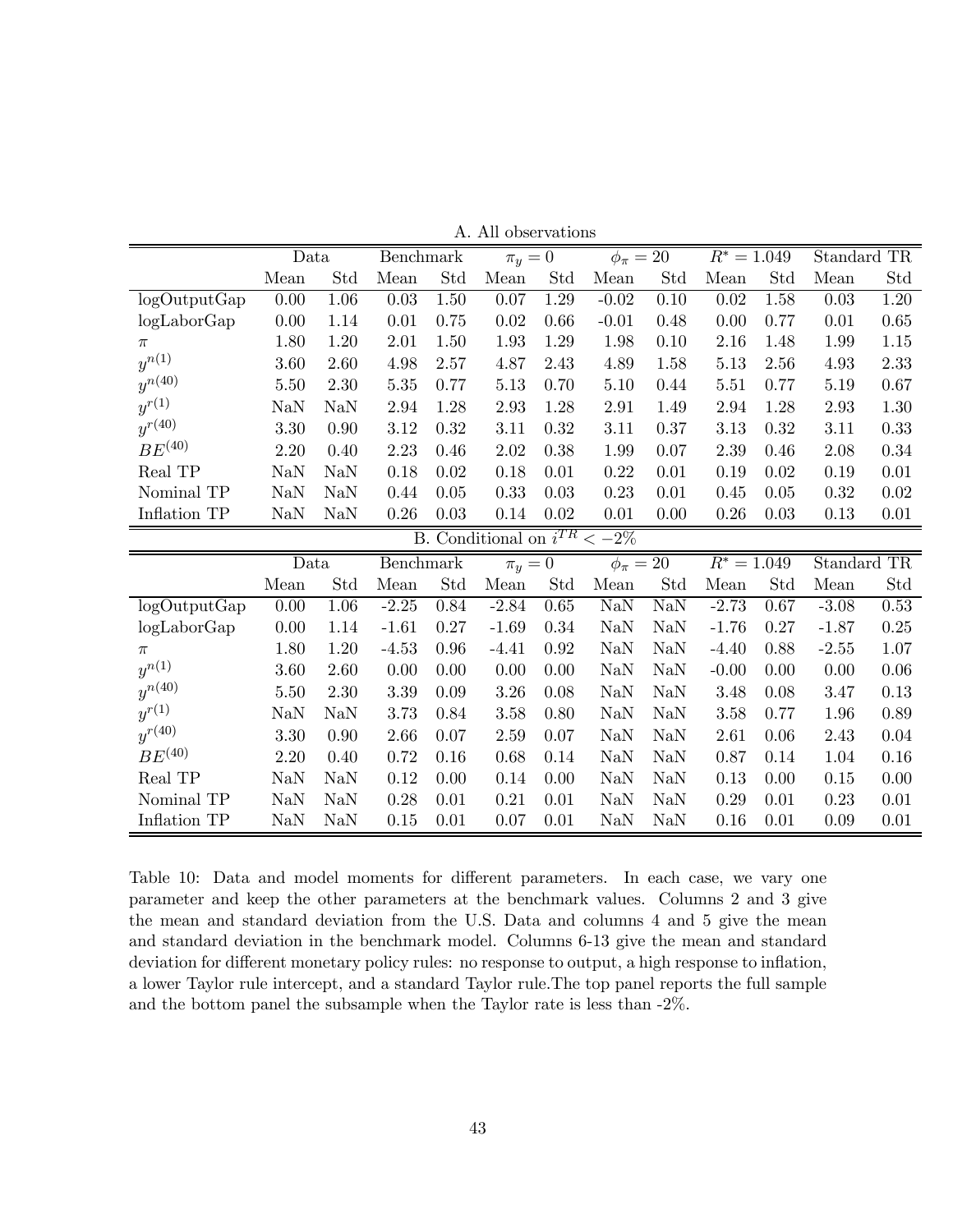of shocks. Another avenue is to consider alternative economic mechanisms linking inflation and output or stock returns, such as the debt-deflation channel. Yet another possibility to generate a change in covariance from a shift in the structural parameters - e.g., in the shock process.

We also need to mention another limitation of our framework. In our model, the inflation premium has no direct effect on the economy. In reality, a lower inflation premium might stimulate the economy by lowering the interest rates faced by borrowers. It would be interesting to incorporate such feedbacks in the model.

Most central banks in developed economies now expect the zero lower bound to be a recurring constraint on policymaking. This means the effects we document and the channels we study will likely be at play again in the future.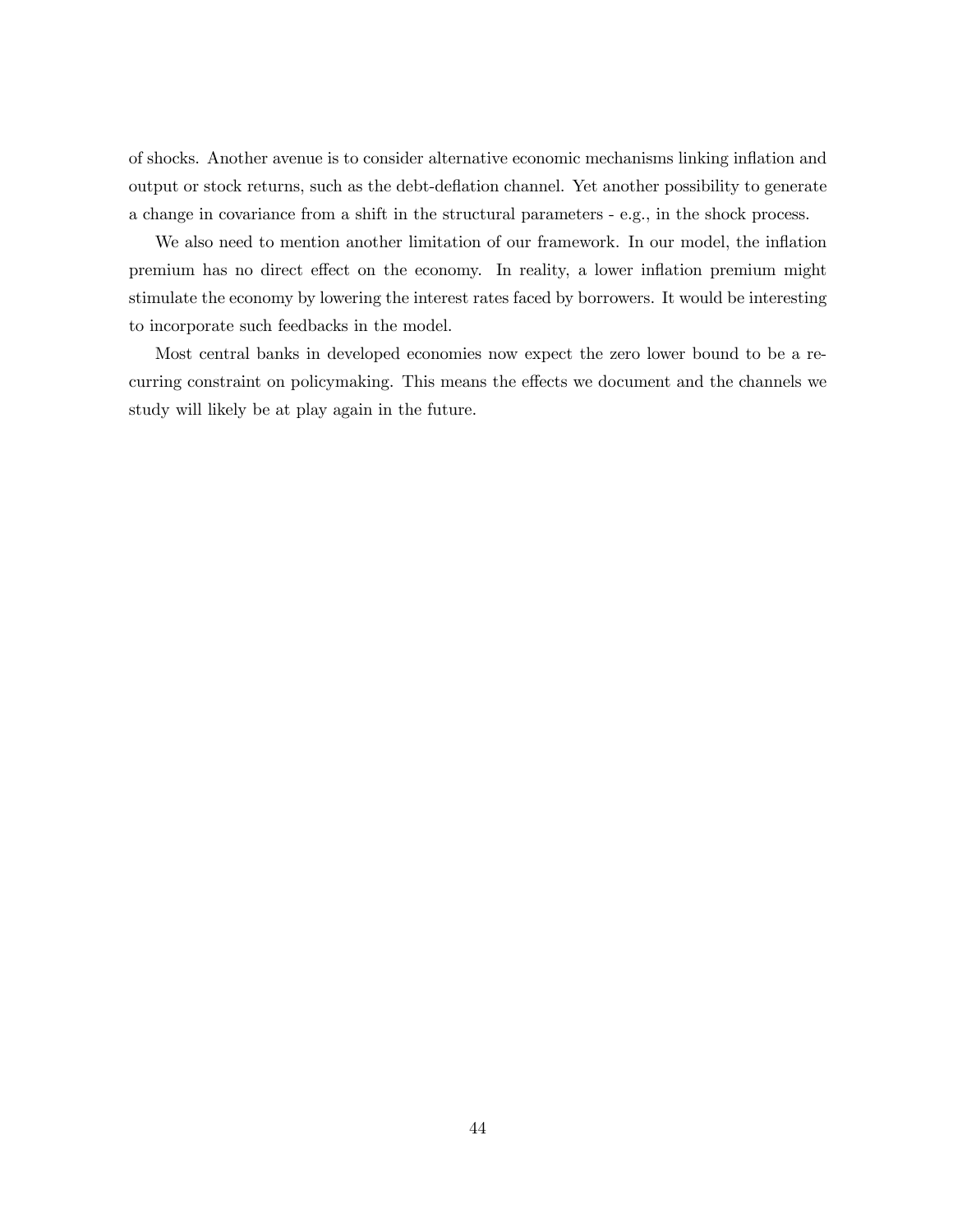## References

- Abel, A., 1999. Risk premia and term premia in general equilibrium. Journal of Monetary Economics 43(1), 3—33.
- Adam, K., Billi, M., 2006. Optimal monetary policy under commitment with a zero bound on nominal interest rates. Journal of Money, Credit, and Banking 38(3), 1877—1905.
- Adrian, T., Crump, R. K., Moench, E., 2013. Pricing the term structure with linear regressions. Journal of Financial Economics 110(1), 110—138.
- Ai, H., Bansal, R., 2018. Risk preferences and the macro announcement premium. Econometrica 86(4), 1383—1430.
- Ajello, A., Benzoni, L., Chyruk, O., 2014. Core and 'crust': Consumer prices and the term structure of interest rates. Working Paper, Federal Reserve Bank of Chicago.
- Altavilla, C., Giannone, D., Modugno, M., 2017. Low frequency effects of macroeconomic news on government bond yields. Journal of Monetary Economics  $92(\text{C})$ ,  $31 - 46$ .
- Andrews, D. W., 1993. Test for parameter instability and structural change with unknown change point. Econometrica 61 (4),  $821 - 856$ .
- Ang, A., Bekaert, G., Wei, M., 2008. The term structure of real rates and expected inflation. Journal of Finance 63 (2), 797—849.
- Anzoategui, D., Comin, D., Gertler, M., Martinez, J., 2017. Endogenous technology adoption and r&d as sourses of business cycle persistence. NBER Working Paper.
- Arouba, B., Cuba-Borda, P., Schorfheide, F., 2018. Macroeconomic dynamics near the zlb: A tale of two countries. The Review of Economic Studies 85 (1), 87—118.
- Bai, J., Perron, P., 1998. Estimating and testing linear models with multiple structural changes. Econometrica 66 (1),  $47 - 78$ .
- Bai, J., Perron, P., 2003. Computation and analysis of multiple structural change models. Journal of Applied Econometrics  $18$ ,  $1 - 22$ .
- Bansal, R., Shaliastovich, I., 2013. A long-run risks explanation of predictability puzzles in bond and currency markets. The Review of Financial Studies 26(1), 1—33.
- Bernanke, B., Kuttner, K., 2005. What explains the stock market's reaction to federal reserve policy. Journal of Finance 60(3), 1221—1257.
- Bianchi, F., Melosi, L., 2017. Escaping the great recession. American Economic Review 107 (4), 1030—58.
- Bilal, M., 2017. Zeroing in: Asset pricing near the zero lower bound. Available at SSRN 2897926.
- Boudoukh, J., Richardson, M., 1993. Stock returns and inflation: A long-horizon perspective. American Economic Review 83, 1346—1355.
- Boyd, J., Hu, J., Jagannathan, R., 2005. The stock market's reaction to unemployment news: Why bad news is usually good for stocks. Journal of Finance.
- Branger, N., Schlag, C., Shaliastovich, I., Song, D., 2016. Macroeconomic bond risks at the zero lower bound. Available at SSRN 2820207.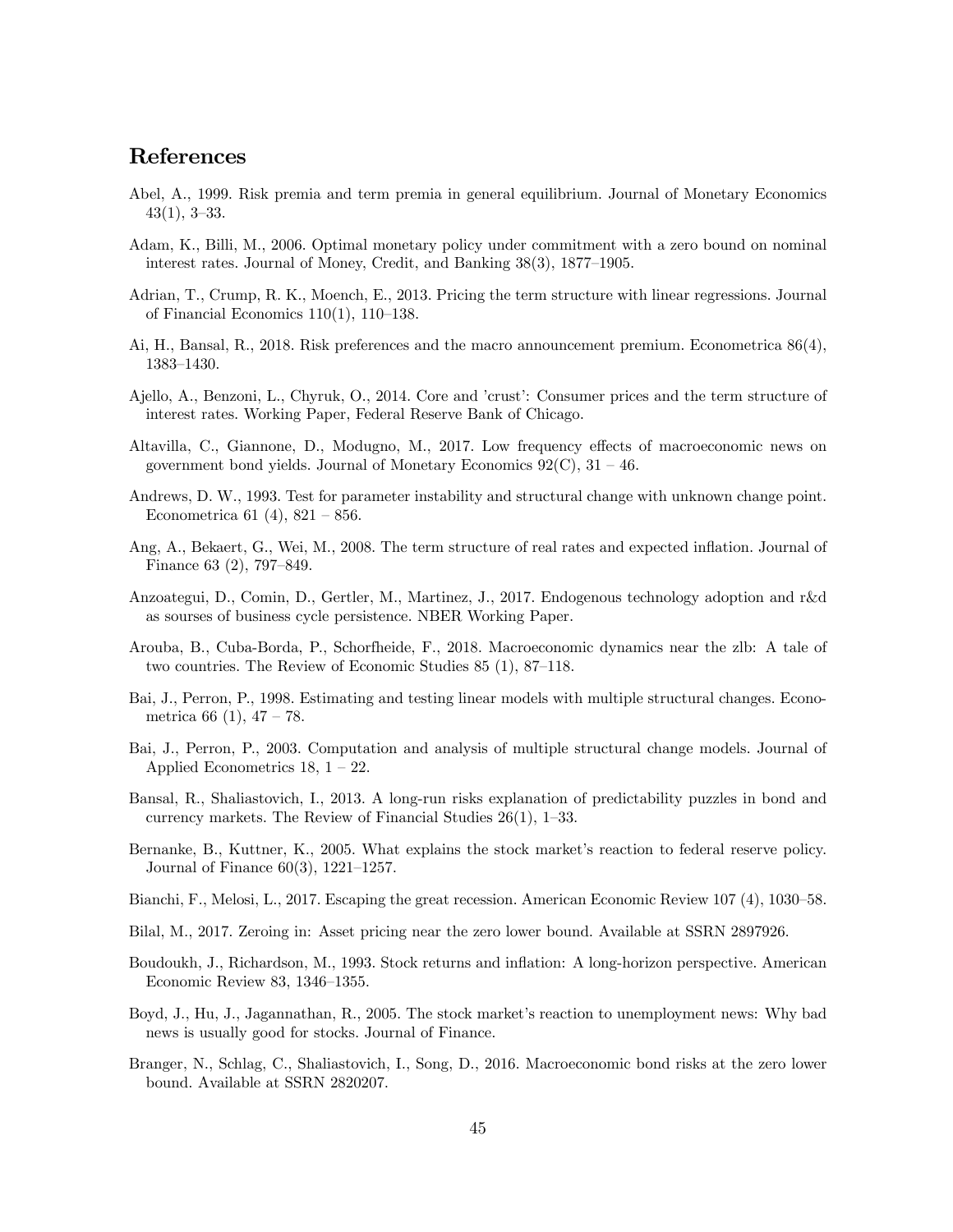- Breach, T., D'Amico, S., Orphanides, A., 2016. The term structure and inflation uncertainty. FRB of Chicago Working Paper No. WP-2016-22.
- Campbell, J., Pflueger, C., Viceira, L. M., 2014. Monetary policy drivers of bond and equity risks",. NBER Working Paper.
- Campbell, J., Vuolteenaho, T., 2004. Inflation illusion and stock prices. The American Economic Review 94 (2), 19—23.
- Campbell, J. Y., Sunderam, A., Viceira, L. M., 2009. Inflation bets or deflation hedges? the changing risks of nominal bonds. National Bureau of Economic Research Working Paper.
- Center, O. S., 1987. Ohio supercomputer center. http://osc.edu/ark:/19495/f5s1ph73.
- Christiano, L., Eichenbaum, M., Rebelo, S., 2010. When is the government spending multiplier is large? Northwestern University Working Paper.
- DAmico, S., Kim, D., Wei, M., 2018. Tips from tips: the information content of treasury inflationprotected security prices. Journal of Finance 53 (1), 395—436.
- Datta, D., Johannsen, B. K., Kwon, H., Vigfusson, R. J., 2018. Oil, equities, and the zero lower bound. FEDS Working paper.
- David, A., Veronesi, P., 2013. What ties return volatilities to price valuations and fundamentals?",. Journal of Political Economy 121 (4), 682—746.
- Debortoli, D., Gali, J., Gambetti, L., 2019. On the empirical (ir)relevance of the zero lower bound constraint. Barcelona GSE Working Paper No. 1013.
- Del Negro, M., Giannoni, M. P., Schorfheide, F., 2015. Inflation in the great recession and new keynesian models. American Economic Journal: Macroeconomics 7(1), 168—196.
- Duarte, F., 2013. Inflation risk and the cross section of stock returns. Federal Reserve Bank of New York Staff Report.
- Eggertsson, G., Krugman, P., 2012. Debt, deleveraging and the liquidity trap: A fisher minsky koo approach. Quarterly Journal of Economics 127(3), 1469—1513.
- Eggertsson, G., Woodford, M., 2003. The zero bound on interest rates and optimal monetary policy. NBER Working Paper.
- Epstein, L. G., Zin, S. E., 1989. Substitution, risk aversion, and the temporal behavior of consumption and asset returns: A theoretical framework. Econometrica 57(4), 937—969.
- Fama, E., Schwert, W., 1977. Asset returns and inflation. Journal of Financial Economics 5(2), 115—146.
- Faust, J., Rogers, J. H., Wang, S.-Y. B., Wright, J. H., 2007. The high-frequency response of exchange rates and interest rates to macroeconomic announcements. Journal of Monetary Economics 54 (4), 1051—1068.
- Fernandez-Villaverde, J., Gordon, G., Guerron-Quintana, P., Rubio-Ramirez, J., 2015. Nonlinear adventures at the zero lower bound. Journal of Economic Dynamics and Control 57, 182 —204.
- Fischer, J. D., 2014. On the structural interpretation of the smets-wouters risk premium shock. Working Paper, Federal Reserve Bank of Chicago.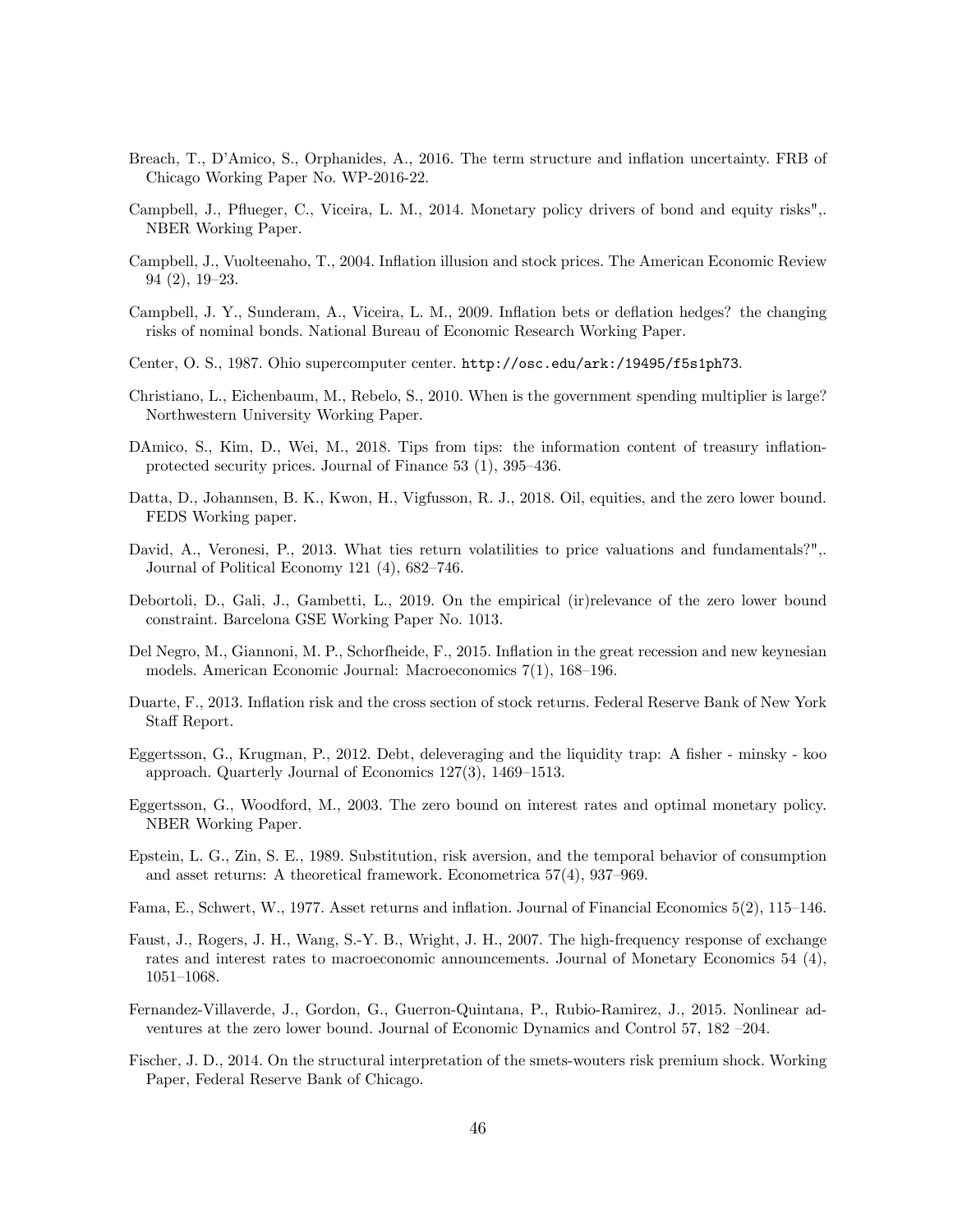- Fleckenstein, M., Longstaff, F., Lustig, H., 2014. Why does the treasury issue tips? the tips-treasury bond puzzle. Journal of Finance 69, 2151—2197.
- Fleckenstein, M., Longstaff, F., Lustig, H., 2017. Deflation risk. The Review of Financial Studies 30, 2719—2760.
- Gali, J., 2008. Monetary Policy, Inflation, and the Business Cycle: An Introduction to the New Keynesian Framework. Princeton University Press.
- Gilchrist, S., Schoenle, R., Sim, J., Zakrajsek, E., 2017. Inflation dynamics during the financial crisis. American Economic Review 107 (3), 785—823.
- Gorodnichenko, Y., Weber, M., 2016. Are sticky prices costly? evidence from the stock market. American Economic Review 106(1), 165—199.
- Gust, C., Herbst, E. Lopez-Salido, D., Smith, M., 2017. The emperical implications of the interest-rate lower bound. American Economic Review 107(7), 1971—2006.
- Hordahl, P., Tristani, O., 2014. Inflation risk premia in the euro area and the united states. International Journal of Central Banking 2014(3), 1—47.
- Kim, D. H., Wright, J. H., 2005. An arbitrage-free three-factor term structure model and the recent behavior of long-term yields and distant-horizon forward rates. Finance and Economics Discussion Series, Working Paper.
- Krishnamurthy, A., Vissing-Jorgensen, A., 2012. The aggregate demand for treasury debt. Journal of Political Economy 120(2), 233—267.
- Krugman, P., 1998. It's baaack: Japan's slump and the return of the liquidity trap. Brookings Papers on Economic Activity 2, 137—205.
- Law, T. H., Song, D., Yaron, A., 2018. Fearing the fed: How wall street reads main street. Available at SSRN 3092629.
- Leeper, E. M., Traum, N., Walker, T. B., 2017. Clearing up the fiscal multiplier morass. American Economic Review 107(8), 2409 — 2454.
- Li, E., Palomino, F., 2014. Nominal rigidities, asset returns, and monetary policy. Journal of Monetary Economics 66, 210—225.
- Marshall, D., 1992. Inflation and asset returns in a monetary economy. Journal of Finance 47(4), 1315— 1342.
- Miao, J., Ngo, P. V., 2014. Does calvo meet rotemberg at the zero lower bound?". Working Paper, Boston Univerisity and Cleveland State University.
- Modigliani, F., Cohn, R., 1979. Inflation, rational valuation, and the market. Financial Analysts Journal 35(3), 24—44.
- Nakata, T., 2017. Uncertainty at the zero lower bound. American Economic Journal: Macroeconomics 9 (3), 186—221.
- Nakata, T., Tanaka, H., 2016. Equilibrium yield curves and the zero lower bound. Working Paper, Federal Reserve Board.